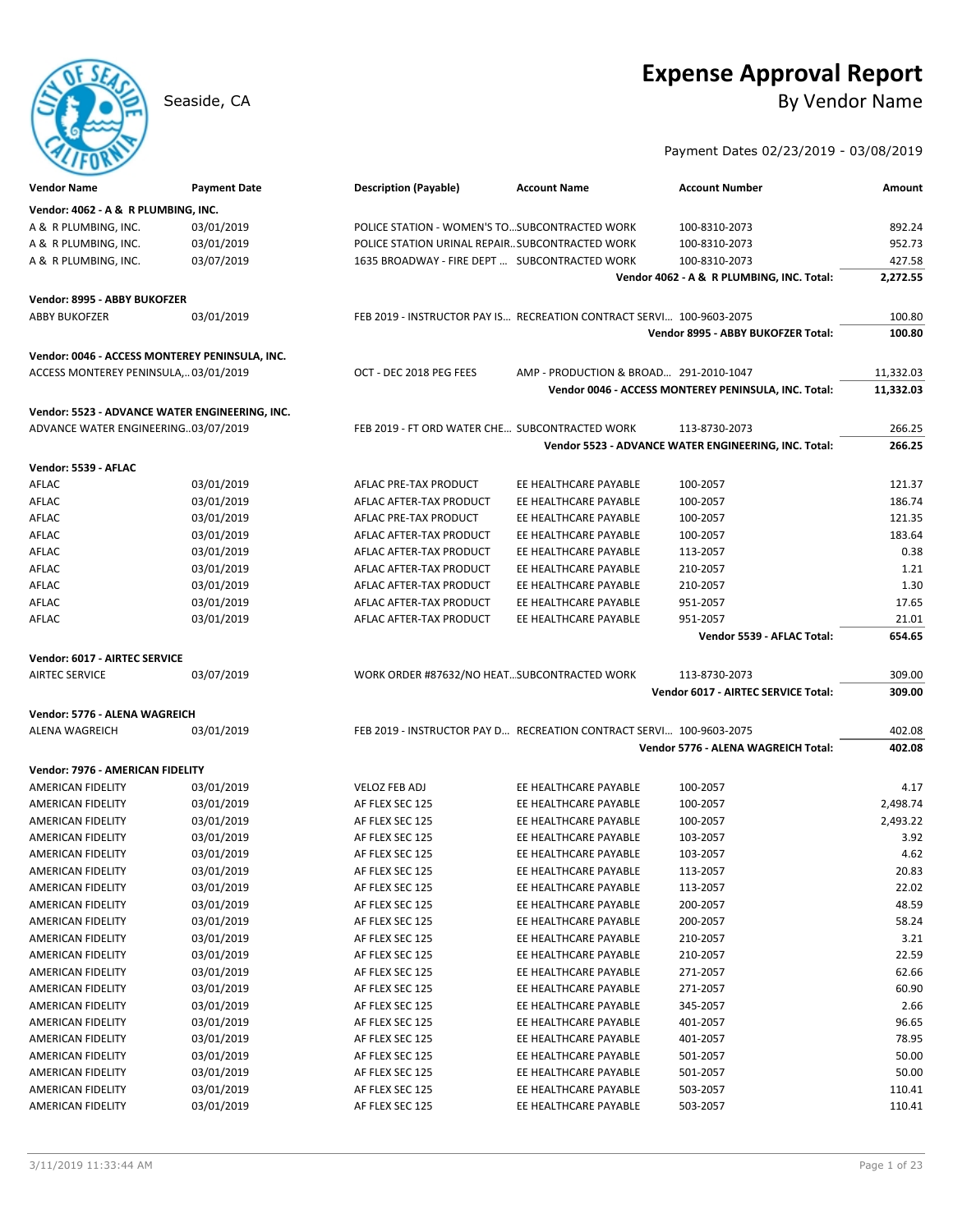| <b>Vendor Name</b>                                  | <b>Payment Date</b> | <b>Description (Payable)</b>                           | <b>Account Name</b>                                                    | <b>Account Number</b>                                     | Amount    |
|-----------------------------------------------------|---------------------|--------------------------------------------------------|------------------------------------------------------------------------|-----------------------------------------------------------|-----------|
| AMERICAN FIDELITY                                   | 03/01/2019          | AF FLEX SEC 125                                        | EE HEALTHCARE PAYABLE                                                  | 951-2057                                                  | 9.37      |
| AMERICAN FIDELITY                                   | 03/01/2019          | AF FLEX SEC 125                                        | EE HEALTHCARE PAYABLE                                                  | 951-2057                                                  | 10.26     |
|                                                     |                     |                                                        |                                                                        | Vendor 7976 - AMERICAN FIDELITY Total:                    | 5,822.42  |
| Vendor: 0126 - AMERICAN LOCK & KEY                  |                     |                                                        |                                                                        |                                                           |           |
| AMERICAN LOCK & KEY                                 | 03/07/2019          | FIRE DEPT - (4) 410 KEYS                               | DEPARTMENT CONSUMABLES                                                 | 100-6640-3095                                             | 10.93     |
|                                                     | 03/01/2019          | (3) DUPLICATE KEYS                                     | DEPARTMENT CONSUMABLES                                                 | 100-8310-3095                                             | 8.19      |
| AMERICAN LOCK & KEY                                 |                     |                                                        |                                                                        |                                                           | 40.00     |
| AMERICAN LOCK & KEY                                 | 03/01/2019          | REPAIR UNIT LOCK - BENT THU  DEPARTMENT CONSUMABLES    |                                                                        | 100-8310-3095                                             |           |
| AMERICAN LOCK & KEY                                 | 03/07/2019          | $(1)$ DND                                              | DEPARTMENT CONSUMABLES                                                 | 100-8310-3095                                             | 3.00      |
| AMERICAN LOCK & KEY                                 | 03/07/2019          | (6) PRIMUS KEYS, (2) LABOR                             | DEPARTMENT CONSUMABLES                                                 | 100-8310-3095                                             | 164.00    |
| AMERICAN LOCK & KEY                                 | 03/01/2019          | <b>INSTALL SIMPLEX</b>                                 | DEPARTMENT CONSUMABLES                                                 | 100-8910-3095                                             | 868.36    |
| AMERICAN LOCK & KEY                                 | 03/01/2019          | FRESH INSTALL LEVER W/ PRIM VEHICLE PARTS              |                                                                        | 501-8520-6144                                             | 333.04    |
| <b>AMERICAN LOCK &amp; KEY</b>                      | 03/07/2019          | (2) 929 KEYS                                           | DEPARTMENT CONSUMABLES                                                 | 951-8820-3095                                             | 5.46      |
|                                                     |                     |                                                        |                                                                        | Vendor 0126 - AMERICAN LOCK & KEY Total:                  | 1,432.98  |
| Vendor: 0144 - AMERICAN SUPPLY COMPANY              |                     |                                                        |                                                                        |                                                           |           |
| AMERICAN SUPPLY COMPANY                             | 03/07/2019          | (1 CASE) BLK LINER, (1 PKG) GLV DEPARTMENT CONSUMABLES |                                                                        | 100-8420-3095                                             | 88.58     |
| AMERICAN SUPPLY COMPANY                             | 03/07/2019          | (1) DOLLY FOR 2000/3200/4400 DEPARTMENT EQUIPMENT      |                                                                        | 100-8420-8187                                             | 56.88     |
|                                                     |                     |                                                        |                                                                        | Vendor 0144 - AMERICAN SUPPLY COMPANY Total:              | 145.46    |
| Vendor: 0137 - AMERICAN WATER WORKS ASSN            |                     |                                                        |                                                                        |                                                           |           |
| AMERICAN WATER WORKS ASSN 03/01/2019                |                     | THOMAS HOWARD - MEMBERS DUES & MEMBERSHIP              |                                                                        | 401-8610-4122                                             | 105.00    |
|                                                     |                     |                                                        |                                                                        | <b>Vendor 0137 - AMERICAN WATER WORKS ASSN Total:</b>     | 105.00    |
|                                                     |                     |                                                        |                                                                        |                                                           |           |
| Vendor: 6747 - AT&T MOBILITY                        |                     |                                                        |                                                                        |                                                           |           |
| <b>AT&amp;T MOBILITY</b>                            | 03/01/2019          | ACCT #287272498122/INV #28 TELEPHONE                   |                                                                        | 100-6110-5132                                             | 559.30    |
| <b>AT&amp;T MOBILITY</b>                            | 03/01/2019          | ACCT #287021335618/INV #28 MOBILE COMMUNICATIONS       |                                                                        | 503-4010-5135                                             | 604.55    |
|                                                     |                     |                                                        |                                                                        | Vendor 6747 - AT&T MOBILITY Total:                        | 1,163.85  |
| Vendor: 4106 - BAY REPROGRAPHIC & SUPPLY, INC.      |                     |                                                        |                                                                        |                                                           |           |
| BAY REPROGRAPHIC & SUPPLY, 03/01/2019               |                     | JAN - FEB 2019 - BASE/LF USAGECOPIER SERVICES          |                                                                        | 100-8910-2044                                             | 387.31    |
|                                                     |                     |                                                        |                                                                        | Vendor 4106 - BAY REPROGRAPHIC & SUPPLY, INC. Total:      | 387.31    |
| Vendor: 7324 - BEAR ELECTRICAL SOLUTIONS, INC.      |                     |                                                        |                                                                        |                                                           |           |
| BEAR ELECTRICAL SOLUTIONS, I 03/01/2019             |                     | JAN 2019 - ROUTINE TRAFFIC SI DEPARTMENT CONSUMABLES   |                                                                        | 113-8730-3095                                             | 190.00    |
| BEAR ELECTRICAL SOLUTIONS, I 03/01/2019             |                     |                                                        | JAN 2019 - ROUTINE TRAFFIC SI TRAFFIC SIGNAL MAINTENANCE 210-8210-2077 |                                                           | 1,785.00  |
| BEAR ELECTRICAL SOLUTIONS, I 03/01/2019             |                     |                                                        | JAN 2019 - RESPONSE TRAFFIC STRAFFIC SIGNAL MAINTENANCE 210-8210-2077  |                                                           | 5,546.00  |
|                                                     |                     |                                                        |                                                                        | Vendor 7324 - BEAR ELECTRICAL SOLUTIONS, INC. Total:      | 7,521.00  |
|                                                     |                     |                                                        |                                                                        |                                                           |           |
| Vendor: 2946 - BECK'S SHOE STORE, INC               |                     |                                                        |                                                                        |                                                           |           |
| BECK'S SHOE STORE, INC                              | 03/07/2019          | BILLY THOMAS (SALES SLIP NO.  SAFETY EQUIPMENT         |                                                                        | 100-8910-3097                                             | 134.03    |
| BECK'S SHOE STORE, INC                              | 03/07/2019          | TRAVIS EDWARDS (SALES SLIP  SAFETY EQUIPMENT           |                                                                        | 113-8730-3097                                             | 250.00    |
|                                                     |                     |                                                        |                                                                        | Vendor 2946 - BECK'S SHOE STORE, INC Total:               | 384.03    |
| Vendor: 8742 - BEN SMITH                            |                     |                                                        |                                                                        |                                                           |           |
| <b>BEN SMITH</b>                                    | 03/07/2019          | HOME DEPOT PURCHASE - VEH VEHICLE MAINTENANCE          |                                                                        | 100-6640-9395                                             | 35.56     |
| <b>BEN SMITH</b>                                    | 03/07/2019          | HOME DEPOT PURCHASE - HAZ DEPARTMENT CONSUMABLES       |                                                                        | 100-6670-3095                                             | 73.14     |
|                                                     |                     |                                                        |                                                                        | Vendor 8742 - BEN SMITH Total:                            | 108.70    |
| Vendor: 1483 - BROWNSTEIN HYATT FARBER SCHRECK, LLP |                     |                                                        |                                                                        |                                                           |           |
| BROWNSTEIN HYATT FARBER S 03/07/2019                |                     | DEC 2018 - CITY WATER STRAT LEGAL COSTS                |                                                                        | 401-8610-1022                                             | 2,625.54  |
| BROWNSTEIN HYATT FARBER S 03/07/2019                |                     | JAN 2019 - CITY WATER STRATGY LEGAL COSTS              |                                                                        | 401-8610-1022                                             | 8,044.20  |
|                                                     |                     |                                                        |                                                                        | Vendor 1483 - BROWNSTEIN HYATT FARBER SCHRECK, LLP Total: | 10,669.74 |
|                                                     |                     |                                                        |                                                                        |                                                           |           |
| Vendor: 9084 - BUCHER MUNICIPAL NORTH AMERICA INC.  |                     |                                                        |                                                                        |                                                           |           |
| BUCHER MUNICIPAL NORTH A 03/07/2019                 |                     | 650 OLYMPIA - MISC SUPPLIES                            | <b>VEHICLE PARTS</b>                                                   | 501-8520-6144                                             | 579.09    |
|                                                     |                     |                                                        |                                                                        | Vendor 9084 - BUCHER MUNICIPAL NORTH AMERICA INC. Total:  | 579.09    |
| Vendor: 0530 - CA. STATE DISBURSEMENT UNIT          |                     |                                                        |                                                                        |                                                           |           |
| CA. STATE DISBURSEMENT UNIT 02/28/2019              |                     | CASE NO.: 0530033626-01                                | <b>GARNISHMENT PAYABLE</b>                                             | 100-2059                                                  | 256.02    |
| CA. STATE DISBURSEMENT UNIT 02/28/2019              |                     | CASE NO.: 200000001441634                              | <b>GARNISHMENT PAYABLE</b>                                             | 100-2059                                                  | 1,499.54  |
| CA. STATE DISBURSEMENT UNIT 02/28/2019              |                     | CASE NO: 200000000125769                               | <b>GARNISHMENT PAYABLE</b>                                             | 100-2059                                                  | 142.61    |
| CA. STATE DISBURSEMENT UNIT 02/28/2019              |                     | CASE NO.: 200000001549267                              | <b>GARNISHMENT PAYABLE</b>                                             | 100-2059                                                  | 321.69    |
| CA. STATE DISBURSEMENT UNIT 02/28/2019              |                     | PARTICIPANT ID: 04700000902 GARNISHMENT PAYABLE        |                                                                        | 100-2059                                                  | 128.38    |
| CA. STATE DISBURSEMENT UNIT 02/28/2019              |                     | CASE NO.: 0530033626-01                                | <b>GARNISHMENT PAYABLE</b>                                             | 210-2059                                                  | 31.42     |
| CA. STATE DISBURSEMENT UNIT 02/28/2019              |                     | CASE NO.: 0530033626-01                                | <b>GARNISHMENT PAYABLE</b>                                             | 951-2059                                                  | 11.63     |
|                                                     |                     |                                                        |                                                                        | Vendor 0530 - CA. STATE DISBURSEMENT UNIT Total:          | 2,391.29  |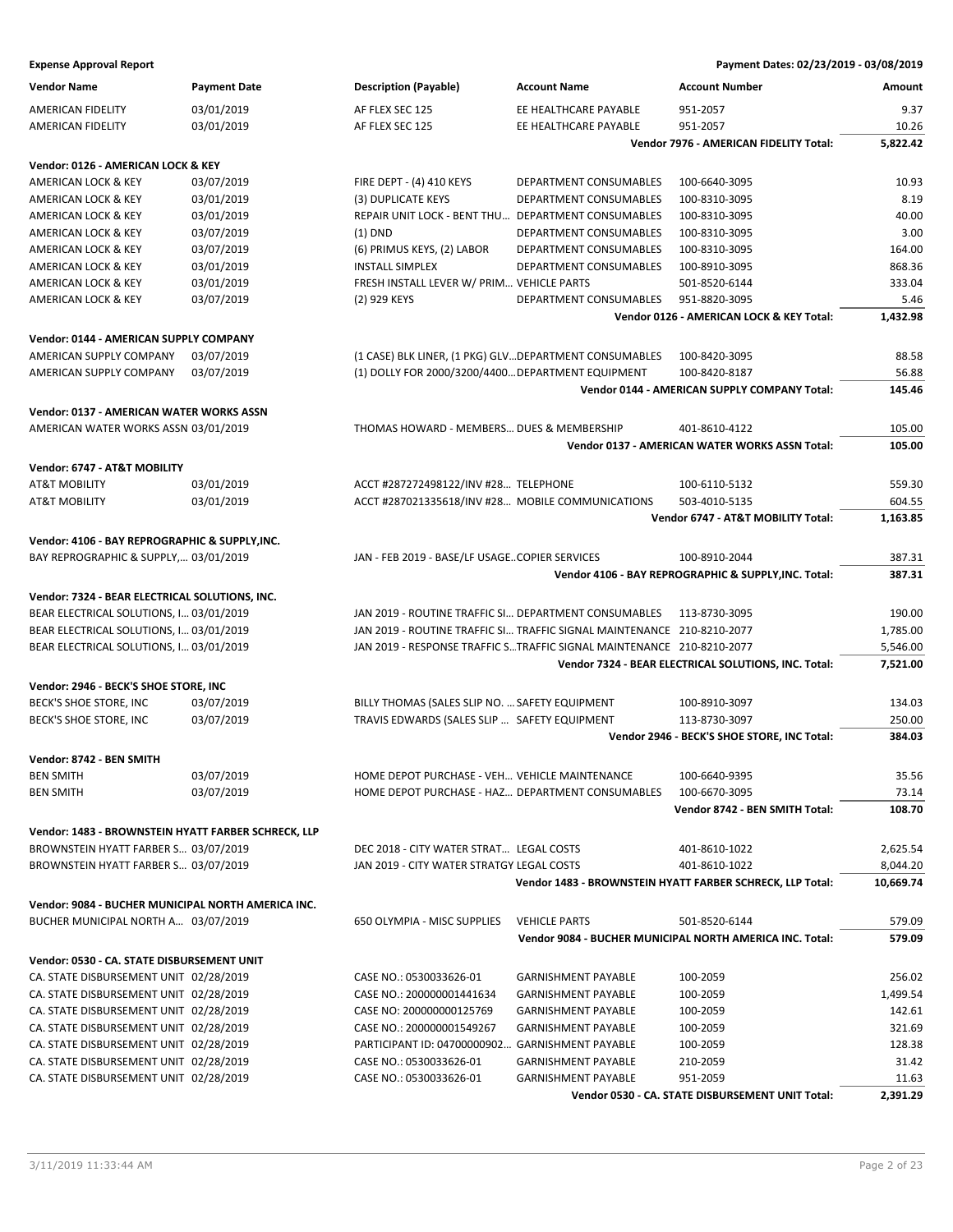**Expense Approval Report Payment Dates: 02/23/2019 - 03/08/2019 Vendor Name Payment Date Description (Payable) Account Name Account Number Amount Vendor: 9102 - CABAN, A-CHAU** CABAN, A-CHAU 03/07/2019 WATER REFUND - 1768 ST. HEL... CURRENT REFUNDS PAYABLE 401-2102 55.62 **Vendor 9102 - CABAN, A-CHAU Total: 55.62 Vendor: 5103 - CALIF LAW ENFRCMNT ASSOC** CALIF LAW ENFRCMNT ASSOC 02/28/2019 VILLICANA ADJ MISC PAYROLL PAYABLES 100-2062 20.75 CALIF LAW ENFRCMNT ASSOC 02/28/2019 POLICE DISABILITY MISC PAYROLL PAYABLES 100-2062 31.14 CALIF LAW ENFRCMNT ASSOC 02/28/2019 POLICE DISABILITY MISC PAYROLL PAYABLES 100-2062 290.64 CALIF LAW ENFRCMNT ASSOC 02/28/2019 POLICE DISABILITY MISC PAYROLL PAYABLES 100-2062 31.11 CALIF LAW ENFRCMNT ASSOC 02/28/2019 POLICE DISABILITY MISC PAYROLL PAYABLES 100-2062 200.36 CALIF LAW ENFRCMNT ASSOC 02/28/2019 E. HIGGINS SEPT18 ADJ MISC PAYROLL PAYABLES 100-2062 20.75 **Vendor 5103 - CALIF LAW ENFRCMNT ASSOC Total: 684.75 Vendor: 9111 - CALIFORNIA COASTAL RURAL DEVELOPMENT CORP.** CALIFORNIA COASTAL RURAL D… 03/07/2019 OCT 2018 - FEB 2019 - SBDC SE… CONSULTANT 100-7410-1030 8,333.35 **Vendor 9111 - CALIFORNIA COASTAL RURAL DEVELOPMENT CORP. Total: 8,333.35 Vendor: 9027 - CALIFORNIA DEPARTMENT OF** CALIFORNIA DEPARTMENT OF 03/01/2019 2017 TRANS & USE TAX (SEDG) BANK FEES & MISC CHARGES 100-5110-2074 27,212.73 **Vendor 9027 - CALIFORNIA DEPARTMENT OF Total: 27,212.73 Vendor: 0501 - CALIFORNIA-AMERICAN WATER** CALIFORNIA-AMERICAN WATER 03/07/2019 1/23/19-2/22/19 MISC WATER ... WATER 100-8310-5133 3,065.96 CALIFORNIA-AMERICAN WATER 03/07/2019 1/23/19-2/22/19 MISC WATER … WATER 100-8440-5133 2,487.36 CALIFORNIA-AMERICAN WATER 03/07/2019 1/23/19-2/22/19 MISC WATER ... WATER 103-8710-5133 605.53 CALIFORNIA-AMERICAN WATER 03/07/2019 1/23/19-2/22/19 MISC WATER … WATER 210-8420-5133 1,200.73 CALIFORNIA-AMERICAN WATER 03/07/2019 1/23/19-2/22/19 MISC WATER … AFFORDABLE HOUSING 973-9710-9526 61.25 **Vendor 0501 - CALIFORNIA-AMERICAN WATER Total: 7,420.83 Vendor: 4508 - CALPERS LONG-TERM CARE PROGRAM** CALPERS LONG-TERM CARE PR... 02/28/2019 **EMPLOYEE PREMIUM MISC PAYROLL PAYABLES** 100-2062 153.65 CALPERS LONG-TERM CARE PR… 02/28/2019 EMPLOYEE PREMIUM MISC PAYROLL PAYABLES 100-2062 153.65 **Vendor 4508 - CALPERS LONG-TERM CARE PROGRAM Total: 307.30 Vendor: 0701 - CHEVRON AND TEXACO** CHEVRON AND TEXACO 03/07/2019 ACCT #7898196360/1/22/19 - 2... VEHICLE FUEL 501-8520-6145 66.48 **Vendor 0701 - CHEVRON AND TEXACO Total: 66.48 Vendor: 8897 - CITY DATA SERVICES, LLC** CITY DATA SERVICES, LLC 03/01/2019 JAN - MAR 2019 CDS MONTHLY… CONSULTANT 200-5410-1030 1,275.00 **Vendor 8897 - CITY DATA SERVICES, LLC Total: 1,275.00 Vendor: 7644 - COMCAST BUSINESS** COMCAST BUSINESS 03/01/2019 ACCT #939827683; 2/15/2019 B…DATA COMMUNICATION 503-4010-5138 4,644.23 **Vendor 7644 - COMCAST BUSINESS Total: 4,644.23 Vendor: 6553 - COMCAST** COMCAST 03/07/2019 ACCT #8155 10 027 0272432; 2… DATA COMMUNICATION 503-4010-5138 270.88 **Vendor 6553 - COMCAST Total: 270.88 Vendor: 0791 - COMMUNITY PARTNERSHIP FOR YOUTH** COMMUNITY PARTNERSHIP FOR…03/07/2019 FEB 2019 - CAL VIP GRANT - CO… COMM PARTNERSHIP FOR YOU… 100-2042-7201 1,873.77 **Vendor 0791 - COMMUNITY PARTNERSHIP FOR YOUTH Total: 1,873.77 Vendor: 6204 - CONCERN** CONCERN 03/07/2019 FEB 2019 - PER EMPLOYEE PER… EMPLOYEE ASSISTANCE PROGR… 100-2031-1038 654.50 **Vendor 6204 - CONCERN Total: 654.50 Vendor: 0814 - CONSOLIDATED ELECTRICAL DISTRIBUTORS** CONSOLIDATED ELECTRICAL DIS…03/01/2019 (11) ELCTRNC PHOTO CONTROL,…DEPARTMENT CONSUMABLES 100-8440-3095 282.21 CONSOLIDATED ELECTRICAL DIS…03/01/2019 (12) ELECTRONIC PHOTO CONT… DEPARTMENT CONSUMABLES 100-8440-3095 248.47 CONSOLIDATED ELECTRICAL DIS…03/01/2019 (30) 32W, 48" MOL, T8 OCTROL…DEPARTMENT CONSUMABLES 113-8730-3095 95.27 CONSOLIDATED ELECTRICAL DIS…03/01/2019 (30) 32W, 48" MOL, T8 OCTRON…DEPARTMENT CONSUMABLES 113-8730-3095 95.27 CONSOLIDATED ELECTRICAL DIS…03/01/2019 (1) ELECTRONIC PHOTO CONTR… DEPARTMENT CONSUMABLES 113-8730-3095 19.67 CONSOLIDATED ELECTRICAL DIS…03/01/2019 (1) WALLPACK 80W, (4) PHOTO… DEPARTMENT CONSUMABLES 113-8730-3095 208.64 CONSOLIDATED ELECTRICAL DIS…03/01/2019 (2) SWITCH 120V VIVE, (2) WHT…DEPARTMENT CONSUMABLES 113-8730-3095 308.31

**Vendor 0814 - CONSOLIDATED ELECTRICAL DISTRIBUTORS Total: 1,257.84**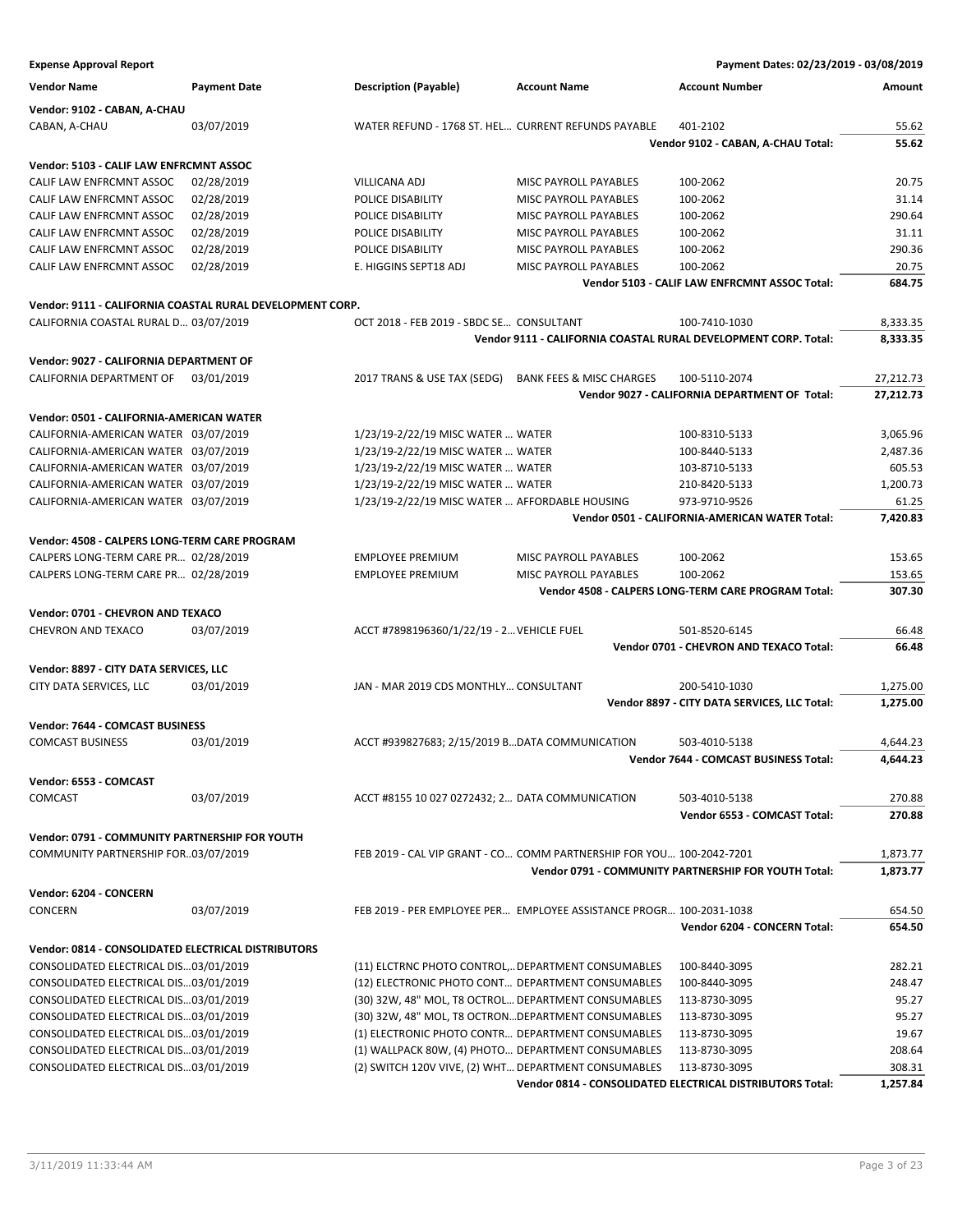| <b>Expense Approval Report</b>                      |                     |                                                                      |                        | Payment Dates: 02/23/2019 - 03/08/2019            |                |
|-----------------------------------------------------|---------------------|----------------------------------------------------------------------|------------------------|---------------------------------------------------|----------------|
| <b>Vendor Name</b>                                  | <b>Payment Date</b> | <b>Description (Payable)</b>                                         | <b>Account Name</b>    | <b>Account Number</b>                             | Amount         |
| Vendor: 8493 - CORODATA RECORDS MGMT., INC.         |                     |                                                                      |                        |                                                   |                |
| CORODATA RECORDS MGMT., I 03/01/2019                |                     | JAN 2019 - STORAGE SVCS / AC CONTRACT SERVICES                       |                        | 100-2021-2075                                     | 358.62         |
|                                                     |                     |                                                                      |                        | Vendor 8493 - CORODATA RECORDS MGMT., INC. Total: | 358.62         |
| Vendor: 0898 - CRYSTAL SPRINGS WATER                |                     |                                                                      |                        |                                                   |                |
| <b>CRYSTAL SPRINGS WATER</b>                        | 03/01/2019          | 440 HARCOURT AVE - LATE CHG DEPARTMENT CONSUMABLES                   |                        | 100-8310-3095                                     | 11.00          |
| <b>CRYSTAL SPRINGS WATER</b>                        | 03/01/2019          | 440 HARCOURT - RESOURCE M DEPARTMENT CONSUMABLES                     |                        | 100-8310-3095                                     | 28.00          |
| <b>CRYSTAL SPRINGS WATER</b>                        | 03/01/2019          | 656 BROADWAY AVE.                                                    | DEPARTMENT CONSUMABLES | 100-8310-3095                                     | 12.75          |
| <b>CRYSTAL SPRINGS WATER</b>                        | 03/01/2019          | 440 HARCOURT - ENGINEERING DEPARTMENT CONSUMABLES                    |                        | 100-8310-3095                                     | 8.50           |
| <b>CRYSTAL SPRINGS WATER</b>                        | 03/01/2019          | 440 HARCOURT - RESOURCE M DEPARTMENT CONSUMABLES                     |                        | 100-8310-3095                                     | 42.50          |
| <b>CRYSTAL SPRINGS WATER</b>                        | 03/01/2019          | 440 HARCOURT - LATE CHG                                              | DEPARTMENT CONSUMABLES | 100-8310-3095                                     | 5.00           |
| <b>CRYSTAL SPRINGS WATER</b>                        | 03/01/2019          | 440 HARCOURT - LATE CHG                                              | DEPARTMENT CONSUMABLES | 100-8310-3095                                     | 5.00           |
| <b>CRYSTAL SPRINGS WATER</b>                        | 03/01/2019          | 656 BROADWAY AVE - LATE CHG DEPARTMENT CONSUMABLES                   |                        | 100-8310-3095                                     | 5.00           |
| <b>CRYSTAL SPRINGS WATER</b>                        | 03/07/2019          | 650 OLYMPIA AVE -                                                    | DEPARTMENT CONSUMABLES | 501-8520-3095                                     | 12.00          |
| <b>CRYSTAL SPRINGS WATER</b>                        | 03/07/2019          | 440 HARCOURT AVE - LATE CHG DEPARTMENT CONSUMABLES                   |                        | 501-8520-3095                                     | 5.00           |
| <b>CRYSTAL SPRINGS WATER</b>                        | 03/07/2019          | 650 OLYMPIA AVE - LATE FEE                                           | DEPARTMENT CONSUMABLES | 501-8520-3095                                     | 11.50          |
|                                                     |                     |                                                                      |                        | Vendor 0898 - CRYSTAL SPRINGS WATER Total:        | 146.25         |
| <b>Vendor: 0491 - CSULB FOUNDATION</b>              |                     |                                                                      |                        |                                                   |                |
| <b>CSULB FOUNDATION</b>                             | 03/01/2019          | REGINA LUALEMANA - CSI COU TRAINING & EDUCATION                      |                        | 100-6110-1029                                     | 724.00         |
|                                                     |                     |                                                                      |                        | Vendor 0491 - CSULB FOUNDATION Total:             | 724.00         |
|                                                     |                     |                                                                      |                        |                                                   |                |
| Vendor: 6664 - CULLIGAN WATER CONDITIONING          |                     |                                                                      |                        |                                                   |                |
| CULLIGAN WATER CONDITIONI 03/01/2019                |                     | FEB 2019 - POU RENTAL LOC 01 DEPARTMENT CONSUMABLES                  |                        | 100-8310-3095                                     | 216.00         |
| CULLIGAN WATER CONDITIONI 03/07/2019                |                     | MAR 2019 - POU RENTAL LOC 0 DEPARTMENT CONSUMABLES                   |                        | 100-8310-3095                                     | 216.00         |
| CULLIGAN WATER CONDITIONI 03/01/2019                |                     | FEB 2019 - POU RENTAL LOC 01 DEPARTMENT CONSUMABLES                  |                        | 113-8730-3095                                     | 68.00          |
| CULLIGAN WATER CONDITIONI 03/07/2019                |                     | MAR 2019 - POU RENTAL LOC 0 DEPARTMENT CONSUMABLES                   |                        | 113-8730-3095                                     | 218.00         |
|                                                     |                     |                                                                      |                        | Vendor 6664 - CULLIGAN WATER CONDITIONING Total:  | 718.00         |
| Vendor: 0922 - CYPRESS COAST FORD-LINCOLN           |                     |                                                                      |                        |                                                   |                |
| CYPRESS COAST FORD-LINCOLN 03/07/2019               |                     | (2) BUCKLE ASY                                                       | <b>VEHICLE PARTS</b>   | 501-8520-6144                                     | 224.79         |
| CYPRESS COAST FORD-LINCOLN 03/07/2019               |                     | (1) MOTOR ASY                                                        | <b>VEHICLE PARTS</b>   | 501-8520-6144                                     | 167.01         |
| CYPRESS COAST FORD-LINCOLN 03/07/2019               |                     | (1) BOX ASY, (1) STOP, (1) MOU VEHICLE PARTS                         |                        | 501-8520-6144                                     | 343.77         |
| CYPRESS COAST FORD-LINCOLN 03/07/2019               |                     | CORE RETURN PART NO 8W7Z VEHICLE PARTS                               |                        | 501-8520-6144                                     | $-35.00$       |
| CYPRESS COAST FORD-LINCOLN 03/07/2019               |                     | TAG #T4292A/2015 FORD EXPL OUTSIDE REPAIRS                           |                        | 501-8520-6148                                     | 62.76          |
| CYPRESS COAST FORD-LINCOLN 03/07/2019               |                     | TAG #T4354/1999 FORD E250  OUTSIDE REPAIRS                           |                        | 501-8520-6148                                     | 208.97         |
| CYPRESS COAST FORD-LINCOLN 03/07/2019               |                     | TAG #T7748/2002 FORD TAURUS OUTSIDE REPAIRS                          |                        | 501-8520-6148                                     | 475.18         |
|                                                     |                     |                                                                      |                        | Vendor 0922 - CYPRESS COAST FORD-LINCOLN Total:   | 1,447.48       |
| Vendor: 9112 - DAVID J. GUBERNICK                   |                     |                                                                      |                        |                                                   |                |
| DAVID J. GUBERNICK                                  | 03/07/2019          | JUDGE - PHOTOGRAPHY AT AV ART PROGRAM                                |                        | 100-9200-7190                                     | 100.00         |
|                                                     |                     |                                                                      |                        | Vendor 9112 - DAVID J. GUBERNICK Total:           | 100.00         |
| Vendor: 0981 - DEL MAR FRENCH LAUNDRY, INC.         |                     |                                                                      |                        |                                                   |                |
| DEL MAR FRENCH LAUNDRY, IN 03/01/2019               |                     | RECREATION - 6 TABLE CLOTHS  TEMPORARY CONTRACT SERVIC 100-9100-2043 |                        |                                                   | 39.00          |
| DEL MAR FRENCH LAUNDRY, IN 03/01/2019               |                     | RECREATION - 10 APRONS 2/19 TEMPORARY CONTRACT SERVIC100-9100-2043   |                        |                                                   | 36.00          |
| DEL MAR FRENCH LAUNDRY, IN 03/07/2019               |                     | RECREATION - 5 TABLE CLOTHS  TEMPORARY CONTRACT SERVIC 100-9100-2043 |                        |                                                   | 32.50          |
| DEL MAR FRENCH LAUNDRY, IN 03/01/2019               |                     | RECREATION - 9 TABLE CLOTHS  TEMPORARY CONTRACT SERVIC 100-9100-2043 |                        |                                                   | 58.50          |
| DEL MAR FRENCH LAUNDRY, IN 03/01/2019               |                     | RECREATION - 26 TABLE CLOTHSSENIOR ACTIVITIES                        |                        | 251-9500-7125                                     | 169.00         |
|                                                     |                     |                                                                      |                        | Vendor 0981 - DEL MAR FRENCH LAUNDRY, INC. Total: | 335.00         |
|                                                     |                     |                                                                      |                        |                                                   |                |
| Vendor: 0988 - DEL REY CAR WASH<br>DEL REY CAR WASH | 03/01/2019          | (1) FULL SERVICE WASH - PUBLI OTHER EXPENSE                          |                        | 501-8510-2078                                     |                |
|                                                     |                     |                                                                      |                        | Vendor 0988 - DEL REY CAR WASH Total:             | 18.00<br>18.00 |
|                                                     |                     |                                                                      |                        |                                                   |                |
| Vendor: 5854 - DELLA MORA HEATING,                  |                     |                                                                      |                        |                                                   |                |
| DELLA MORA HEATING,                                 | 03/07/2019          | 440 HARCOURT AVE - JAIL HEATSUBCONTRACTED WORK                       |                        | 100-8310-2073                                     | 160.00         |
|                                                     |                     |                                                                      |                        | Vendor 5854 - DELLA MORA HEATING, Total:          | 160.00         |
| Vendor: 9113 - DENISE JOYCE SANDERS LEONARD         |                     |                                                                      |                        |                                                   |                |
| DENISE JOYCE SANDERS LEONA 03/07/2019               |                     | JUDGE - ART AT AVERY GALLERYART PROGRAM                              |                        | 100-9200-7190                                     | 100.00         |
|                                                     |                     |                                                                      |                        | Vendor 9113 - DENISE JOYCE SANDERS LEONARD Total: | 100.00         |
| Vendor: 9114 - DORIS LINDA LAY                      |                     |                                                                      |                        |                                                   |                |
| DORIS LINDA LAY                                     | 03/07/2019          | JUDGE - 3D ART AT AVERY GALL ART PROGRAM                             |                        | 100-9200-7190                                     | 100.00         |
|                                                     |                     |                                                                      |                        | Vendor 9114 - DORIS LINDA LAY Total:              | 100.00         |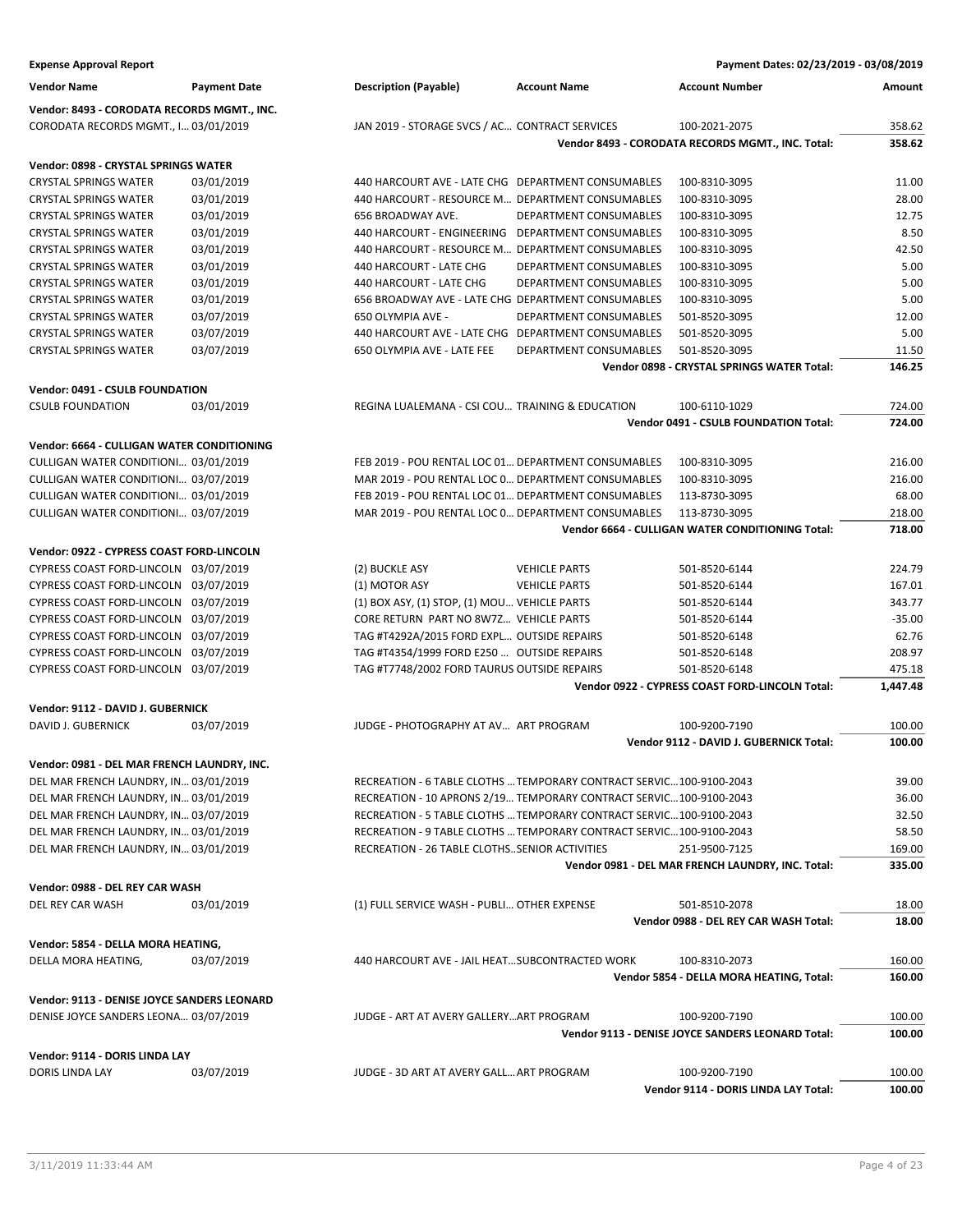| <b>Expense Approval Report</b> | Payment Dates: 02/23/2019 - 03/08/2019 |
|--------------------------------|----------------------------------------|
|--------------------------------|----------------------------------------|

| <b>Vendor Name</b>                           | <b>Payment Date</b> | <b>Description (Payable)</b>                           | <b>Account Name</b>                                              | <b>Account Number</b>                              | Amount   |
|----------------------------------------------|---------------------|--------------------------------------------------------|------------------------------------------------------------------|----------------------------------------------------|----------|
| Vendor: 4892 - EDGES ELECTRICAL GROUP        |                     |                                                        |                                                                  |                                                    |          |
| <b>EDGES ELECTRICAL GROUP</b>                | 03/07/2019          | (10) WIRE BARE-SD-8-SOL-CU-C DEPARTMENT CONSUMABLES    |                                                                  | 100-8310-3095                                      | 9.17     |
| <b>EDGES ELECTRICAL GROUP</b>                | 03/07/2019          | (2) LED RETROFIT                                       | DEPARTMENT CONSUMABLES                                           | 113-8730-3095                                      | 265.84   |
| <b>EDGES ELECTRICAL GROUP</b>                | 03/07/2019          | (2) BRN 2G SW PLATE                                    | DEPARTMENT CONSUMABLES                                           | 113-8730-3095                                      | 1.97     |
| <b>EDGES ELECTRICAL GROUP</b>                | 03/07/2019          | (60) PHIL F32T8/TL941/ALTO 3 DEPARTMENT CONSUMABLES    |                                                                  | 113-8730-3095                                      | 115.30   |
| <b>EDGES ELECTRICAL GROUP</b>                | 03/07/2019          | (2) MOG HPS LAMP                                       | DEPARTMENT CONSUMABLES                                           | 113-8730-3095                                      | 43.17    |
| <b>EDGES ELECTRICAL GROUP</b>                | 03/07/2019          | (6) SQ FLT BLNK CVR                                    | DEPARTMENT CONSUMABLES                                           | 113-8730-3095                                      | 5.04     |
|                                              |                     |                                                        |                                                                  | Vendor 4892 - EDGES ELECTRICAL GROUP Total:        | 440.49   |
|                                              |                     |                                                        |                                                                  |                                                    |          |
| Vendor: 8882 - EVERYONE'S HARVEST            |                     |                                                        |                                                                  |                                                    |          |
| <b>EVERYONE'S HARVEST</b>                    | 03/07/2019          | FEB 2019 - PROG EXP FOR SEAS FARMERS' MARKET           |                                                                  | 100-7410-4206                                      | 2,909.00 |
|                                              |                     |                                                        |                                                                  | Vendor 8882 - EVERYONE'S HARVEST Total:            | 2,909.00 |
| Vendor: 5969 - FASTENAL COMPANY              |                     |                                                        |                                                                  |                                                    |          |
| <b>FASTENAL COMPANY</b>                      | 03/07/2019          | <b>FEBRUARY VENDING</b>                                | SUBCONTRACTED WORK                                               | 100-8420-2073                                      | 440.97   |
| <b>FASTENAL COMPANY</b>                      | 03/07/2019          | (1) TIEWIRE HANDROLL 16GA                              | DEPARTMENT CONSUMABLES                                           | 100-8420-3095                                      | 7.45     |
| <b>FASTENAL COMPANY</b>                      | 03/07/2019          | STEP DRILLS (2), RAPID TAP PINT DEPARTMENT CONSUMABLES |                                                                  | 210-8110-3095                                      | 179.77   |
| <b>FASTENAL COMPANY</b>                      | 03/07/2019          | (9) 14x2 HWH SDS3 410                                  | DEPARTMENT CONSUMABLES                                           | 210-8110-3095                                      | 4.95     |
|                                              |                     |                                                        |                                                                  | Vendor 5969 - FASTENAL COMPANY Total:              | 633.14   |
|                                              |                     |                                                        |                                                                  |                                                    |          |
| Vendor: 8338 - FEDEX                         |                     |                                                        |                                                                  |                                                    |          |
| <b>FEDEX</b>                                 | 03/07/2019          | ACCT #1317-9207-7/SHIPMENT MAIL SERVICES               |                                                                  | 100-2031-4124                                      | 56.74    |
| <b>FEDEX</b>                                 | 03/01/2019          | POLICE - 2/13/2019 SHIPMENT MAIL SERVICES              |                                                                  | 100-6110-4124                                      | 27.86    |
| <b>FEDEX</b>                                 | 03/07/2019          | ACCT #1750-2541-3/SHIPMENT MAIL SERVICES               |                                                                  | 100-6110-4124                                      | 11.43    |
|                                              |                     |                                                        |                                                                  | Vendor 8338 - FEDEX Total:                         | 96.03    |
| Vendor: 3883 - FELIPE DE JESUS OLVERA        |                     |                                                        |                                                                  |                                                    |          |
| FELIPE DE JESUS OLVERA                       | 03/07/2019          | GEN JIM MOORE BLVD - CENTE SUBCONTRACTED WORK          |                                                                  | 100-8420-2073                                      | 5,400.00 |
|                                              |                     |                                                        |                                                                  | Vendor 3883 - FELIPE DE JESUS OLVERA Total:        | 5,400.00 |
| Vendor: 1188 - FERGUSON ENTERPRISES INC #686 |                     |                                                        |                                                                  |                                                    |          |
|                                              |                     |                                                        |                                                                  |                                                    |          |
| FERGUSON ENTERPRISES INC # 03/01/2019        |                     | (1) ELEC PROG STAT W/ LIGHT                            | DEPARTMENT CONSUMABLES                                           | 113-8730-3095                                      | 65.45    |
| FERGUSON ENTERPRISES INC # 03/01/2019        |                     | (1) PRERINSE SPRY                                      | DEPARTMENT CONSUMABLES                                           | 113-8730-3095                                      | 78.40    |
|                                              |                     |                                                        |                                                                  |                                                    |          |
|                                              |                     |                                                        |                                                                  | Vendor 1188 - FERGUSON ENTERPRISES INC #686 Total: | 143.85   |
| Vendor: 1224 - FIRST ALARM                   |                     |                                                        |                                                                  |                                                    |          |
| <b>FIRST ALARM</b>                           | 03/01/2019          | 220 COE AVE - 03/01/19 - 05/31 ALARM SERVICE           |                                                                  | 100-9200-2070                                      | 6.18     |
|                                              |                     |                                                        |                                                                  | Vendor 1224 - FIRST ALARM Total:                   | 6.18     |
|                                              |                     |                                                        |                                                                  |                                                    |          |
| <b>Vendor: 7088 - FITNESS EVOLUTION</b>      |                     |                                                        |                                                                  |                                                    |          |
| FITNESS EVOLUTION                            | 03/01/2019          | <b>GYM MEMBERSHIP</b>                                  | MISC PAYROLL PAYABLES                                            | 100-2062                                           | 45.00    |
| FITNESS EVOLUTION                            | 03/01/2019          | GYM MEMBERSHIP-FAMILY                                  | MISC PAYROLL PAYABLES                                            | 100-2062                                           | 30.00    |
|                                              |                     |                                                        |                                                                  | <b>Vendor 7088 - FITNESS EVOLUTION Total:</b>      | 75.00    |
| Vendor: 1268 - FRANCHISE TAX BOARD           |                     |                                                        |                                                                  |                                                    |          |
| <b>FRANCHISE TAX BOARD</b>                   | 02/28/2019          | <b>EWO FOR TAXES</b>                                   | <b>GARNISHMENT PAYABLE</b>                                       | 100-2059                                           | 56.06    |
| <b>FRANCHISE TAX BOARD</b>                   | 02/28/2019          | EWO #: 367491337599687485                              | <b>GARNISHMENT PAYABLE</b>                                       | 100-2059                                           | 85.84    |
| <b>FRANCHISE TAX BOARD</b>                   | 02/28/2019          | <b>EWO FOR TAXES</b>                                   | <b>GARNISHMENT PAYABLE</b>                                       | 100-2059                                           | 5.41     |
| <b>FRANCHISE TAX BOARD</b>                   | 02/28/2019          | EWO #: 676040852589148781                              | <b>GARNISHMENT PAYABLE</b>                                       | 100-2059                                           | 100.00   |
| <b>FRANCHISE TAX BOARD</b>                   | 02/28/2019          | <b>EWO FOR TAXES</b>                                   | <b>GARNISHMENT PAYABLE</b>                                       | 103-2059                                           | 2.04     |
| <b>FRANCHISE TAX BOARD</b>                   | 02/28/2019          | <b>EWO FOR TAXES</b>                                   | <b>GARNISHMENT PAYABLE</b>                                       | 113-2059                                           | 200.00   |
| <b>FRANCHISE TAX BOARD</b>                   | 02/28/2019          | <b>EWO FOR TAXES</b>                                   | <b>GARNISHMENT PAYABLE</b>                                       | 113-2059                                           | 194.59   |
| <b>FRANCHISE TAX BOARD</b>                   | 02/28/2019          | <b>EWO FOR TAXES</b>                                   | <b>GARNISHMENT PAYABLE</b>                                       | 210-2059                                           | 1.36     |
| <b>FRANCHISE TAX BOARD</b>                   | 02/28/2019          | EWO #: 367491337599687485                              | <b>GARNISHMENT PAYABLE</b>                                       | 210-2059                                           | 14.16    |
| <b>FRANCHISE TAX BOARD</b>                   | 02/28/2019          | <b>EWO FOR TAXES</b>                                   | <b>GARNISHMENT PAYABLE</b>                                       | 271-2059                                           | 3.06     |
|                                              |                     |                                                        |                                                                  | Vendor 1268 - FRANCHISE TAX BOARD Total:           | 662.52   |
|                                              |                     |                                                        |                                                                  |                                                    |          |
| Vendor: 6306 - GAVILAN PEST CONTROL          |                     |                                                        |                                                                  |                                                    |          |
| <b>GAVILAN PEST CONTROL</b>                  | 03/07/2019          |                                                        | 1635 BROADWAY - GENERAL PETEMPORARY CONTRACT SERVIC100-6640-2043 |                                                    | 196.00   |
| <b>GAVILAN PEST CONTROL</b>                  | 03/07/2019          | 220 COE AVE - GENERAL PEST S PEST CONTROL              |                                                                  | 100-8310-2057                                      | 58.00    |
|                                              |                     |                                                        |                                                                  | Vendor 6306 - GAVILAN PEST CONTROL Total:          | 254.00   |
| Vendor: 1392 - GRANITE ROCK COMPANY          |                     |                                                        |                                                                  |                                                    |          |
| <b>GRANITE ROCK COMPANY</b>                  | 03/07/2019          | <b>TICKET #635158</b>                                  | DEPARTMENT CONSUMABLES                                           | 100-8310-3095                                      | 32.56    |
| <b>GRANITE ROCK COMPANY</b>                  | 03/07/2019          | <b>TICKET #635179</b>                                  | DEPARTMENT CONSUMABLES                                           | 100-8310-3095                                      | 27.86    |
| <b>GRANITE ROCK COMPANY</b>                  | 03/07/2019          | <b>TICKET #635535</b>                                  | DEPARTMENT CONSUMABLES                                           | 100-8420-3095                                      | $-32.78$ |
| <b>GRANITE ROCK COMPANY</b>                  | 03/07/2019          | <b>BETA PARK MATERIALS</b>                             | DEPARTMENT CONSUMABLES                                           | 100-8420-3095                                      | 1,720.70 |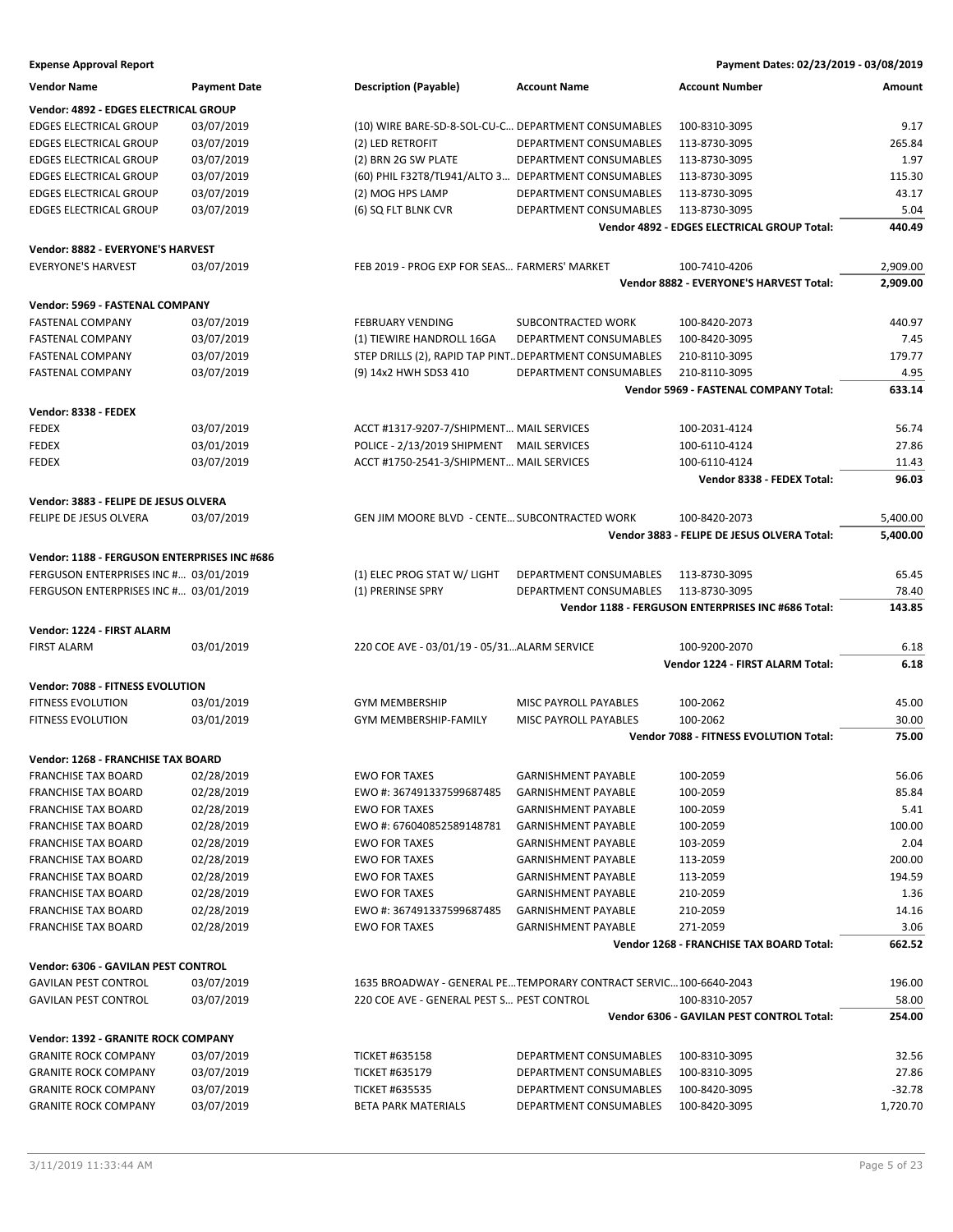| <b>Expense Approval Report</b>                  |                     |                                                   |                                                                         | Payment Dates: 02/23/2019 - 03/08/2019                       |           |
|-------------------------------------------------|---------------------|---------------------------------------------------|-------------------------------------------------------------------------|--------------------------------------------------------------|-----------|
| <b>Vendor Name</b>                              | <b>Payment Date</b> | <b>Description (Payable)</b>                      | <b>Account Name</b>                                                     | <b>Account Number</b>                                        | Amount    |
| <b>GRANITE ROCK COMPANY</b>                     | 03/07/2019          | <b>TICKET #635147</b>                             | DEPARTMENT CONSUMABLES                                                  | 100-8420-3095                                                | 145.74    |
| <b>GRANITE ROCK COMPANY</b>                     | 03/01/2019          | <b>TICKET #632334</b>                             | DEPARTMENT CONSUMABLES                                                  | 113-8730-3095                                                | 114.92    |
| <b>GRANITE ROCK COMPANY</b>                     | 03/01/2019          | <b>TICKET #630732</b>                             | DEPARTMENT CONSUMABLES                                                  | 210-8110-3095                                                | 232.83    |
| <b>GRANITE ROCK COMPANY</b>                     | 03/01/2019          | <b>TICKET #630807</b>                             | <b>DEPARTMENT CONSUMABLES</b>                                           | 210-8110-3095                                                | 74.58     |
| <b>GRANITE ROCK COMPANY</b>                     | 03/01/2019          | <b>TICKET #631938</b>                             | DEPARTMENT CONSUMABLES                                                  | 210-8110-3095                                                | 283.50    |
| <b>GRANITE ROCK COMPANY</b>                     | 03/01/2019          | <b>TICKET #632234</b>                             | DEPARTMENT CONSUMABLES                                                  | 210-8110-3095                                                | 162.00    |
| <b>GRANITE ROCK COMPANY</b>                     | 03/07/2019          | <b>TICKET #634416</b>                             | DEPARTMENT CONSUMABLES                                                  | 210-8110-3095                                                | 167.52    |
| <b>GRANITE ROCK COMPANY</b>                     | 03/07/2019          | <b>TICKET #635041</b>                             | DEPARTMENT CONSUMABLES                                                  | 210-8110-3095                                                | 174.89    |
| <b>GRANITE ROCK COMPANY</b>                     | 03/07/2019          | <b>TICKET #635367</b>                             | DEPARTMENT CONSUMABLES                                                  | 210-8110-3095                                                | 152.80    |
|                                                 |                     |                                                   |                                                                         | <b>Vendor 1392 - GRANITE ROCK COMPANY Total:</b>             | 3,257.12  |
| Vendor: 7763 - GREENWASTE RECOVERY ,SEA         |                     |                                                   |                                                                         |                                                              |           |
| <b>GREENWASTE RECOVERY, SEA</b>                 | 03/07/2019          | HOLIDAY TREES - BROADWAY/T REFUSE DISPOSAL        |                                                                         | 100-8420-2068                                                | 1,636.66  |
|                                                 |                     |                                                   |                                                                         | Vendor 7763 - GREENWASTE RECOVERY, SEA Total:                | 1,636.66  |
| Vendor: 4222 - HARRIS & ASSOCIATES, INC.        |                     |                                                   |                                                                         |                                                              |           |
| HARRIS & ASSOCIATES, INC.                       | 03/01/2019          |                                                   | 12/30/18-1/26/19 LIFT STATION DEL MONTE LIFT STATION UPG 953-8820-9201  |                                                              | 5,793.75  |
| HARRIS & ASSOCIATES, INC.                       | 03/07/2019          |                                                   | 1/27/19 - 2/23/19 - LIFT STATI DEL MONTE LIFT STATION UPG 953-8820-9201 |                                                              | 13,350.00 |
| HARRIS & ASSOCIATES, INC.                       | 03/01/2019          |                                                   | 12/30/18-1/26/19 - CIP MGMT  CANYON DEL REY SEWER LINE R953-8820-9205   |                                                              | 5,055.00  |
|                                                 | 03/07/2019          |                                                   | 1/27/19 - 2/23/19 - CIP MGMT  CANYON DEL REY SEWER LINE R953-8820-9205  |                                                              | 2,587.50  |
| HARRIS & ASSOCIATES, INC.                       |                     |                                                   |                                                                         |                                                              |           |
| HARRIS & ASSOCIATES, INC.                       | 03/01/2019          |                                                   | 12/30/18-1/26/19 - CIP MGMT  DEL MONTE SWR MAIN REPLAC 953-8820-9214    |                                                              | 1,590.00  |
| HARRIS & ASSOCIATES, INC.                       | 03/07/2019          |                                                   | 1/27/19 - 2/23/19 - CIP MGMT  DEL MONTE SWR MAIN REPLAC 953-8820-9214   |                                                              | 577.50    |
| HARRIS & ASSOCIATES, INC.                       | 03/01/2019          |                                                   | 12/30/18-1/26/19 - CIP MGMT  HIGHWAY 1 SEWER LINE CLEAN 953-8820-9314   |                                                              | 20,807.50 |
| HARRIS & ASSOCIATES, INC.                       | 03/07/2019          |                                                   | 1/27/19 - 2/23/19 - CIP MGMT  HIGHWAY 1 SEWER LINE CLEAN 953-8820-9314  |                                                              | 787.50    |
|                                                 |                     |                                                   |                                                                         | Vendor 4222 - HARRIS & ASSOCIATES, INC. Total:               | 50,548.75 |
| Vendor: 1494 - HD SUPPLY FACILITIES MAINTENANCE |                     |                                                   |                                                                         |                                                              |           |
| HD SUPPLY FACILITIES MAINTE 03/01/2019          |                     | (2) US OCCSENS CEILING MNT                        | DEPARTMENT CONSUMABLES                                                  | 100-8310-3095                                                | 241.41    |
| HD SUPPLY FACILITIES MAINTE 03/07/2019          |                     | (1) DEWALT REPLACEMENT 18V DEPARTMENT CONSUMABLES |                                                                         | 100-8310-3095                                                | 102.75    |
| HD SUPPLY FACILITIES MAINTE 03/07/2019          |                     | ACCTS RECEIVABLE CASH APPL                        | <b>JANITORIAL SUPPLIES</b>                                              | 100-9200-3093                                                | $-3.30$   |
| HD SUPPLY FACILITIES MAINTE 03/07/2019          |                     | ACCTS RECEIVABLE CASH APPL                        | JANITORIAL SUPPLIES                                                     | 100-9200-3093                                                | $-3.46$   |
| HD SUPPLY FACILITIES MAINTE 03/07/2019          |                     | (8) AQUAGUARD 1 GAL MUSTA JANITORIAL SUPPLIES     |                                                                         | 100-9200-3093                                                | $-331.69$ |
| HD SUPPLY FACILITIES MAINTE 03/07/2019          |                     | 986 HILBY AVE - HARDWARE/P DEPARTMENT CONSUMABLES |                                                                         | 100-9200-3095                                                | 339.39    |
|                                                 |                     |                                                   |                                                                         | <b>Vendor 1494 - HD SUPPLY FACILITIES MAINTENANCE Total:</b> | 345.10    |
| Vendor: 5753 - HEIHACHIRO TAKARABE              |                     |                                                   |                                                                         |                                                              |           |
| <b>HEIHACHIRO TAKARABE</b>                      | 03/01/2019          |                                                   | FEB 2019 - INSTRUCTOR PAY TAI RECREATION CONTRACT SERVI 100-9603-2075   |                                                              | 406.56    |
|                                                 |                     |                                                   |                                                                         | Vendor 5753 - HEIHACHIRO TAKARABE Total:                     | 406.56    |
| Vendor: 1561 - HOME DEPOT CREDIT SERVICES       |                     |                                                   |                                                                         |                                                              |           |
| HOME DEPOT CREDIT SERVICES 03/07/2019           |                     | <b>BUILDING 12/12/18</b>                          | DEPARTMENT CONSUMABLES                                                  | 100-8310-3095                                                | 44.65     |
| HOME DEPOT CREDIT SERVICES 03/07/2019           |                     | <b>BUILDING 1/31/19</b>                           | DEPARTMENT CONSUMABLES                                                  | 100-8310-3095                                                | 3.26      |
| HOME DEPOT CREDIT SERVICES 03/07/2019           |                     | <b>BUILDING 12/21/18</b>                          | DEPARTMENT CONSUMABLES                                                  | 100-8310-3095                                                | 6.86      |
| HOME DEPOT CREDIT SERVICES 03/07/2019           |                     | <b>BUILDING 12/20/18</b>                          | DEPARTMENT CONSUMABLES                                                  | 100-8310-3095                                                | 18.61     |
| HOME DEPOT CREDIT SERVICES 03/07/2019           |                     | <b>BUILDING 1/28/19</b>                           | DEPARTMENT CONSUMABLES                                                  | 100-8310-3095                                                | 21.31     |
| HOME DEPOT CREDIT SERVICES 03/07/2019           |                     | <b>BUILDING 1/16/19</b>                           | DEPARTMENT CONSUMABLES                                                  | 100-8310-3095                                                | 4.69      |
| HOME DEPOT CREDIT SERVICES 03/07/2019           |                     | <b>BUILDING 1/16/19</b>                           | DEPARTMENT CONSUMABLES                                                  | 100-8310-3095                                                | 102.84    |
| HOME DEPOT CREDIT SERVICES 03/07/2019           |                     | <b>BUILDING 1/25/19</b>                           | DEPARTMENT CONSUMABLES                                                  | 100-8310-3095                                                | 43.12     |
| HOME DEPOT CREDIT SERVICES 03/07/2019           |                     | <b>BUILDING 1/24/19</b>                           | DEPARTMENT CONSUMABLES                                                  | 100-8310-3095                                                | 190.93    |
| HOME DEPOT CREDIT SERVICES 03/07/2019           |                     | PARKS SUPPLIES 1/2/19                             | DEPARTMENT CONSUMABLES                                                  | 100-8420-3095                                                | 17.86     |
| HOME DEPOT CREDIT SERVICES 03/07/2019           |                     | PARKS SUPPLIES 12/12/18                           | DEPARTMENT CONSUMABLES                                                  | 100-8420-3095                                                | 21.57     |
| HOME DEPOT CREDIT SERVICES 03/07/2019           |                     | PARKS SUPPLIES 1/29/19                            | DEPARTMENT CONSUMABLES                                                  | 100-8420-3095                                                | 77.87     |
| HOME DEPOT CREDIT SERVICES 03/07/2019           |                     | PARKS SUPPLIES 1/18/19                            | DEPARTMENT CONSUMABLES                                                  | 100-8420-3095                                                | 119.97    |
| HOME DEPOT CREDIT SERVICES 03/07/2019           |                     | PARKS SUPPLIES 1/24/19                            | DEPARTMENT CONSUMABLES                                                  | 100-8420-3095                                                | 98.11     |
| HOME DEPOT CREDIT SERVICES 03/07/2019           |                     | POMA 1/22/19                                      | DEPARTMENT CONSUMABLES                                                  | 113-8730-3095                                                | 7.92      |
| HOME DEPOT CREDIT SERVICES 03/07/2019           |                     | POMA 1/22/19                                      | DEPARTMENT CONSUMABLES                                                  | 113-8730-3095                                                | 10.39     |
| HOME DEPOT CREDIT SERVICES 03/07/2019           |                     | POMA 1/2/19                                       | DEPARTMENT CONSUMABLES                                                  | 113-8730-3095                                                | 34.39     |
| HOME DEPOT CREDIT SERVICES 03/07/2019           |                     | POMA 1/11/19                                      | DEPARTMENT CONSUMABLES                                                  | 113-8730-3095                                                | 47.55     |
| HOME DEPOT CREDIT SERVICES 03/07/2019           |                     | POMA 1/11/19                                      | DEPARTMENT CONSUMABLES                                                  | 113-8730-3095                                                | 25.06     |
| HOME DEPOT CREDIT SERVICES 03/07/2019           |                     | POMA 1/10/19                                      | DEPARTMENT CONSUMABLES                                                  | 113-8730-3095                                                | 100.27    |
| HOME DEPOT CREDIT SERVICES 03/07/2019           |                     | POMA 1/10/19                                      | DEPARTMENT CONSUMABLES                                                  | 113-8730-3095                                                | 46.73     |
| HOME DEPOT CREDIT SERVICES 03/07/2019           |                     | POMA 1/10/19                                      | DEPARTMENT CONSUMABLES                                                  | 113-8730-3095                                                | 9.14      |
| HOME DEPOT CREDIT SERVICES 03/07/2019           |                     | POMA 1/30/19                                      | DEPARTMENT CONSUMABLES                                                  | 113-8730-3095                                                | 35.72     |
| HOME DEPOT CREDIT SERVICES 03/07/2019           |                     | POMA 1/30/19                                      | DEPARTMENT CONSUMABLES                                                  | 113-8730-3095                                                | 23.21     |
|                                                 |                     |                                                   |                                                                         |                                                              |           |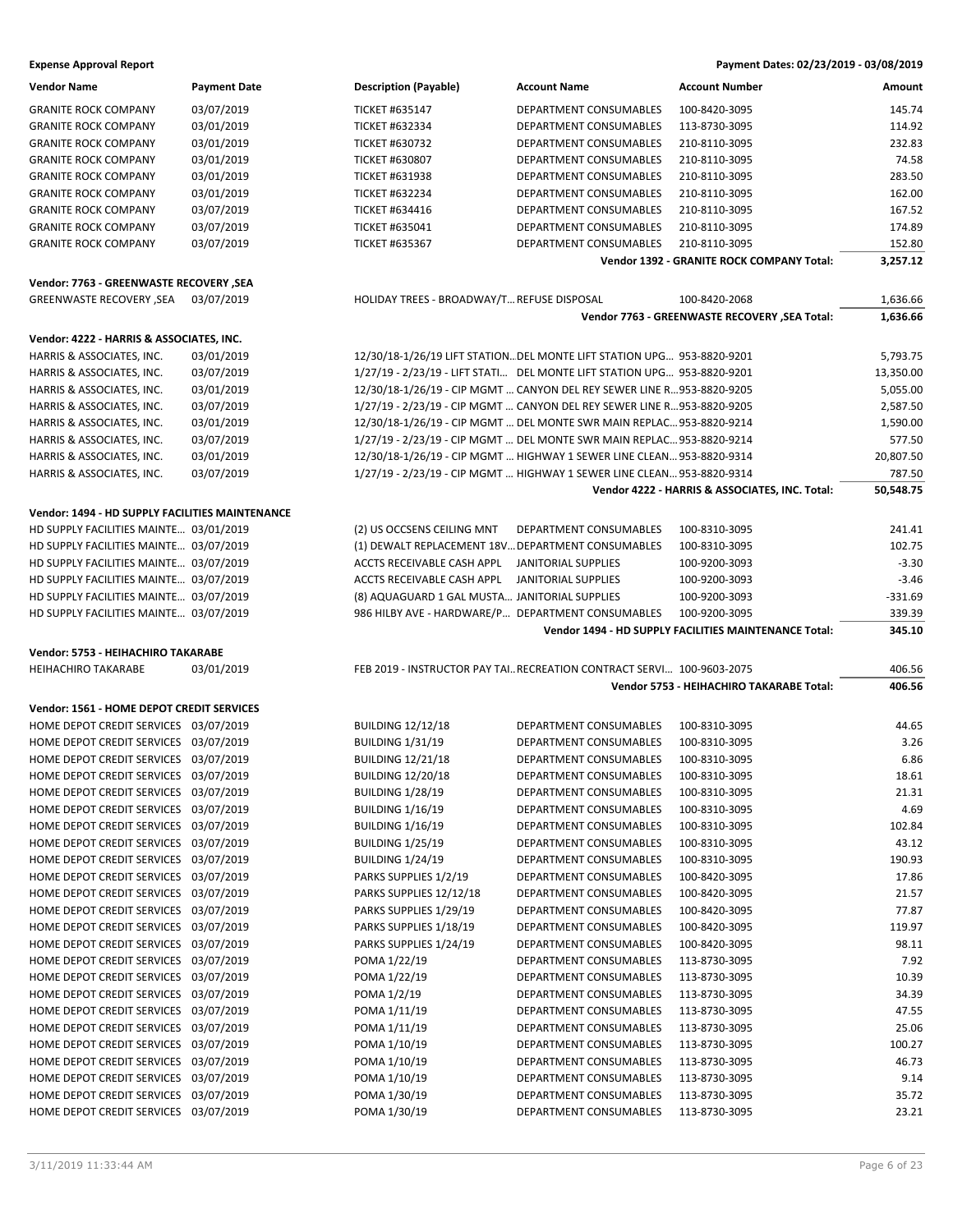| <b>Expense Approval Report</b> | Payment Dates: 02/23/2019 - 03/08/2019 |
|--------------------------------|----------------------------------------|
|                                |                                        |

| Vendor Name                              | <b>Payment Date</b> | <b>Description (Payable)</b>                      | <b>Account Name</b>           | <b>Account Number</b>                           | Amount    |
|------------------------------------------|---------------------|---------------------------------------------------|-------------------------------|-------------------------------------------------|-----------|
| HOME DEPOT CREDIT SERVICES 03/07/2019    |                     | POMA 12/21/18                                     | DEPARTMENT CONSUMABLES        | 113-8730-3095                                   | 14.81     |
| HOME DEPOT CREDIT SERVICES 03/07/2019    |                     | POMA 12/11/18                                     | DEPARTMENT CONSUMABLES        | 113-8730-3095                                   | 7.44      |
| HOME DEPOT CREDIT SERVICES 03/07/2019    |                     | POMA 1/10/19                                      | DEPARTMENT CONSUMABLES        | 113-8730-3095                                   | 57.80     |
| HOME DEPOT CREDIT SERVICES 03/07/2019    |                     | POMA 1/30/19                                      | DEPARTMENT CONSUMABLES        | 113-8730-3095                                   | 17.85     |
| HOME DEPOT CREDIT SERVICES 03/07/2019    |                     | POMA 12/11/18                                     | DEPARTMENT CONSUMABLES        | 113-8730-3095                                   | 75.12     |
| HOME DEPOT CREDIT SERVICES 03/07/2019    |                     | POMA 12/20/18                                     | DEPARTMENT CONSUMABLES        | 113-8730-3095                                   | 142.75    |
| HOME DEPOT CREDIT SERVICES 03/07/2019    |                     | POMA 12/20/18                                     | DEPARTMENT CONSUMABLES        | 113-8730-3095                                   | 43.31     |
| HOME DEPOT CREDIT SERVICES 03/07/2019    |                     | POMA 12/10/18                                     | DEPARTMENT CONSUMABLES        | 113-8730-3095                                   | 11.92     |
| HOME DEPOT CREDIT SERVICES 03/07/2019    |                     | POMA 12/19/18                                     | DEPARTMENT CONSUMABLES        | 113-8730-3095                                   | 3.19      |
| HOME DEPOT CREDIT SERVICES 03/07/2019    |                     | POMA 1/8/19                                       | <b>DEPARTMENT CONSUMABLES</b> | 113-8730-3095                                   | 206.05    |
| HOME DEPOT CREDIT SERVICES 03/07/2019    |                     | POMA 1/28/19                                      | DEPARTMENT CONSUMABLES        | 113-8730-3095                                   | 246.91    |
| HOME DEPOT CREDIT SERVICES 03/07/2019    |                     | POMA 1/8/19                                       | DEPARTMENT CONSUMABLES        | 113-8730-3095                                   | 15.72     |
| HOME DEPOT CREDIT SERVICES 03/07/2019    |                     | POMA 1/28/19                                      | DEPARTMENT CONSUMABLES        | 113-8730-3095                                   | 49.77     |
|                                          |                     |                                                   | DEPARTMENT CONSUMABLES        |                                                 | 218.34    |
| HOME DEPOT CREDIT SERVICES 03/07/2019    |                     | POMA 12/18/18                                     |                               | 113-8730-3095                                   |           |
| HOME DEPOT CREDIT SERVICES 03/07/2019    |                     | POMA 1/7/19                                       | DEPARTMENT CONSUMABLES        | 113-8730-3095                                   | 218.34    |
| HOME DEPOT CREDIT SERVICES 03/07/2019    |                     | POMA 12/18/18                                     | DEPARTMENT CONSUMABLES        | 113-8730-3095                                   | 32.45     |
| HOME DEPOT CREDIT SERVICES 03/07/2019    |                     | POMA 12/28/18                                     | DEPARTMENT CONSUMABLES        | 113-8730-3095                                   | 13.71     |
| HOME DEPOT CREDIT SERVICES 03/07/2019    |                     | POMA 12/18/18                                     | DEPARTMENT CONSUMABLES        | 113-8730-3095                                   | 3.26      |
| HOME DEPOT CREDIT SERVICES 03/07/2019    |                     | POMA 1/17/19                                      | DEPARTMENT CONSUMABLES        | 113-8730-3095                                   | 56.35     |
| HOME DEPOT CREDIT SERVICES 03/07/2019    |                     | POMA 1/7/19                                       | DEPARTMENT CONSUMABLES        | 113-8730-3095                                   | 26.29     |
| HOME DEPOT CREDIT SERVICES 03/07/2019    |                     | POMA 1/16/19                                      | DEPARTMENT CONSUMABLES        | 113-8730-3095                                   | 28.09     |
| HOME DEPOT CREDIT SERVICES 03/07/2019    |                     | POMA 1/16/19                                      | DEPARTMENT CONSUMABLES        | 113-8730-3095                                   | 17.23     |
| HOME DEPOT CREDIT SERVICES 03/07/2019    |                     | POMA 12/7/18                                      | DEPARTMENT CONSUMABLES        | 113-8730-3095                                   | 22.49     |
| HOME DEPOT CREDIT SERVICES 03/07/2019    |                     | POMA 12/17/18                                     | DEPARTMENT CONSUMABLES        | 113-8730-3095                                   | 25.09     |
| HOME DEPOT CREDIT SERVICES 03/07/2019    |                     | POMA 12/7/18                                      | DEPARTMENT CONSUMABLES        | 113-8730-3095                                   | 10.84     |
| HOME DEPOT CREDIT SERVICES 03/07/2019    |                     | POMA 12/7/18                                      | DEPARTMENT CONSUMABLES        | 113-8730-3095                                   | 35.99     |
| HOME DEPOT CREDIT SERVICES 03/07/2019    |                     | POMA 1/15/19                                      | DEPARTMENT CONSUMABLES        | 113-8730-3095                                   | 60.19     |
| HOME DEPOT CREDIT SERVICES 03/07/2019    |                     | POMA 12/26/18                                     | DEPARTMENT CONSUMABLES        | 113-8730-3095                                   | 47.58     |
| HOME DEPOT CREDIT SERVICES 03/07/2019    |                     | POMA 2/4/19                                       | DEPARTMENT CONSUMABLES        | 113-8730-3095                                   | 2.84      |
| HOME DEPOT CREDIT SERVICES 03/07/2019    |                     | POMA 2/4/19                                       | DEPARTMENT CONSUMABLES        | 113-8730-3095                                   | 10.86     |
| HOME DEPOT CREDIT SERVICES 03/07/2019    |                     | POMA 1/15/19                                      | DEPARTMENT CONSUMABLES        | 113-8730-3095                                   | 1.92      |
| HOME DEPOT CREDIT SERVICES 03/07/2019    |                     | POMA 1/25/19                                      | DEPARTMENT CONSUMABLES        | 113-8730-3095                                   | 4.54      |
| HOME DEPOT CREDIT SERVICES 03/07/2019    |                     | POMA 1/14/19                                      | DEPARTMENT CONSUMABLES        | 113-8730-3095                                   | 19.93     |
| HOME DEPOT CREDIT SERVICES 03/07/2019    |                     | POMA 12/5/18                                      | DEPARTMENT CONSUMABLES        | 113-8730-3095                                   | 48.73     |
| HOME DEPOT CREDIT SERVICES 03/07/2019    |                     | STREETS 1/30/19                                   | DEPARTMENT CONSUMABLES        | 210-8110-3095                                   | 67.16     |
| HOME DEPOT CREDIT SERVICES 03/07/2019    |                     | STREETS 12/18/18                                  | DEPARTMENT CONSUMABLES        | 210-8110-3095                                   | 92.12     |
| HOME DEPOT CREDIT SERVICES 03/07/2019    |                     | <b>STREET LTG 12/11/18</b>                        | <b>STREET LIGHTINGS</b>       | 210-8210-2059                                   | 11.98     |
| HOME DEPOT CREDIT SERVICES 03/07/2019    |                     | <b>WATER 1/2/19</b>                               | DEPARTMENT CONSUMABLES        | 401-8620-3095                                   | 13.36     |
| HOME DEPOT CREDIT SERVICES 03/07/2019    |                     | <b>WATER 12/12/18</b>                             | DEPARTMENT CONSUMABLES        | 401-8620-3095                                   | 16.84     |
| HOME DEPOT CREDIT SERVICES 03/07/2019    |                     | <b>WATER 1/9/19</b>                               | DEPARTMENT CONSUMABLES        | 401-8620-3095                                   | 26.82     |
| HOME DEPOT CREDIT SERVICES 03/07/2019    |                     | WATER 12/19/18                                    | DEPARTMENT CONSUMABLES        | 401-8620-3095                                   | 103.75    |
| HOME DEPOT CREDIT SERVICES 03/07/2019    |                     | <b>WATER 1/8/19</b>                               | DEPARTMENT CONSUMABLES        | 401-8620-3095                                   | 52.85     |
| HOME DEPOT CREDIT SERVICES 03/07/2019    |                     | <b>WATER 1/18/19</b>                              | DEPARTMENT CONSUMABLES        | 401-8620-3095                                   | 10.97     |
| HOME DEPOT CREDIT SERVICES 03/07/2019    |                     | <b>WATER 1/7/19</b>                               | DEPARTMENT CONSUMABLES        | 401-8620-3095                                   | 14.91     |
|                                          |                     |                                                   |                               | 401-8620-3095                                   |           |
| HOME DEPOT CREDIT SERVICES 03/07/2019    |                     | <b>WATER 1/15/19</b>                              | DEPARTMENT CONSUMABLES        |                                                 | 189.30    |
| HOME DEPOT CREDIT SERVICES 03/07/2019    |                     | <b>WATER 1/24/19</b>                              | DEPARTMENT CONSUMABLES        | 401-8620-3095                                   | 12.01     |
| HOME DEPOT CREDIT SERVICES 03/07/2019    |                     | <b>VEH MAINT 1/22/19</b>                          | DEPARTMENT CONSUMABLES        | 501-8520-3095                                   | 16.22     |
| HOME DEPOT CREDIT SERVICES 03/07/2019    |                     | <b>VEH MAINT 12/11/18</b>                         | DEPARTMENT CONSUMABLES        | 501-8520-3095                                   | 8.18      |
|                                          |                     |                                                   |                               | Vendor 1561 - HOME DEPOT CREDIT SERVICES Total: | 3,546.20  |
| Vendor: 8571 - HOME DEPOT USA, INC.      |                     |                                                   |                               |                                                 |           |
| HOME DEPOT USA, INC.                     | 03/01/2019          | CANCELLATION REFUND FOR P BUILDING PERMIT         |                               | 100-3211                                        | 198.40    |
|                                          |                     |                                                   |                               | Vendor 8571 - HOME DEPOT USA, INC. Total:       | 198.40    |
| Vendor: 4920 - ICMA RETIREMENT TRUST-457 |                     |                                                   |                               |                                                 |           |
| ICMA RETIREMENT TRUST-457                | 03/04/2019          | HOFFMAN REIMB ADJ - ICMA RE DEFERRED COMP PAYABLE |                               | 100-2060                                        | 402.42    |
| ICMA RETIREMENT TRUST-457                | 03/04/2019          | MORALES REIMB ADJ - ICMA RE DEFERRED COMP PAYABLE |                               | 100-2060                                        | 11.50     |
| ICMA RETIREMENT TRUST-457                | 03/04/2019          | SALCEDO REIMB ADJ - ICMA RE DEFERRED COMP PAYABLE |                               | 100-2060                                        | 247.40    |
| ICMA RETIREMENT TRUST-457                | 03/04/2019          | <b>CONTRIBUTIONS</b>                              | DEFERRED COMP PAYABLE         | 100-2060                                        | 71.07     |
| ICMA RETIREMENT TRUST-457                | 03/04/2019          | <b>CONTRIBUTIONS</b>                              | DEFERRED COMP PAYABLE         | 100-2060                                        | 18,754.45 |
| ICMA RETIREMENT TRUST-457                | 03/04/2019          | <b>CONTRIBUTIONS</b>                              | DEFERRED COMP PAYABLE         | 100-2060                                        | $-402.42$ |
|                                          |                     |                                                   |                               |                                                 |           |
| ICMA RETIREMENT TRUST-457                | 03/04/2019          | <b>CONTRIBUTIONS</b>                              | DEFERRED COMP PAYABLE         | 100-2060                                        | 5,394.20  |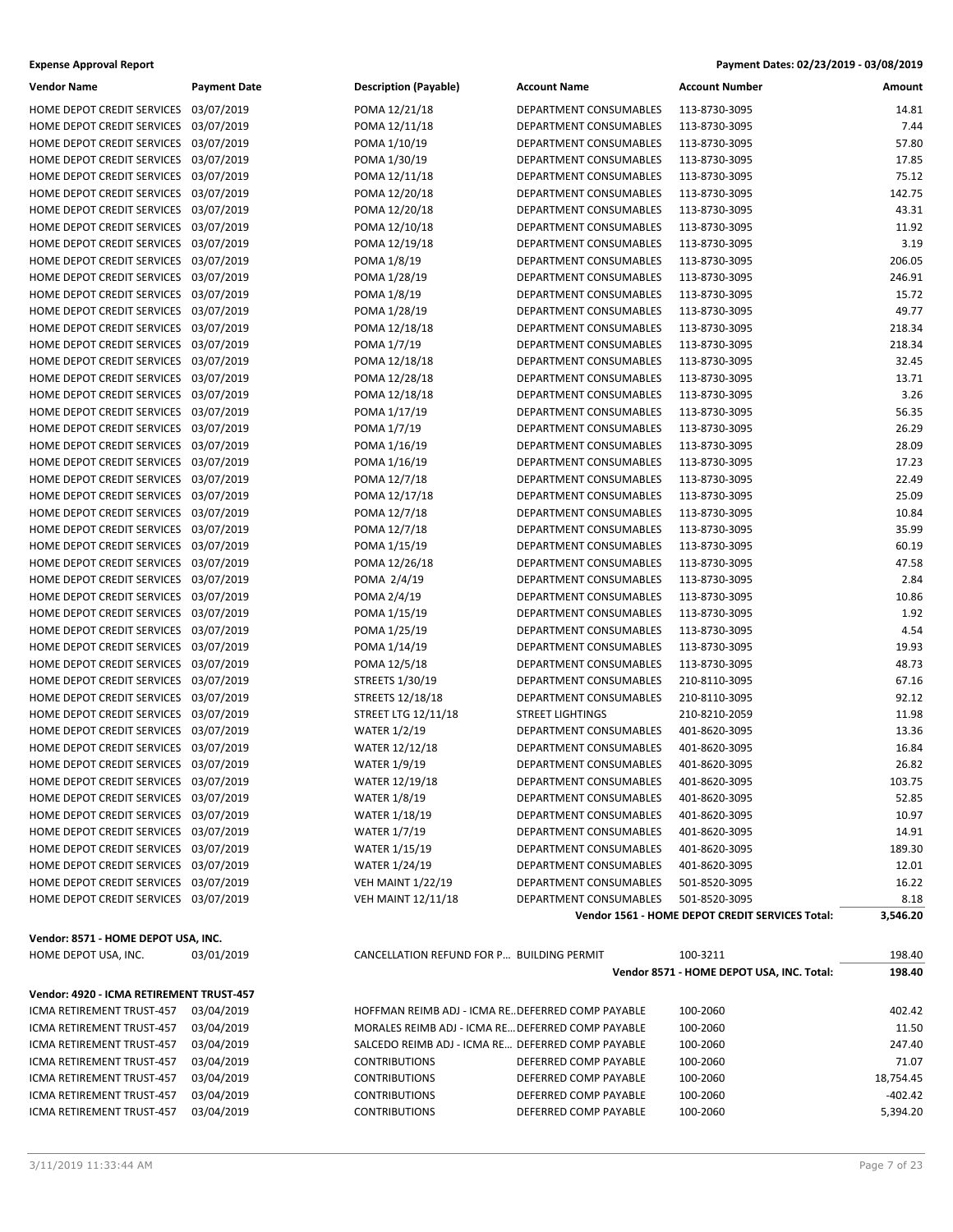| <b>Vendor Name</b>                              | <b>Payment Date</b> | <b>Description (Payable)</b>                         | <b>Account Name</b>                                                 | <b>Account Number</b>                          | Amount    |
|-------------------------------------------------|---------------------|------------------------------------------------------|---------------------------------------------------------------------|------------------------------------------------|-----------|
| ICMA RETIREMENT TRUST-457                       | 03/04/2019          | <b>CONTRIBUTIONS</b>                                 | DEFERRED COMP PAYABLE                                               | 100-2060                                       | 1,341.16  |
| <b>ICMA RETIREMENT TRUST-457</b>                | 03/04/2019          | <b>CONTRIBUTIONS</b>                                 | DEFERRED COMP PAYABLE                                               | 100-2060                                       | 806.52    |
| ICMA RETIREMENT TRUST-457                       | 03/04/2019          | <b>CONTRIBUTIONS</b>                                 | DEFERRED COMP PAYABLE                                               | 100-2060                                       | 687.03    |
| ICMA RETIREMENT TRUST-457                       | 03/04/2019          | <b>CONTRIBUTIONS</b>                                 | DEFERRED COMP PAYABLE                                               | 100-2060                                       | 645.97    |
| ICMA RETIREMENT TRUST-457                       | 03/04/2019          | <b>CONTRIBUTIONS</b>                                 | DEFERRED COMP PAYABLE                                               | 100-2060                                       | 578.25    |
| ICMA RETIREMENT TRUST-457                       | 03/04/2019          | <b>CONTRIBUTIONS</b>                                 | DEFERRED COMP PAYABLE                                               | 100-2060                                       | 324.98    |
| ICMA RETIREMENT TRUST-457                       | 03/04/2019          | <b>CONTRIBUTIONS</b>                                 | DEFERRED COMP PAYABLE                                               | 100-2060                                       | 86.69     |
| ICMA RETIREMENT TRUST-457                       | 03/04/2019          | <b>CONTRIBUTIONS</b>                                 | DEFERRED COMP PAYABLE                                               | 103-2060                                       | 7.00      |
| ICMA RETIREMENT TRUST-457                       | 03/04/2019          | <b>CONTRIBUTIONS</b>                                 | DEFERRED COMP PAYABLE                                               | 103-2060                                       | 15.57     |
| ICMA RETIREMENT TRUST-457                       | 03/04/2019          | <b>CONTRIBUTIONS</b>                                 | DEFERRED COMP PAYABLE                                               | 113-2060                                       | 152.12    |
| ICMA RETIREMENT TRUST-457                       | 03/04/2019          | <b>CONTRIBUTIONS</b>                                 | DEFERRED COMP PAYABLE                                               | 113-2060                                       | 0.61      |
| ICMA RETIREMENT TRUST-457                       | 03/04/2019          | <b>CONTRIBUTIONS</b>                                 | DEFERRED COMP PAYABLE                                               | 113-2060                                       | 63.08     |
| ICMA RETIREMENT TRUST-457                       | 03/04/2019          | <b>CONTRIBUTIONS</b>                                 | DEFERRED COMP PAYABLE                                               | 200-2060                                       | 127.82    |
| ICMA RETIREMENT TRUST-457                       | 03/04/2019          | HOWARD REIMB ADJ - ICMA RE DEFERRED COMP PAYABLE     |                                                                     | 210-2060                                       | 139.69    |
| ICMA RETIREMENT TRUST-457                       | 03/04/2019          | <b>CONTRIBUTIONS</b>                                 | DEFERRED COMP PAYABLE                                               | 210-2060                                       | 114.18    |
| ICMA RETIREMENT TRUST-457                       | 03/04/2019          | <b>CONTRIBUTIONS</b>                                 | DEFERRED COMP PAYABLE                                               | 210-2060                                       | 0.95      |
| ICMA RETIREMENT TRUST-457                       | 03/04/2019          | <b>CONTRIBUTIONS</b>                                 | DEFERRED COMP PAYABLE                                               | 210-2060                                       | 256.83    |
| ICMA RETIREMENT TRUST-457                       | 03/04/2019          | <b>CONTRIBUTIONS</b>                                 | DEFERRED COMP PAYABLE                                               | 210-2060                                       | $-18.62$  |
| ICMA RETIREMENT TRUST-457                       | 03/04/2019          | <b>CONTRIBUTIONS</b>                                 | DEFERRED COMP PAYABLE                                               | 210-2060                                       | $-0.97$   |
| ICMA RETIREMENT TRUST-457                       | 03/04/2019          | <b>CONTRIBUTIONS</b>                                 | DEFERRED COMP PAYABLE                                               | 271-2060                                       | 4.35      |
| ICMA RETIREMENT TRUST-457                       | 03/04/2019          | <b>CONTRIBUTIONS</b>                                 | DEFERRED COMP PAYABLE                                               | 271-2060                                       | $-5.10$   |
| ICMA RETIREMENT TRUST-457                       | 03/04/2019          | <b>CONTRIBUTIONS</b>                                 | DEFERRED COMP PAYABLE                                               | 271-2060                                       | 120.49    |
| ICMA RETIREMENT TRUST-457                       | 03/04/2019          | <b>CONTRIBUTIONS</b>                                 | DEFERRED COMP PAYABLE                                               | 271-2060                                       | 123.40    |
| ICMA RETIREMENT TRUST-457                       | 03/04/2019          | <b>CONTRIBUTIONS</b>                                 | DEFERRED COMP PAYABLE                                               | 271-2060                                       | 272.84    |
| ICMA RETIREMENT TRUST-457                       | 03/04/2019          | <b>CONTRIBUTIONS</b>                                 | DEFERRED COMP PAYABLE                                               | 401-2060                                       | 28.59     |
| ICMA RETIREMENT TRUST-457                       | 03/04/2019          | <b>CONTRIBUTIONS</b>                                 | DEFERRED COMP PAYABLE                                               | 401-2060                                       | 456.70    |
| ICMA RETIREMENT TRUST-457                       | 03/04/2019          | <b>CONTRIBUTIONS</b>                                 | DEFERRED COMP PAYABLE                                               | 401-2060                                       | $-82.34$  |
| ICMA RETIREMENT TRUST-457                       | 03/04/2019          | <b>CONTRIBUTIONS</b>                                 | DEFERRED COMP PAYABLE                                               | 501-2060                                       | 168.83    |
| ICMA RETIREMENT TRUST-457                       | 03/04/2019          | <b>CONTRIBUTIONS</b>                                 | DEFERRED COMP PAYABLE                                               | 501-2060                                       | 57.10     |
| ICMA RETIREMENT TRUST-457                       | 03/04/2019          | <b>CONTRIBUTIONS</b>                                 | DEFERRED COMP PAYABLE                                               | 501-2060                                       | 65.27     |
| ICMA RETIREMENT TRUST-457                       | 03/04/2019          | <b>CONTRIBUTIONS</b>                                 | DEFERRED COMP PAYABLE                                               | 503-2060                                       | 313.82    |
| ICMA RETIREMENT TRUST-457                       | 03/04/2019          | <b>CONTRIBUTIONS</b>                                 | DEFERRED COMP PAYABLE                                               | 503-2060                                       | 373.85    |
| ICMA RETIREMENT TRUST-457                       | 03/04/2019          | SALCEDO REIMB ADJ - ICMA RE DEFERRED COMP PAYABLE    |                                                                     | 951-2060                                       | 27.49     |
| ICMA RETIREMENT TRUST-457                       | 03/04/2019          | <b>CONTRIBUTIONS</b>                                 | DEFERRED COMP PAYABLE                                               | 951-2060                                       | 63.03     |
| ICMA RETIREMENT TRUST-457                       | 03/04/2019          | <b>CONTRIBUTIONS</b>                                 | DEFERRED COMP PAYABLE                                               | 951-2060                                       | $-2.49$   |
| <b>ICMA RETIREMENT TRUST-457</b>                | 03/04/2019          | <b>CONTRIBUTIONS</b>                                 | DEFERRED COMP PAYABLE                                               | 951-2060                                       | 36.09     |
| ICMA RETIREMENT TRUST-457                       | 03/04/2019          | <b>CONTRIBUTIONS</b>                                 | DEFERRED COMP PAYABLE                                               | 951-2060                                       | $-27.48$  |
| ICMA RETIREMENT TRUST-457                       | 03/04/2019          | <b>CONTRIBUTIONS</b>                                 | DEFERRED COMP PAYABLE                                               | 951-2060                                       | 330.48    |
| ICMA RETIREMENT TRUST-457                       | 03/04/2019          | <b>CONTRIBUTIONS</b>                                 | DEFERRED COMP PAYABLE                                               | 951-2060                                       | 1.27      |
| <b>ICMA RETIREMENT TRUST-457</b>                | 03/04/2019          | <b>CONTRIBUTIONS</b>                                 | DEFERRED COMP PAYABLE                                               | 953-2060                                       | 13.94     |
|                                                 |                     |                                                      |                                                                     | Vendor 4920 - ICMA RETIREMENT TRUST-457 Total: | 32,147.61 |
| Vendor: 1334 - JOHN C GEMMA                     |                     |                                                      |                                                                     |                                                |           |
| JOHN C GEMMA                                    | 03/07/2019          |                                                      | (1) HP PROBOOK 450 G6 i5 8GB COMPUTER SUPPLIES/SOFTWA 100-5110-3102 |                                                | 917.70    |
|                                                 |                     |                                                      |                                                                     | Vendor 1334 - JOHN C GEMMA Total:              | 917.70    |
| Vendor: 1743 - JOHNSTONE SUPPLY FRESNO          |                     |                                                      |                                                                     |                                                |           |
| JOHNSTONE SUPPLY FRESNO                         | 03/07/2019          | (1) WIRELSS 2PIPE PNMTC TSTAT DEPARTMENT CONSUMABLES |                                                                     | 113-8730-3095                                  | 606.15    |
|                                                 |                     |                                                      |                                                                     | Vendor 1743 - JOHNSTONE SUPPLY FRESNO Total:   | 606.15    |
|                                                 |                     |                                                      |                                                                     |                                                |           |
| Vendor: 6162 - KNORR SYSTEMS, INC.              |                     |                                                      |                                                                     |                                                |           |
| KNORR SYSTEMS, INC.                             | 03/07/2019          | (1) NEW STYLE POWER SUPPLY  CHEMICALS                |                                                                     | 100-8310-3099<br>100-8310-3099                 | 21.87     |
| KNORR SYSTEMS, INC.                             | 03/07/2019          | (200) MURIATIC ACID-MINI BULK CHEMICALS              |                                                                     |                                                | 970.05    |
|                                                 |                     |                                                      |                                                                     | Vendor 6162 - KNORR SYSTEMS, INC. Total:       | 991.92    |
| Vendor: 0912 - L.N. CURTIS & SONS               |                     |                                                      |                                                                     |                                                |           |
| L.N. CURTIS & SONS                              | 03/07/2019          | (2 PR) 38x30 NAVY BLUE ELITE  SAFETY EQUIPMENT       |                                                                     | 100-6640-3097                                  | 394.28    |
|                                                 |                     |                                                      |                                                                     | Vendor 0912 - L.N. CURTIS & SONS Total:        | 394.28    |
| <b>Vendor: 5462 - LABORERS NATIONAL PENSION</b> |                     |                                                      |                                                                     |                                                |           |
| LABORERS NATIONAL PENSION                       | 03/01/2019          | LIUNA PENSION                                        | LIUNA PENSION PAYABLE                                               | 100-2064                                       | 1,907.99  |
| LABORERS NATIONAL PENSION                       | 03/01/2019          | LIUNA PENSION                                        | LIUNA PENSION PAYABLE                                               | 100-2064                                       | 2,021.54  |
| LABORERS NATIONAL PENSION                       | 03/01/2019          | LIUNA PENSION                                        | LIUNA PENSION PAYABLE                                               | 103-2064                                       | 51.44     |
| LABORERS NATIONAL PENSION                       | 03/01/2019          | LIUNA PENSION                                        | LIUNA PENSION PAYABLE                                               | 103-2064                                       | 58.51     |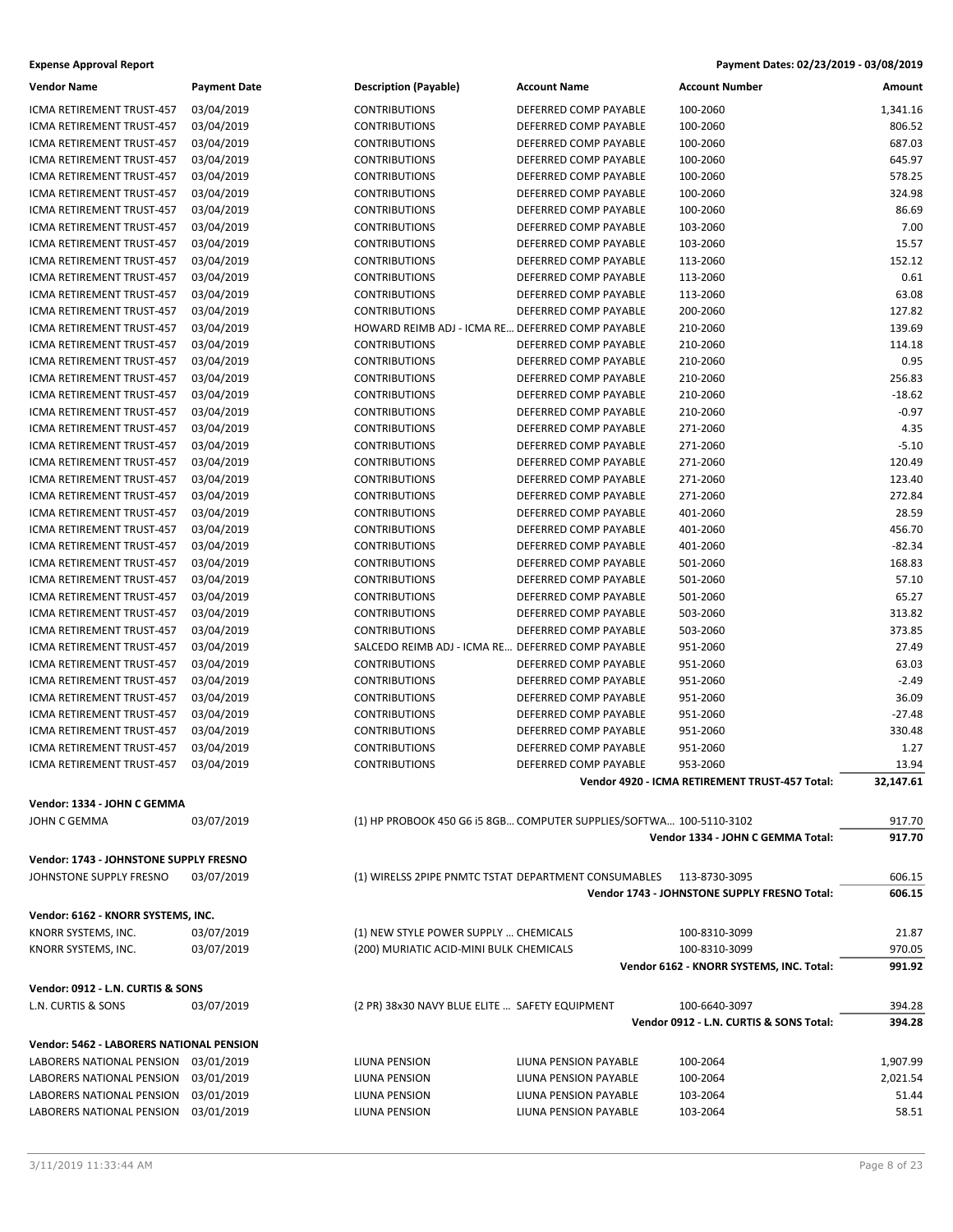| <b>Vendor Name</b>                                                                         | <b>Payment Date</b>      | <b>Description (Payable)</b>                       | <b>Account Name</b>                  | <b>Account Number</b>                                            | Amount           |
|--------------------------------------------------------------------------------------------|--------------------------|----------------------------------------------------|--------------------------------------|------------------------------------------------------------------|------------------|
| LABORERS NATIONAL PENSION                                                                  | 03/01/2019               | LIUNA PENSION                                      | LIUNA PENSION PAYABLE                | 113-2064                                                         | 41.03            |
| LABORERS NATIONAL PENSION                                                                  | 03/01/2019               | LIUNA PENSION                                      | LIUNA PENSION PAYABLE                | 113-2064                                                         | 20.01            |
| LABORERS NATIONAL PENSION                                                                  | 03/01/2019               | LIUNA PENSION                                      | LIUNA PENSION PAYABLE                | 210-2064                                                         | 211.11           |
| <b>LABORERS NATIONAL PENSION</b>                                                           | 03/01/2019               | LIUNA PENSION                                      | LIUNA PENSION PAYABLE                | 210-2064                                                         | 122.31           |
| LABORERS NATIONAL PENSION                                                                  | 03/01/2019               | LIUNA PENSION                                      | LIUNA PENSION PAYABLE                | 271-2064                                                         | 491.33           |
| LABORERS NATIONAL PENSION                                                                  | 03/01/2019               | LIUNA PENSION                                      | LIUNA PENSION PAYABLE                | 271-2064                                                         | 478.40           |
| LABORERS NATIONAL PENSION                                                                  | 03/01/2019               | LIUNA PENSION                                      | LIUNA PENSION PAYABLE                | 345-2064                                                         | 6.31             |
| LABORERS NATIONAL PENSION                                                                  | 03/01/2019               | LIUNA PENSION                                      | LIUNA PENSION PAYABLE                | 401-2064                                                         | 512.12           |
| <b>LABORERS NATIONAL PENSION</b>                                                           | 03/01/2019               | <b>LIUNA PENSION</b>                               | LIUNA PENSION PAYABLE                | 401-2064                                                         | 415.79           |
|                                                                                            |                          |                                                    |                                      |                                                                  |                  |
| LABORERS NATIONAL PENSION                                                                  | 03/01/2019<br>03/01/2019 | LIUNA PENSION POST 7/11                            | LIUNA PENSION PAYABLE                | 501-2064                                                         | 261.60           |
| LABORERS NATIONAL PENSION                                                                  |                          | LIUNA PENSION POST 7/11                            | LIUNA PENSION PAYABLE                | 501-2064                                                         | 261.60           |
| LABORERS NATIONAL PENSION                                                                  | 03/01/2019               | LIUNA PENSION                                      | LIUNA PENSION PAYABLE                | 951-2064                                                         | 441.07           |
| LABORERS NATIONAL PENSION                                                                  | 03/01/2019               | LIUNA PENSION                                      | LIUNA PENSION PAYABLE                | 951-2064                                                         | 545.84           |
|                                                                                            |                          |                                                    |                                      | Vendor 5462 - LABORERS NATIONAL PENSION Total:                   | 7,848.00         |
| Vendor: 7554 - LADIES FIRST                                                                |                          |                                                    |                                      |                                                                  |                  |
| <b>LADIES FIRST</b>                                                                        | 03/07/2019               | DEC 2018 - CAL VIP GRANT REI LADIES FIRST          |                                      | 100-2042-7204                                                    | 452.00           |
| <b>LADIES FIRST</b>                                                                        | 03/07/2019               | JAN 2019 - CAL VIP GRANT REI LADIES FIRST          |                                      | 100-2042-7204                                                    | 282.64           |
| <b>LADIES FIRST</b>                                                                        | 03/07/2019               | NOV 2018 - CAL VIP GRANT RE LADIES FIRST           |                                      | 100-2042-7204                                                    | 20.67            |
| <b>LADIES FIRST</b>                                                                        | 03/07/2019               | OCT 2018 - CAL VIP GRANT REI LADIES FIRST          |                                      | 100-2042-7204                                                    | 166.62           |
| <b>LADIES FIRST</b>                                                                        | 03/07/2019               | SEPT 2018 - CAL VIP GRANT RE LADIES FIRST          |                                      | 100-2042-7204                                                    | 683.28           |
|                                                                                            |                          |                                                    |                                      | Vendor 7554 - LADIES FIRST Total:                                | 1,605.21         |
| Vendor: 6172 - LEXIS NEXIS RISK SOLUTIONS                                                  |                          |                                                    |                                      |                                                                  |                  |
| LEXIS NEXIS RISK SOLUTIONS                                                                 | 03/07/2019               | FEB 2019 - MINIMUM COMMI INVESTIGATION EXPENSE     |                                      | 100-6130-4125                                                    | 50.00            |
|                                                                                            |                          |                                                    |                                      | Vendor 6172 - LEXIS NEXIS RISK SOLUTIONS Total:                  | 50.00            |
|                                                                                            |                          |                                                    |                                      |                                                                  |                  |
| Vendor: 8838 - M & A STEAM                                                                 |                          |                                                    |                                      |                                                                  |                  |
| M & A STEAM                                                                                | 03/07/2019               | 7693 MONTEREY RD. - STEAM C SUBCONTRACTED WORK     |                                      | 113-8730-2073                                                    | 600.00           |
|                                                                                            |                          |                                                    |                                      | Vendor 8838 - M & A STEAM Total:                                 | 600.00           |
| Vendor: 6379 - MARINA COAST WATER DISTRICT                                                 |                          |                                                    |                                      |                                                                  |                  |
| MARINA COAST WATER DISTRI 03/01/2019                                                       |                          | CITY OF SEASIDE - MISC ACCTS                       | <b>WATER</b>                         | 100-8440-5133                                                    | 167.34           |
| MARINA COAST WATER DISTRI 03/01/2019                                                       |                          | CITY OF SEASIDE - MISC ACCTS                       | <b>WATER</b>                         | 100-8440-5133                                                    | 91.68            |
| MARINA COAST WATER DISTRI 03/01/2019                                                       |                          | CITY OF SEASIDE - MISC ACCTS                       | <b>WATER</b>                         | 210-8420-5133                                                    | 149.61           |
| MARINA COAST WATER DISTRI 03/01/2019                                                       |                          | CITY OF SEASIDE - MISC ACCTS                       | <b>WATER</b>                         | 210-8420-5133                                                    | 149.61           |
| MARINA COAST WATER DISTRI 03/01/2019                                                       |                          | CITY OF SEASIDE - MISC ACCTS                       | <b>WATER</b>                         | 210-8420-5133                                                    | 158.59           |
| MARINA COAST WATER DISTRI 03/01/2019                                                       |                          | CITY OF SEASIDE - MISC ACCTS                       | <b>WATER</b>                         | 210-8420-5133                                                    | 158.59           |
| MARINA COAST WATER DISTRI 03/01/2019                                                       |                          | CITY OF SEASIDE - MISC ACCTS                       | <b>WATER</b>                         | 210-8420-5133                                                    | 158.59           |
| MARINA COAST WATER DISTRI 03/01/2019                                                       |                          | CITY OF SEASIDE - MISC ACCTS                       | <b>WATER</b>                         | 210-8420-5133                                                    | 149.61           |
|                                                                                            |                          |                                                    |                                      | <b>Vendor 6379 - MARINA COAST WATER DISTRICT Total:</b>          | 1,183.62         |
|                                                                                            |                          |                                                    |                                      |                                                                  |                  |
| Vendor: 2102 - MARTIN'S IRRIGATION SUPPLY, INC.<br>MARTIN'S IRRIGATION SUPPLY,  03/07/2019 |                          | (1) 4 X 100 DRAIN FABRIC                           | DEPARTMENT CONSUMABLES 100-8440-3095 |                                                                  |                  |
|                                                                                            |                          |                                                    |                                      |                                                                  | 78.41            |
| MARTIN'S IRRIGATION SUPPLY,  03/07/2019                                                    |                          | (120) 1 SCH 40 PIPE                                | DEPARTMENT CONSUMABLES               | 100-8440-3095                                                    | 57.68            |
| MARTIN'S IRRIGATION SUPPLY,  03/07/2019                                                    |                          | (2) 10 X 15 VALVE BOX                              | DEPARTMENT CONSUMABLES               | 100-8440-3095                                                    | 76.74            |
|                                                                                            |                          |                                                    |                                      | Vendor 2102 - MARTIN'S IRRIGATION SUPPLY, INC. Total:            | 212.83           |
| Vendor: 2117 - MATTESON & BEERS TOWING, LLC                                                |                          |                                                    |                                      |                                                                  |                  |
| MATTESON & BEERS TOWING, L03/07/2019                                                       |                          | TOW FOR SEASIDE POLICE - 201 INVESTIGATION EXPENSE |                                      | 100-6130-4125                                                    | 1,650.00         |
|                                                                                            |                          |                                                    |                                      | Vendor 2117 - MATTESON & BEERS TOWING, LLC Total:                | 1,650.00         |
| Vendor: 2236 - MBS BUSINESS SYSTEMS                                                        |                          |                                                    |                                      |                                                                  |                  |
| MBS BUSINESS SYSTEMS                                                                       | 03/01/2019               | CITY CLERK-KONICA MINOLTA/ COPIER SERVICES         |                                      | 100-2010-2044                                                    | 1,092.25         |
| MBS BUSINESS SYSTEMS                                                                       | 03/07/2019               | 610 OLYMPIA AVE KONICA MIN COPIER SERVICES         |                                      | 100-8310-2044                                                    | 107.36           |
| MBS BUSINESS SYSTEMS                                                                       | 03/07/2019               | 986 HILBY AVE - KONICA MINOLCOPIER SERVICES        |                                      | 100-9200-2044                                                    | 439.55           |
| MBS BUSINESS SYSTEMS                                                                       | 03/07/2019               | STAPLES SK602 (5,000x3)                            | <b>COPIER SERVICES</b>               | 100-9200-2044                                                    | 174.57           |
| MBS BUSINESS SYSTEMS                                                                       | 03/07/2019               | 986 HILBY AVE - KONICAMINOL COPIER SERVICES        |                                      | 100-9200-2044                                                    | 345.50           |
|                                                                                            |                          |                                                    |                                      | Vendor 2236 - MBS BUSINESS SYSTEMS Total:                        | 2,159.23         |
|                                                                                            |                          |                                                    |                                      |                                                                  |                  |
| Vendor: 2426 - McDONALD REFRIGERATION INC                                                  |                          |                                                    |                                      |                                                                  |                  |
| McDONALD REFRIGERATION INC 03/07/2019                                                      |                          | CHILD DEV CTR - MONTHLY PM SUBCONTRACTED WORK      |                                      | 113-8730-2073<br>Vendor 2426 - McDONALD REFRIGERATION INC Total: | 172.15<br>172.15 |
|                                                                                            |                          |                                                    |                                      |                                                                  |                  |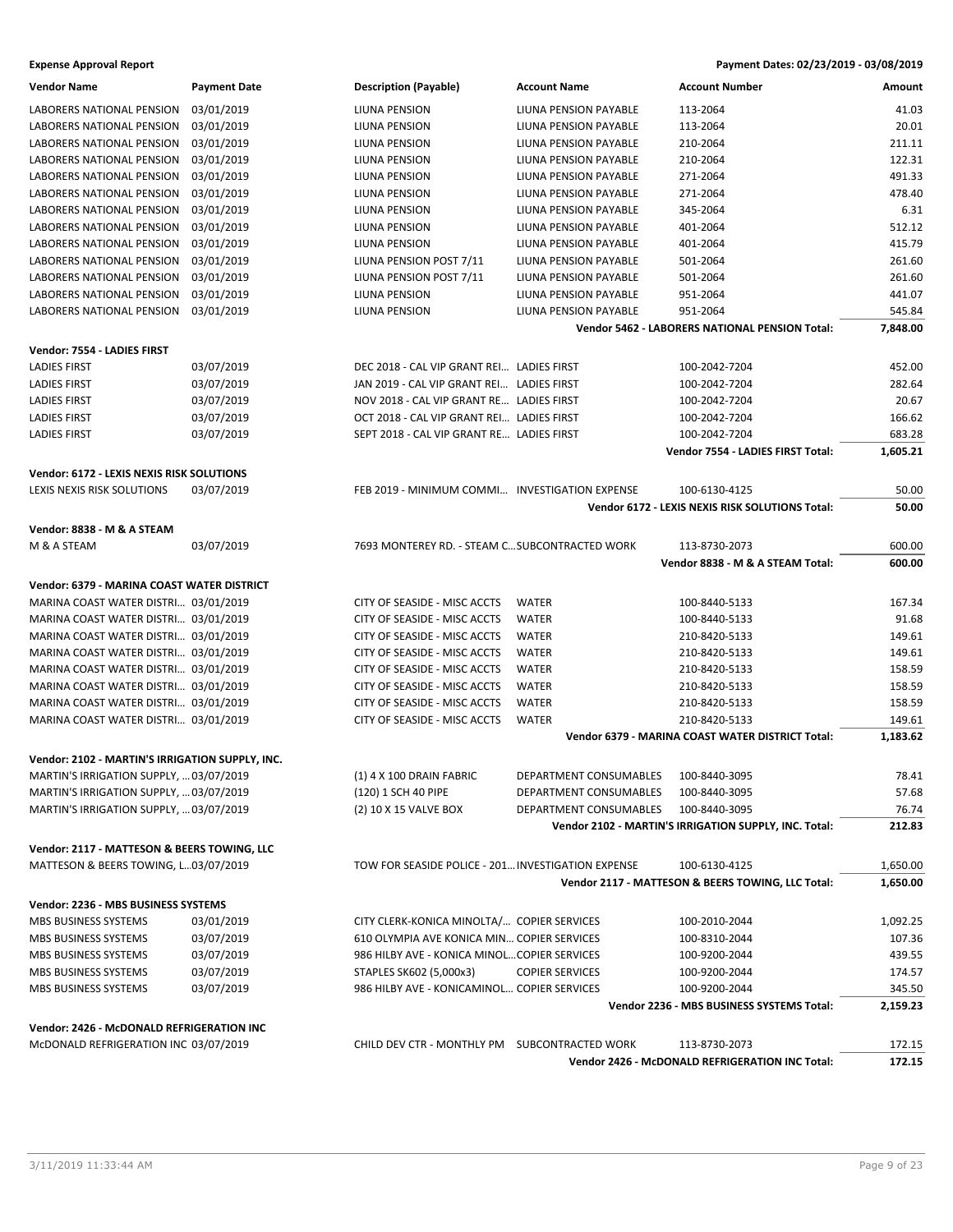**Vendor Name Payment Date Description (Payable) Account Name Account Number Amount Vendor: 4519 - MICHAEL MASTROIANNI** MICHAEL MASTROIANNI 03/07/2019 PONY WHEEL / PETTING ZOO O... EASTER EGG HUNT 100-9200-7186 1,100.00 **Vendor 4519 - MICHAEL MASTROIANNI Total: 1,100.00 Vendor: 9057 - MILLETTE CONSTRUCTION** MILLETTE CONSTRUCTION 03/07/2019 CITY HALL WALL WORK SUBCONTRACTED WORK 100-8310-2073 4,970.00 **Vendor 9057 - MILLETTE CONSTRUCTION Total: 4,970.00 Vendor: 2781 - MIRIAM WILSON** MIRIAM WILSON 03/01/2019 JAN 2019 - MIGRATORY BIRD C… SUBCONTRACTED WORK 100-8420-2073 500.00 **Vendor 2781 - MIRIAM WILSON Total: 500.00 Vendor: 2184 - MISSION LINEN SERVICE** MISSION LINEN SERVICE 03/07/2019 SEASIDE FIRE DEPT; 2/14/19 UNIFORM SERVICE/LAUNDRY 100-6640-2049 82.21 MISSION LINEN SERVICE 03/07/2019 SEASIDE FIRE DEPT; 2/21/19 UNIFORM SERVICE/LAUNDRY 100-6640-2049 82.21 **Vendor 2184 - MISSION LINEN SERVICE Total: 164.42 Vendor: 2186 - MISSION UNIFORM SERVICE** MISSION UNIFORM SERVICE 03/07/2019 SEASIDE FIRE DEPT; 2/12/19 UNIFORM SERVICE/LAUNDRY 100-6640-2049 33.18 MISSION UNIFORM SERVICE 03/07/2019 SEASIDE FIRE DEPT; 2/26/19 UNIFORM SERVICE/LAUNDRY 100-6640-2049 33.18 MISSION UNIFORM SERVICE 03/07/2019 SEASIDE MAIN & UTILITIES - 2/4…UNIFORM SERVICE / LAUNDRY 100-8310-2049 41.69 MISSION UNIFORM SERVICE 03/07/2019 SEASIDE MAIN & UTILITIES - 2/1…UNIFORM SERVICE / LAUNDRY 100-8310-2049 46.93 MISSION UNIFORM SERVICE 03/07/2019 SEASIDE MAIN & UTILITIES - 2/1…UNIFORM SERVICE / LAUNDRY 100-8310-2049 2.88 MISSION UNIFORM SERVICE 03/07/2019 SEASIDE MAIN & UTILITIES - 2/1…UNIFORM SERVICE / LAUNDRY 100-8310-2049 41.69 MISSION UNIFORM SERVICE 03/07/2019 SEASIDE MAIN & UTILITIES - 2/2…UNIFORM SERVICE / LAUNDRY 100-8310-2049 43.87 MISSION UNIFORM SERVICE 03/07/2019 SEASIDE MAIN & UTILITIES - 2/4... UNIFORM SERVICE/LAUNDRY 100-8410-2049 13.34 MISSION UNIFORM SERVICE 03/07/2019 SEASIDE MAIN & UTILITIES - 2/1…UNIFORM SERVICE/LAUNDRY 100-8410-2049 15.02 MISSION UNIFORM SERVICE 03/07/2019 SEASIDE MAIN & UTILITIES - 2/1…UNIFORM SERVICE/LAUNDRY 100-8410-2049 0.92 MISSION UNIFORM SERVICE 03/07/2019 SEASIDE MAIN & UTILITIES - 2/1…UNIFORM SERVICE/LAUNDRY 100-8410-2049 13.34 MISSION UNIFORM SERVICE 03/07/2019 SEASIDE MAIN & UTILITIES - 2/2…UNIFORM SERVICE/LAUNDRY 100-8410-2049 14.04 MISSION UNIFORM SERVICE 03/07/2019 SEASIDE MAIN & UTILITIES - 2/4…UNIFORM SERVICE/LAUNDRY 100-8420-2049 41.69 MISSION UNIFORM SERVICE 03/07/2019 SEASIDE MAIN & UTILITIES - 2/1…UNIFORM SERVICE/LAUNDRY 100-8420-2049 46.93 MISSION UNIFORM SERVICE 03/07/2019 SEASIDE MAIN & UTILITIES - 2/1…UNIFORM SERVICE/LAUNDRY 100-8420-2049 2.88 MISSION UNIFORM SERVICE 03/07/2019 SEASIDE MAIN & UTILITIES - 2/1…UNIFORM SERVICE/LAUNDRY 100-8420-2049 41.69 MISSION UNIFORM SERVICE 03/07/2019 SEASIDE MAIN & UTILITIES - 2/2…UNIFORM SERVICE/LAUNDRY 100-8420-2049 43.87 MISSION UNIFORM SERVICE 03/07/2019 SEASIDE MAIN & UTILITIES - 2/4…UNIFORM SERVICE / LAUNDRY 100-8440-2049 25.00 MISSION UNIFORM SERVICE 03/07/2019 SEASIDE MAIN & UTILITIES - 2/1…UNIFORM SERVICE / LAUNDRY 100-8440-2049 28.14 MISSION UNIFORM SERVICE 03/07/2019 SEASIDE MAIN & UTILITIES - 2/1... UNIFORM SERVICE / LAUNDRY 100-8440-2049 1.73 MISSION UNIFORM SERVICE 03/07/2019 SEASIDE MAIN & UTILITIES - 2/1…UNIFORM SERVICE / LAUNDRY 100-8440-2049 25.00 MISSION UNIFORM SERVICE 03/07/2019 SEASIDE MAIN & UTILITIES - 2/2…UNIFORM SERVICE / LAUNDRY 100-8440-2049 26.31 MISSION UNIFORM SERVICE 03/07/2019 SEASIDE MAIN & UTILITIES - 2/4…UNIFORM SERVICE / LAUNDRY 100-8450-2049 13.34 MISSION UNIFORM SERVICE 03/07/2019 SEASIDE MAIN & UTILITIES - 2/1…UNIFORM SERVICE / LAUNDRY 100-8450-2049 15.02 MISSION UNIFORM SERVICE 03/07/2019 SEASIDE MAIN & UTILITIES - 2/1…UNIFORM SERVICE / LAUNDRY 100-8450-2049 0.92 MISSION UNIFORM SERVICE 03/07/2019 SEASIDE MAIN & UTILITIES - 2/1…UNIFORM SERVICE / LAUNDRY 100-8450-2049 13.34 MISSION UNIFORM SERVICE 03/07/2019 SEASIDE MAIN & UTILITIES - 2/2…UNIFORM SERVICE / LAUNDRY 100-8450-2049 14.04 MISSION UNIFORM SERVICE 03/01/2019 RECREATION DEPT - UNIFORMS ... UNIFORM SERVICE/LAUNDRY 100-9105-2049 113.60 MISSION UNIFORM SERVICE 03/07/2019 RECREATION DEPT - UNIFORMS... UNIFORM SERVICE/LAUNDRY 100-9105-2049 113.60 MISSION UNIFORM SERVICE 03/07/2019 SEASIDE MAIN & UTILITIES - 2/4…UNIFORM SERVICE/LAUNDRY 103-8710-2049 8.34 MISSION UNIFORM SERVICE 03/07/2019 SEASIDE MAIN & UTILITIES - 2/1…UNIFORM SERVICE/LAUNDRY 103-8710-2049 9.39 MISSION UNIFORM SERVICE 03/07/2019 SEASIDE MAIN & UTILITIES - 2/1…UNIFORM SERVICE/LAUNDRY 103-8710-2049 0.58 MISSION UNIFORM SERVICE 03/07/2019 SEASIDE MAIN & UTILITIES - 2/1…UNIFORM SERVICE/LAUNDRY 103-8710-2049 8.34 MISSION UNIFORM SERVICE 03/07/2019 SEASIDE MAIN & UTILITIES - 2/2…UNIFORM SERVICE/LAUNDRY 103-8710-2049 8.78 MISSION UNIFORM SERVICE 03/07/2019 SEASIDE - POMA 2/4/19 UNIFORM SERVICE / LAUNDRY 113-8730-2049 85.94 MISSION UNIFORM SERVICE 03/07/2019 SEASIDE - POMA 2/11/19 UNIFORM SERVICE / LAUNDRY 113-8730-2049 39.37 MISSION UNIFORM SERVICE 03/07/2019 SEASIDE - POMA 2/18/19 UNIFORM SERVICE / LAUNDRY 113-8730-2049 85.94 MISSION UNIFORM SERVICE 03/07/2019 SEASIDE - POMA 2/25/19 UNIFORM SERVICE / LAUNDRY 113-8730-2049 85.94 MISSION UNIFORM SERVICE 03/07/2019 SEASIDE MAIN & UTILITIES - 2/4…UNIFORM SERVICE/LAUNDRY 210-8110-2049 33.34 MISSION UNIFORM SERVICE 03/07/2019 SEASIDE MAIN & UTILITIES - 2/1…UNIFORM SERVICE/LAUNDRY 210-8110-2049 37.53 MISSION UNIFORM SERVICE 03/07/2019 SEASIDE MAIN & UTILITIES - 2/1…UNIFORM SERVICE/LAUNDRY 210-8110-2049 2.30 MISSION UNIFORM SERVICE 03/07/2019 SEASIDE MAIN & UTILITIES - 2/1…UNIFORM SERVICE/LAUNDRY 210-8110-2049 33.34 MISSION UNIFORM SERVICE 03/07/2019 SEASIDE MAIN & UTILITIES - 2/2…UNIFORM SERVICE/LAUNDRY 210-8110-2049 35.09 MISSION UNIFORM SERVICE 03/07/2019 SEASIDE MAIN & UTILITIES - 2/4…UNIFORM SERVICE/LAUNDRY 210-8420-2049 8.38 MISSION UNIFORM SERVICE 03/07/2019 SEASIDE MAIN & UTILITIES - 2/1…UNIFORM SERVICE/LAUNDRY 210-8420-2049 9.40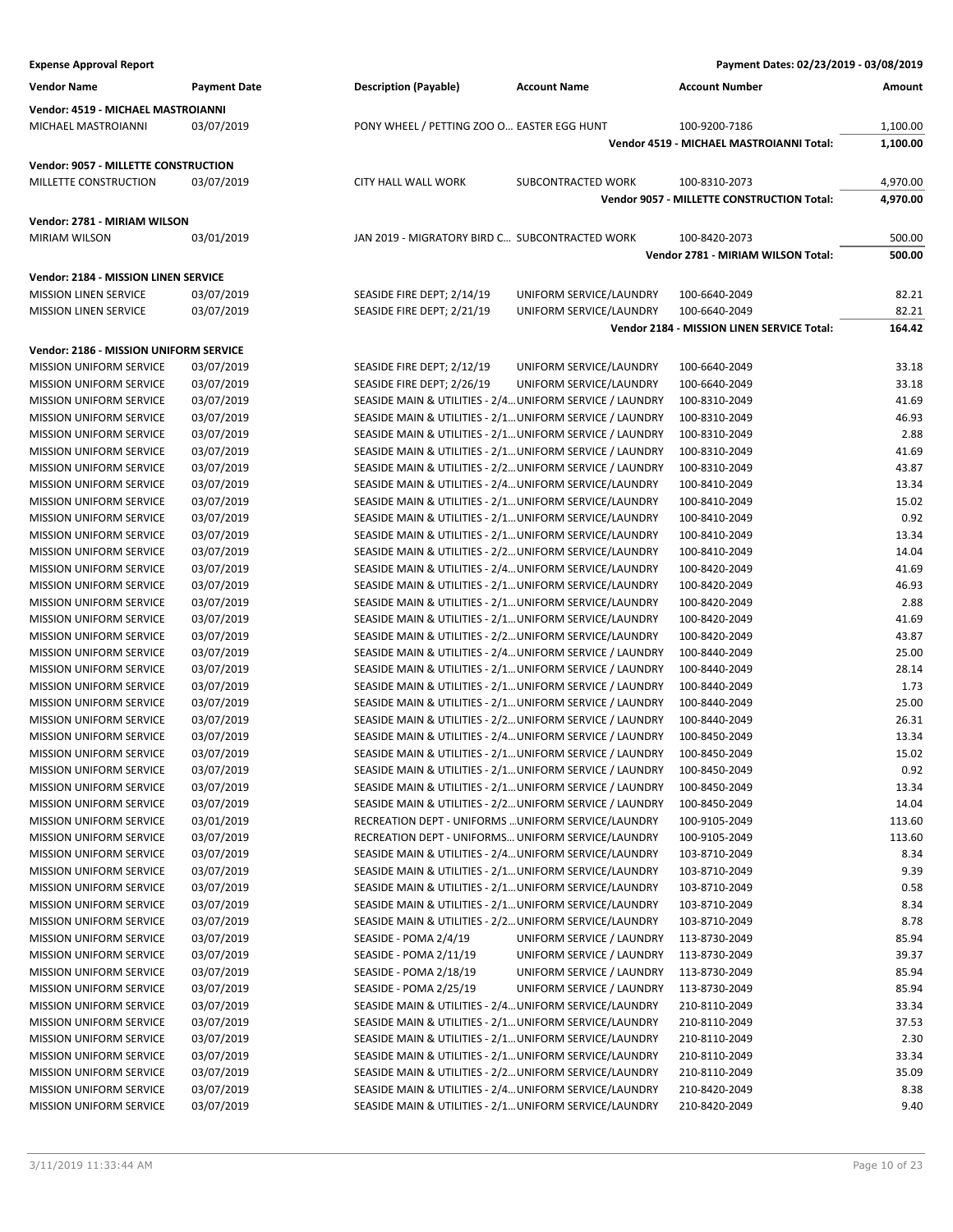| <b>Expense Approval Report</b> | Payment Dates: 02/23/2019 - 03/08/2019 |
|--------------------------------|----------------------------------------|
|                                |                                        |

| <b>Vendor Name</b>                               | <b>Payment Date</b> | <b>Description (Payable)</b>                           | <b>Account Name</b>                                                  | <b>Account Number</b>                                  | Amount   |
|--------------------------------------------------|---------------------|--------------------------------------------------------|----------------------------------------------------------------------|--------------------------------------------------------|----------|
| MISSION UNIFORM SERVICE                          | 03/07/2019          | SEASIDE MAIN & UTILITIES - 2/1 UNIFORM SERVICE/LAUNDRY |                                                                      | 210-8420-2049                                          | 0.59     |
| MISSION UNIFORM SERVICE                          | 03/07/2019          | SEASIDE MAIN & UTILITIES - 2/1 UNIFORM SERVICE/LAUNDRY |                                                                      | 210-8420-2049                                          | 8.38     |
| <b>MISSION UNIFORM SERVICE</b>                   | 03/07/2019          | SEASIDE MAIN & UTILITIES - 2/2 UNIFORM SERVICE/LAUNDRY |                                                                      | 210-8420-2049                                          | 8.78     |
| <b>MISSION UNIFORM SERVICE</b>                   | 03/07/2019          | SEASIDE MAIN & UTILITIES - 2/4 UNIFORM SERVICE/LAUNDRY |                                                                      | 271-8110-2049                                          | 33.34    |
| <b>MISSION UNIFORM SERVICE</b>                   | 03/07/2019          | SEASIDE MAIN & UTILITIES - 2/1 UNIFORM SERVICE/LAUNDRY |                                                                      | 271-8110-2049                                          | 37.53    |
| <b>MISSION UNIFORM SERVICE</b>                   | 03/07/2019          | SEASIDE MAIN & UTILITIES - 2/1 UNIFORM SERVICE/LAUNDRY |                                                                      | 271-8110-2049                                          | 2.30     |
| MISSION UNIFORM SERVICE                          | 03/07/2019          | SEASIDE MAIN & UTILITIES - 2/1 UNIFORM SERVICE/LAUNDRY |                                                                      | 271-8110-2049                                          | 33.34    |
| <b>MISSION UNIFORM SERVICE</b>                   | 03/07/2019          | SEASIDE MAIN & UTILITIES - 2/2 UNIFORM SERVICE/LAUNDRY |                                                                      | 271-8110-2049                                          | 35.09    |
| <b>MISSION UNIFORM SERVICE</b>                   | 03/07/2019          | SEASIDE MAIN & UTILITIES - 2/4 UNIFORM SERVICE/LAUNDRY |                                                                      | 401-8620-2049                                          | 33.34    |
| <b>MISSION UNIFORM SERVICE</b>                   | 03/07/2019          | SEASIDE MAIN & UTILITIES - 2/1 UNIFORM SERVICE/LAUNDRY |                                                                      | 401-8620-2049                                          | 37.53    |
| MISSION UNIFORM SERVICE                          | 03/07/2019          | SEASIDE MAIN & UTILITIES - 2/1 UNIFORM SERVICE/LAUNDRY |                                                                      | 401-8620-2049                                          | 2.30     |
| MISSION UNIFORM SERVICE                          | 03/07/2019          | SEASIDE MAIN & UTILITIES - 2/1 UNIFORM SERVICE/LAUNDRY |                                                                      | 401-8620-2049                                          | 33.34    |
| MISSION UNIFORM SERVICE                          | 03/07/2019          | SEASIDE MAIN & UTILITIES - 2/2 UNIFORM SERVICE/LAUNDRY |                                                                      | 401-8620-2049                                          | 35.09    |
| <b>MISSION UNIFORM SERVICE</b>                   | 03/07/2019          | SEASIDE MAIN & UTILITIES - 2/4 UNIFORM SERVICE/LAUNDRY |                                                                      | 501-8520-2049                                          | 33.34    |
| <b>MISSION UNIFORM SERVICE</b>                   | 03/07/2019          | SEASIDE MAIN & UTILITIES - 2/1 UNIFORM SERVICE/LAUNDRY |                                                                      | 501-8520-2049                                          | 37.53    |
| <b>MISSION UNIFORM SERVICE</b>                   | 03/07/2019          | SEASIDE MAIN & UTILITIES - 2/1 UNIFORM SERVICE/LAUNDRY |                                                                      | 501-8520-2049                                          | 2.30     |
| MISSION UNIFORM SERVICE                          | 03/07/2019          | SEASIDE MAIN & UTILITIES - 2/1 UNIFORM SERVICE/LAUNDRY |                                                                      | 501-8520-2049                                          | 33.34    |
| <b>MISSION UNIFORM SERVICE</b>                   | 03/07/2019          | SEASIDE MAIN & UTILITIES - 2/2 UNIFORM SERVICE/LAUNDRY |                                                                      | 501-8520-2049                                          | 35.09    |
| <b>MISSION UNIFORM SERVICE</b>                   | 03/07/2019          |                                                        | SEASIDE MAIN & UTILITIES - 2/4 UNIFORM SERVICE / LAUNDRY             | 951-8820-2049                                          | 33.34    |
| <b>MISSION UNIFORM SERVICE</b>                   | 03/07/2019          |                                                        | SEASIDE MAIN & UTILITIES - 2/1 UNIFORM SERVICE / LAUNDRY             | 951-8820-2049                                          | 37.53    |
| <b>MISSION UNIFORM SERVICE</b>                   | 03/07/2019          |                                                        | SEASIDE MAIN & UTILITIES - 2/1 UNIFORM SERVICE / LAUNDRY             | 951-8820-2049                                          | 2.30     |
| MISSION UNIFORM SERVICE                          | 03/07/2019          |                                                        | SEASIDE MAIN & UTILITIES - 2/1 UNIFORM SERVICE / LAUNDRY             | 951-8820-2049                                          | 33.34    |
| <b>MISSION UNIFORM SERVICE</b>                   | 03/07/2019          |                                                        | SEASIDE MAIN & UTILITIES - 2/2 UNIFORM SERVICE / LAUNDRY             | 951-8820-2049                                          | 35.09    |
|                                                  |                     |                                                        |                                                                      | Vendor 2186 - MISSION UNIFORM SERVICE Total:           | 1,943.33 |
| Vendor: 6963 - MNS ENGINEERS, INC.               |                     |                                                        |                                                                      |                                                        |          |
| MNS ENGINEERS, INC.                              | 03/01/2019          | DEC 2018 - WBUV IMPROVEME WBUV-RSTP GRANT              |                                                                      | 345-8910-9513                                          | 8,125.60 |
|                                                  |                     |                                                        |                                                                      | Vendor 6963 - MNS ENGINEERS, INC. Total:               | 8,125.60 |
| Vendor: 7505 - MONTEREY BAY ANALYTICAL SVCS.     |                     |                                                        |                                                                      |                                                        |          |
| MONTEREY BAY ANALYTICAL S 03/07/2019             |                     | SAMPLES RECEIVED ON 12/11/ SUBCONTRACTED WORK          |                                                                      | 401-8620-2073                                          | 725.00   |
| MONTEREY BAY ANALYTICAL S 03/07/2019             |                     | SAMPLES RECEIVED ON 12/28/ SUBCONTRACTED WORK          |                                                                      | 401-8620-2073                                          | 125.00   |
|                                                  |                     |                                                        |                                                                      | Vendor 7505 - MONTEREY BAY ANALYTICAL SVCS. Total:     | 850.00   |
| Vendor: 7959 - MONTEREY BAY ECONOMIC PARTNERSHIP |                     |                                                        |                                                                      |                                                        |          |
| MONTEREY BAY ECONOMIC PA 03/07/2019              |                     | ANNUAL MEMBERSHIP - KURT  DUES & MEMBERSHIPS           |                                                                      | 100-7410-4122                                          | 5,000.00 |
|                                                  |                     |                                                        |                                                                      | Vendor 7959 - MONTEREY BAY ECONOMIC PARTNERSHIP Total: | 5,000.00 |
| <b>Vendor: 2238 - MONTEREY BAY PEST CONTROL</b>  |                     |                                                        |                                                                      |                                                        |          |
| MONTEREY BAY PEST CONTROL 03/01/2019             |                     | POLICE - 440 HARCOURT AVE - PEST CONTROL               |                                                                      | 100-6110-2057                                          | 85.00    |
| MONTEREY BAY PEST CONTROL 03/01/2019             |                     | 440 HARCOURT - STORAGE SH PEST CONTROL                 |                                                                      | 100-6110-2057                                          | 55.00    |
|                                                  |                     |                                                        |                                                                      | Vendor 2238 - MONTEREY BAY PEST CONTROL Total:         | 140.00   |
|                                                  |                     |                                                        |                                                                      |                                                        |          |
| Vendor: 5543 - MONTEREY BAY URGENT               |                     |                                                        |                                                                      |                                                        |          |
| <b>MONTEREY BAY URGENT</b>                       | 03/07/2019          | RECREATION DEPT                                        | SUBCONTRACTED WORK                                                   | 100-9100-2073                                          | 25.00    |
| <b>MONTEREY BAY URGENT</b>                       | 03/07/2019          | RECREATION DEPT                                        | SUBCONTRACTED WORK                                                   | 100-9100-2073                                          | 25.00    |
| <b>MONTEREY BAY URGENT</b>                       | 03/07/2019          | <b>RECREATION DEPT</b>                                 | SUBCONTRACTED WORK                                                   | 100-9100-2073                                          | 25.00    |
|                                                  |                     |                                                        |                                                                      | Vendor 5543 - MONTEREY BAY URGENT Total:               | 75.00    |
| Vendor: 0759 - MONTEREY CO. WEEKLY CLASSIFIEDS   |                     |                                                        |                                                                      |                                                        |          |
| MONTEREY CO. WEEKLY CLASSI 03/01/2019            |                     |                                                        | LOVE SEASIDE? ADVISORY BOA PUBLISHING & LEGAL ADVERTIS 100-2021-2063 |                                                        | 81.45    |
| MONTEREY CO. WEEKLY CLASSI 03/01/2019            |                     |                                                        | SUMMARY ORDINANCE NO. 10 PUBLISHING & LEGAL ADVERTIS 100-2021-2063   |                                                        | 54.30    |
| MONTEREY CO. WEEKLY CLASSI 03/01/2019            |                     |                                                        | NOTICE OF COMM INPUT SESSI PUBLISHING & LEGAL ADVERTIS 100-2021-2063 |                                                        | 81.45    |
| MONTEREY CO. WEEKLY CLASSI 03/01/2019            |                     | DISPLAY AD - "AN EVENING WI FATHER DAUGHTER DANCE      |                                                                      | 100-9200-7131                                          | 574.00   |
|                                                  |                     |                                                        |                                                                      | Vendor 0759 - MONTEREY CO. WEEKLY CLASSIFIEDS Total:   | 791.20   |
| Vendor: 9103 - MONTEREY COLLEGE OF LAW           |                     |                                                        |                                                                      |                                                        |          |
| MONTEREY COLLEGE OF LAW                          | 03/01/2019          | MEDIATION - ILLEGAL FIREWOR CONSULTANT                 |                                                                      | 100-6110-1030                                          | 4,500.00 |
|                                                  |                     |                                                        |                                                                      | Vendor 9103 - MONTEREY COLLEGE OF LAW Total:           | 4,500.00 |
| Vendor: 2295 - MONTEREY COUNTY PETROLEUM         |                     |                                                        |                                                                      |                                                        |          |
| MONTEREY COUNTY PETROLE 03/07/2019               |                     | 750 GALLONS UNLEADED REGU VEHICLE FUEL                 |                                                                      | 501-8520-6145                                          | 2,058.99 |
| MONTEREY COUNTY PETROLE 03/07/2019               |                     | 500 GALLONS UNLEADED REGU VEHICLE FUEL                 |                                                                      | 501-8520-6145                                          | 1,326.27 |
| MONTEREY COUNTY PETROLE 03/07/2019               |                     | 500 GALLONS DIESEL NO. 2                               | <b>VEHICLE FUEL</b>                                                  | 501-8520-6145                                          | 1,480.30 |
| MONTEREY COUNTY PETROLE 03/07/2019               |                     | 950 GALLONS UNLEADED REGU VEHICLE FUEL                 |                                                                      | 501-8520-6145                                          | 2,558.53 |
| MONTEREY COUNTY PETROLE 03/07/2019               |                     | 870 GALLONS UNLEADED REGU VEHICLE FUEL                 |                                                                      | 501-8520-6145                                          | 2,503.62 |
|                                                  |                     |                                                        |                                                                      |                                                        |          |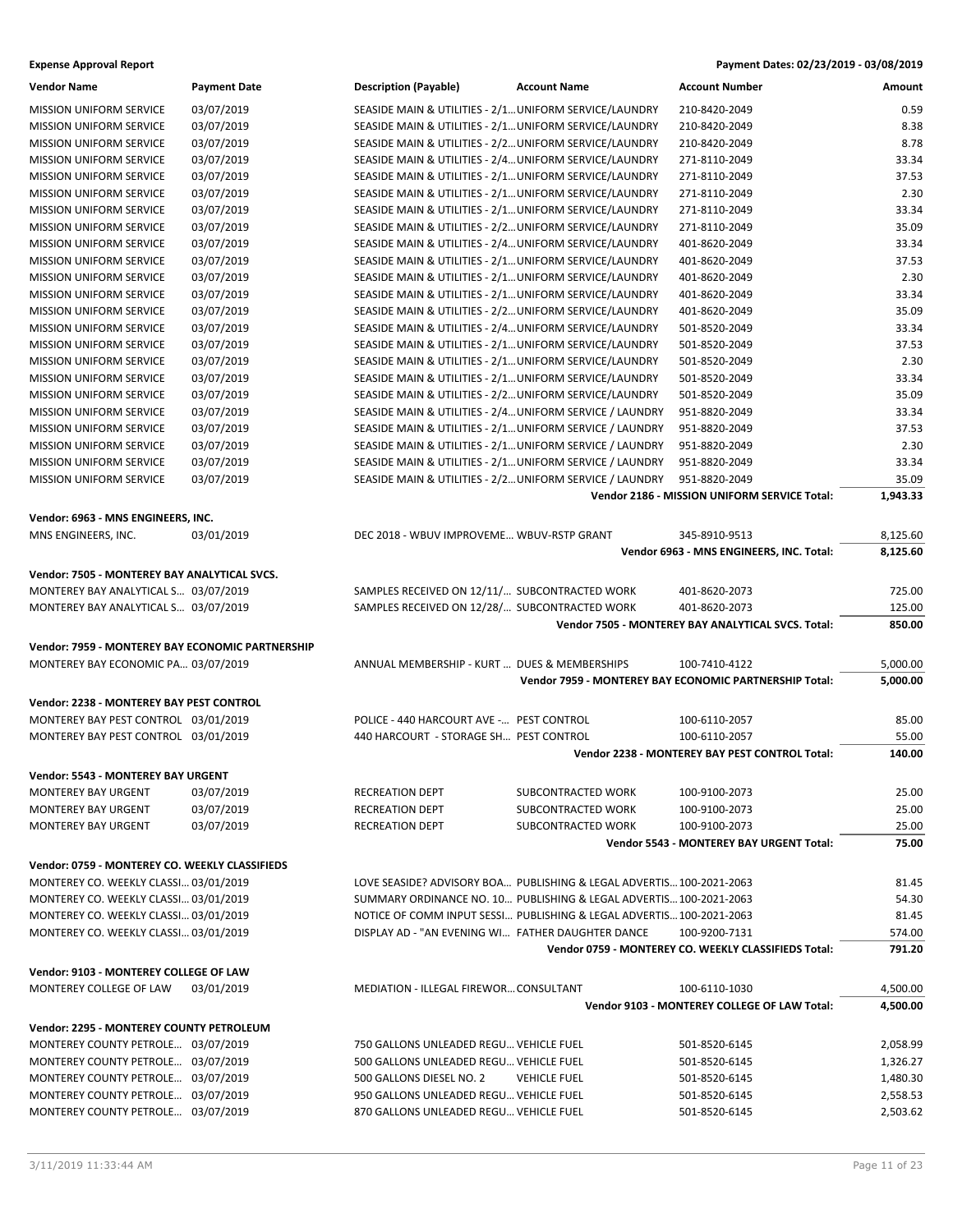| <b>Expense Approval Report</b>                           |                     |                                              |                                     | Payment Dates: 02/23/2019 - 03/08/2019                |                |
|----------------------------------------------------------|---------------------|----------------------------------------------|-------------------------------------|-------------------------------------------------------|----------------|
| <b>Vendor Name</b>                                       | <b>Payment Date</b> | <b>Description (Payable)</b>                 | <b>Account Name</b>                 | <b>Account Number</b>                                 | Amount         |
| MONTEREY COUNTY PETROLE 03/07/2019                       |                     | 500 GALLONS DIESEL NO. 2                     | <b>VEHICLE FUEL</b>                 | 501-8520-6145                                         | 1,664.30       |
|                                                          |                     |                                              |                                     | Vendor 2295 - MONTEREY COUNTY PETROLEUM Total:        | 11,592.01      |
| Vendor: 6088 - MONTEREY FIRE EXTINGUISHER, INC.          |                     |                                              |                                     |                                                       |                |
| MONTEREY FIRE EXTINGUISHER,03/07/2019                    |                     | 1 SERVICE CALL - FIRE DEPT.                  | SUBCONTRACTED WORK                  | 100-8310-2073                                         | 48.11          |
|                                                          |                     |                                              |                                     | Vendor 6088 - MONTEREY FIRE EXTINGUISHER, INC. Total: | 48.11          |
|                                                          |                     |                                              |                                     |                                                       |                |
| Vendor: 2307 - MONTEREY GARAGE<br><b>MONTEREY GARAGE</b> |                     |                                              |                                     |                                                       |                |
|                                                          | 03/01/2019          | SEASIDE POLICE - FORD TAURUS OUTSIDE REPAIRS |                                     | 501-8520-6148<br>Vendor 2307 - MONTEREY GARAGE Total: | 65.00<br>65.00 |
|                                                          |                     |                                              |                                     |                                                       |                |
| Vendor: 8791 - MONTEREY ONE WATER                        |                     |                                              |                                     |                                                       |                |
| <b>MONTEREY ONE WATER</b>                                | 03/07/2019          | FY18/19 MRY REGIONAL STOR MRWPCA NPDES FEE   |                                     | 271-8110-1044                                         | 87,686.30      |
|                                                          |                     |                                              |                                     | Vendor 8791 - MONTEREY ONE WATER Total:               | 87,686.30      |
| Vendor: 2342 - MONTEREY REGIONAL WASTE                   |                     |                                              |                                     |                                                       |                |
| MONTEREY REGIONAL WASTE                                  | 03/01/2019          | SCALES_JAN19_058                             | DEPARTMENT CONSUMABLES              | 100-8420-3095                                         | 135.23         |
| MONTEREY REGIONAL WASTE                                  | 03/01/2019          | SCALES_JAN19_058                             | REFUSE DISPOSAL                     | 210-8110-2068                                         | 258.54         |
|                                                          |                     |                                              |                                     | Vendor 2342 - MONTEREY REGIONAL WASTE Total:          | 393.77         |
| Vendor: 7135 - MONTEREY SANITARY SUPPLY, INC.            |                     |                                              |                                     |                                                       |                |
| MONTEREY SANITARY SUPPLY,  03/07/2019                    |                     | (20) NITRILE EXM GLOVE, LRG                  | DEPARTMENT CONSUMABLES              | 100-8310-3095                                         | 304.31         |
|                                                          |                     |                                              |                                     | Vendor 7135 - MONTEREY SANITARY SUPPLY, INC. Total:   | 304.31         |
| Vendor: 2346 - MONTEREY SPORTS CENTER                    |                     |                                              |                                     |                                                       |                |
| MONTEREY SPORTS CENTER                                   | 02/28/2019          | GYM MBRSHIP - SINGLE                         | MISC PAYROLL PAYABLES               | 100-2062                                              | 299.16         |
| <b>MONTEREY SPORTS CENTER</b>                            | 02/28/2019          | <b>GYM MBRSHP - SENIOR</b>                   | MISC PAYROLL PAYABLES               | 100-2062                                              | 30.72          |
| <b>MONTEREY SPORTS CENTER</b>                            | 02/28/2019          | <b>GYM MBRSHIP - FAMILY</b>                  | MISC PAYROLL PAYABLES               | 100-2062                                              | 683.68         |
| MONTEREY SPORTS CENTER                                   | 02/28/2019          | GYM MBRSHIP - SINGLE                         | MISC PAYROLL PAYABLES               | 100-2062                                              | 297.32         |
| <b>MONTEREY SPORTS CENTER</b>                            | 02/28/2019          | GYM MBRSHP - SENIOR                          | MISC PAYROLL PAYABLES               | 100-2062                                              | 21.81          |
| MONTEREY SPORTS CENTER                                   | 02/28/2019          | GYM MBRSHIP - FAMILY                         | MISC PAYROLL PAYABLES               | 100-2062                                              | 703.74         |
| <b>MONTEREY SPORTS CENTER</b>                            | 02/28/2019          | <b>GYM MBRSHIP - SINGLE</b>                  | MISC PAYROLL PAYABLES               | 100-2062                                              | 296.55         |
| <b>MONTEREY SPORTS CENTER</b>                            | 02/28/2019          | <b>GYM MBRSHP - SENIOR</b>                   | MISC PAYROLL PAYABLES               | 100-2062                                              | 22.39          |
| MONTEREY SPORTS CENTER                                   | 02/28/2019          | GYM MBRSHIP - FAMILY                         | MISC PAYROLL PAYABLES               | 100-2062                                              | 624.57         |
| <b>MONTEREY SPORTS CENTER</b>                            | 02/28/2019          | RETURNED CHECK FEE (18842)                   | <b>BANK FEES &amp; MISC CHARGES</b> | 100-5110-2074                                         | 10.00          |
| MONTEREY SPORTS CENTER                                   | 02/28/2019          | RETURNED CHECK FEE (18843)                   | <b>BANK FEES &amp; MISC CHARGES</b> | 100-5110-2074                                         | 10.00          |
| <b>MONTEREY SPORTS CENTER</b>                            | 02/28/2019          | <b>GYM MBRSHIP - FAMILY</b>                  | MISC PAYROLL PAYABLES               | 113-2062                                              | 3.44           |
| <b>MONTEREY SPORTS CENTER</b>                            | 02/28/2019          | <b>GYM MBRSHIP - FAMILY</b>                  | <b>MISC PAYROLL PAYABLES</b>        | 113-2062                                              | 2.48           |
| MONTEREY SPORTS CENTER                                   | 02/28/2019          | GYM MBRSHP - SENIOR                          | MISC PAYROLL PAYABLES               | 200-2062                                              | 9.28           |
| <b>MONTEREY SPORTS CENTER</b>                            | 02/28/2019          | <b>GYM MBRSHP - SENIOR</b>                   | MISC PAYROLL PAYABLES               | 200-2062                                              | 18.19          |
| MONTEREY SPORTS CENTER                                   | 02/28/2019          | GYM MBRSHP - SENIOR                          | MISC PAYROLL PAYABLES               | 200-2062                                              | 17.61          |
| <b>MONTEREY SPORTS CENTER</b>                            | 02/28/2019          | GYM MBRSHIP - SINGLE                         | MISC PAYROLL PAYABLES               | 210-2062                                              | 3.84           |
| MONTEREY SPORTS CENTER                                   | 02/28/2019          | GYM MBRSHIP - SINGLE                         | MISC PAYROLL PAYABLES               | 210-2062                                              | 3.04           |
| <b>MONTEREY SPORTS CENTER</b>                            | 02/28/2019          | <b>GYM MBRSHIP - FAMILY</b>                  | MISC PAYROLL PAYABLES               | 210-2062                                              | 2.48           |
| <b>MONTEREY SPORTS CENTER</b>                            | 02/28/2019          | GYM MBRSHIP - FAMILY                         | MISC PAYROLL PAYABLES               | 271-2062                                              | 11.21          |
| <b>MONTEREY SPORTS CENTER</b>                            | 02/28/2019          | GYM MBRSHIP - FAMILY                         | MISC PAYROLL PAYABLES               | 271-2062                                              | 9.42           |
| <b>MONTEREY SPORTS CENTER</b>                            | 02/28/2019          | <b>GYM MBRSHIP - FAMILY</b>                  | MISC PAYROLL PAYABLES               | 271-2062                                              | 8.68           |
| MONTEREY SPORTS CENTER                                   | 02/28/2019          | <b>GYM MBRSHIP - FAMILY</b>                  | MISC PAYROLL PAYABLES               | 345-2062                                              | 11.13          |
| MONTEREY SPORTS CENTER                                   | 02/28/2019          | GYM MBRSHIP - FAMILY                         | MISC PAYROLL PAYABLES               | 345-2062                                              | 1.86           |
| <b>MONTEREY SPORTS CENTER</b>                            | 02/28/2019          | <b>GYM MBRSHIP - SINGLE</b>                  | MISC PAYROLL PAYABLES               | 401-2062                                              | 3.00           |
| <b>MONTEREY SPORTS CENTER</b>                            | 02/28/2019          | GYM MBRSHIP - FAMILY                         | MISC PAYROLL PAYABLES               | 401-2062                                              | 52.77          |
| <b>MONTEREY SPORTS CENTER</b>                            | 02/28/2019          | <b>GYM MBRSHIP - SINGLE</b>                  | MISC PAYROLL PAYABLES               | 401-2062                                              | 5.64           |
| MONTEREY SPORTS CENTER                                   | 02/28/2019          | <b>GYM MBRSHIP - FAMILY</b>                  | MISC PAYROLL PAYABLES               | 401-2062                                              | 43.99          |
| MONTEREY SPORTS CENTER                                   | 02/28/2019          | GYM MBRSHIP - SINGLE                         | MISC PAYROLL PAYABLES               | 401-2062                                              | 9.45           |
| <b>MONTEREY SPORTS CENTER</b>                            | 02/28/2019          | GYM MBRSHIP - FAMILY                         | MISC PAYROLL PAYABLES               | 401-2062                                              | 41.77          |
| <b>MONTEREY SPORTS CENTER</b>                            | 02/28/2019          | GYM MBRSHIP - FAMILY                         | MISC PAYROLL PAYABLES               | 503-2062                                              | 77.00          |
| <b>MONTEREY SPORTS CENTER</b>                            | 02/28/2019          | <b>GYM MBRSHIP - FAMILY</b>                  | MISC PAYROLL PAYABLES               | 503-2062                                              | 77.00          |
| MONTEREY SPORTS CENTER                                   | 02/28/2019          | <b>GYM MBRSHIP - FAMILY</b>                  | MISC PAYROLL PAYABLES               | 503-2062                                              | 77.00          |
| MONTEREY SPORTS CENTER                                   | 02/28/2019          | GYM MBRSHIP - FAMILY                         | MISC PAYROLL PAYABLES               | 951-2062                                              | 11.21          |
| <b>MONTEREY SPORTS CENTER</b>                            | 02/28/2019          | <b>GYM MBRSHIP - FAMILY</b>                  | MISC PAYROLL PAYABLES               | 951-2062                                              | 9.41           |
| <b>MONTEREY SPORTS CENTER</b>                            | 02/28/2019          | <b>GYM MBRSHIP - FAMILY</b>                  | MISC PAYROLL PAYABLES               | 951-2062                                              | 11.16          |
|                                                          |                     |                                              |                                     | Vendor 2346 - MONTEREY SPORTS CENTER Total:           | 3,522.00       |
| Vendor: 2351 - MONTEREY TIRE SERVICE                     |                     |                                              |                                     |                                                       |                |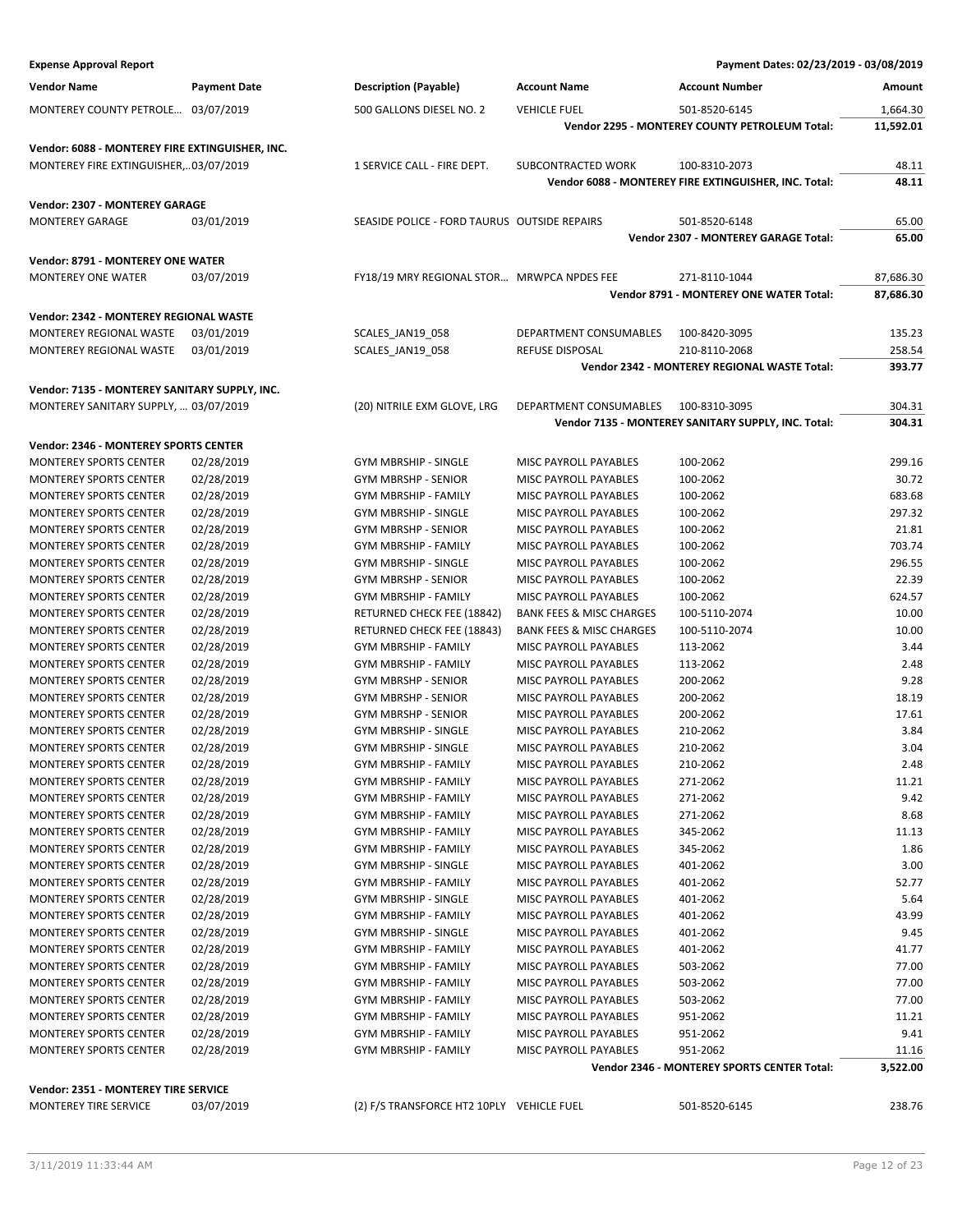| <b>Vendor Name</b>                               | <b>Payment Date</b>      | <b>Description (Payable)</b>                                        | <b>Account Name</b>                                  | <b>Account Number</b>                                | Amount             |
|--------------------------------------------------|--------------------------|---------------------------------------------------------------------|------------------------------------------------------|------------------------------------------------------|--------------------|
| <b>MONTEREY TIRE SERVICE</b>                     | 03/07/2019               | (1) FEALT FRONT END ALIGNM VEHICLE FUEL                             |                                                      | 501-8520-6145                                        | 79.95              |
| <b>MONTEREY TIRE SERVICE</b>                     | 03/07/2019               | (2) F/S CHAMPION FF 95T                                             | <b>TIRES</b>                                         | 501-8520-6147                                        | 169.45             |
| MONTEREY TIRE SERVICE                            | 03/07/2019               | (2) F/S CHAMPION FF 95T                                             | <b>TIRES</b>                                         | 501-8520-6147                                        | 169.45             |
| <b>MONTEREY TIRE SERVICE</b>                     | 03/07/2019               | (15) DFP TIRE DISP FEE PASS, (7)TIRES                               |                                                      | 501-8520-6147                                        | 135.47             |
| MONTEREY TIRE SERVICE                            | 03/07/2019               | (2) FST TRANFORCE HT 10PLY D TIRES                                  |                                                      | 501-8520-6147                                        | 438.84             |
|                                                  |                          |                                                                     |                                                      | Vendor 2351 - MONTEREY TIRE SERVICE Total:           | 1,231.92           |
| Vendor: 9067 - MOST DEPENDABLE FOUNTAINS         |                          |                                                                     |                                                      |                                                      |                    |
| MOST DEPENDABLE FOUNTAINS 03/01/2019             |                          | (1) 10145 SMSS FOUNTAIN - CU CUTINO EQUIPMENT                       |                                                      | 200-5410-9822                                        | 4,886.47           |
|                                                  |                          |                                                                     |                                                      | Vendor 9067 - MOST DEPENDABLE FOUNTAINS Total:       | 4,886.47           |
|                                                  |                          |                                                                     |                                                      |                                                      |                    |
| Vendor: 9008 - MY JEEP-CHRYSLER-DODGE-RAM        |                          |                                                                     |                                                      |                                                      |                    |
| MY JEEP-CHRYSLER-DODGE-RAM 03/01/2019            |                          | (2) 2019 DODGE DURANGO VEH DEPARTMENT EQUIPMENT                     |                                                      | 100-6120-8187                                        | 73,633.52          |
|                                                  |                          |                                                                     |                                                      | Vendor 9008 - MY JEEP-CHRYSLER-DODGE-RAM Total:      | 73,633.52          |
| Vendor: 6602 - NANCY MELTON                      |                          |                                                                     |                                                      |                                                      |                    |
| <b>NANCY MELTON</b>                              | 03/01/2019               | FEB 2019 - INSTRUCTOR PAY G RECREATION CONTRACT SERVI 100-9603-2075 |                                                      |                                                      | 131.60             |
|                                                  |                          |                                                                     |                                                      | Vendor 6602 - NANCY MELTON Total:                    | 131.60             |
| Vendor: 9085 - O'CONNOR & SONS INC.              |                          |                                                                     |                                                      |                                                      |                    |
| O'CONNOR & SONS INC.                             | 03/01/2019               | 440 HARCOURT AVE - MONTHLY PEST CONTROL                             |                                                      | 100-8310-2057                                        | 150.00             |
|                                                  |                          |                                                                     |                                                      | Vendor 9085 - O'CONNOR & SONS INC. Total:            | 150.00             |
| Vendor: 4670 - OFC. OF THE COUNTY COUNSEL        |                          |                                                                     |                                                      |                                                      |                    |
| OFC. OF THE COUNTY COUNSEL 03/07/2019            |                          | DEC 2018 - LEGAL SERVICES RE LEGAL SERVICES                         |                                                      | 951-8810-1022                                        | 711.96             |
| OFC. OF THE COUNTY COUNSEL 03/07/2019            |                          | JAN 2019 - LEGAL SERVICES RE LEGAL SERVICES                         |                                                      | 951-8810-1022                                        | 1,193.58           |
|                                                  |                          |                                                                     |                                                      | Vendor 4670 - OFC. OF THE COUNTY COUNSEL Total:      | 1,905.54           |
|                                                  |                          |                                                                     |                                                      |                                                      |                    |
| Vendor: 4423 - PACIFIC COAST BATTERY             |                          |                                                                     |                                                      |                                                      |                    |
| PACIFIC COAST BATTERY                            | 03/07/2019               | (8) BATTERIES, (8) CORE CHG F OUTSIDE REPAIRS                       |                                                      | 501-8520-6148                                        | 2,383.37           |
|                                                  |                          |                                                                     |                                                      | Vendor 4423 - PACIFIC COAST BATTERY Total:           | 2,383.37           |
| Vendor: 2652 - PACIFIC GAS & ELECTRIC            |                          |                                                                     |                                                      |                                                      |                    |
| PACIFIC GAS & ELECTRIC                           | 03/01/2019               | PG&E COLLECTIVE 02/04/2019                                          | <b>GAS &amp; ELECTRIC</b>                            | 100-8310-5131                                        | 324.43             |
| PACIFIC GAS & ELECTRIC                           | 03/01/2019               | PG&E COLLECTIVE 02/04/2019                                          | <b>GAS &amp; ELECTRIC</b>                            | 100-8310-5131                                        | 3,411.16           |
| PACIFIC GAS & ELECTRIC                           | 03/01/2019               | PG&E COLLECTIVE 02/04/2019                                          | <b>GAS &amp; ELECTRIC</b>                            | 100-8310-5131                                        | 5,493.03           |
| PACIFIC GAS & ELECTRIC                           | 03/01/2019               | PG&E COLLECTIVE 02/04/2019                                          | <b>GAS &amp; ELECTRIC</b>                            | 100-8310-5131                                        | 9,582.08           |
| PACIFIC GAS & ELECTRIC                           | 03/01/2019               | PG&E COLLECTIVE 02/04/2019                                          | <b>GAS &amp; ELECTRIC</b>                            | 100-8310-5131                                        | 2,156.44           |
| PACIFIC GAS & ELECTRIC                           | 03/01/2019               | INDIVIDUAL 2/11/19                                                  | <b>GAS &amp; ELECTRIC</b>                            | 100-8310-5131                                        | 11.14              |
| PACIFIC GAS & ELECTRIC                           | 03/01/2019               | PGE INDIVIDUALS 2/14/19                                             | <b>GAS &amp; ELECTRIC</b>                            | 100-8310-5131                                        | 1,018.81           |
| PACIFIC GAS & ELECTRIC                           | 03/01/2019               | PG&E COLLECTIVE 02/04/2019                                          | <b>GAS &amp; ELECTRIC</b>                            | 100-8420-5131                                        | 249.45             |
| PACIFIC GAS & ELECTRIC                           | 03/01/2019               | PGE INDIVIDUALS 2/14/19                                             | <b>GAS &amp; ELECTRIC</b>                            | 100-8420-5131                                        | 243.78             |
| PACIFIC GAS & ELECTRIC                           | 03/01/2019               | PG&E COLLECTIVE 02/04/2019                                          | <b>GAS &amp; ELECTRIC</b>                            | 103-8710-5131                                        | 2,885.35           |
| PACIFIC GAS & ELECTRIC<br>PACIFIC GAS & ELECTRIC | 03/01/2019               | PG&E COLLECTIVE 02/04/2019                                          | <b>GAS &amp; ELECTRIC</b><br><b>STREET LIGHTINGS</b> | 210-8110-5131<br>210-8210-2059                       | 20.46<br>17,136.28 |
| PACIFIC GAS & ELECTRIC                           | 03/01/2019<br>03/01/2019 | PG&E COLLECTIVE 02/04/2019<br>PGE INDIVIDUALS 2/14/19               | <b>STREET LIGHTINGS</b>                              | 210-8210-2059                                        | 4,173.55           |
| PACIFIC GAS & ELECTRIC                           | 03/01/2019               | PG&E COLLECTIVE 02/04/2019                                          | <b>GAS &amp; ELECTRIC</b>                            | 210-8420-5131                                        | 129.21             |
| PACIFIC GAS & ELECTRIC                           | 03/01/2019               | PGE INDIVIDUALS 2/14/19                                             | <b>GAS &amp; ELECTRIC</b>                            | 210-8420-5131                                        | 160.13             |
| PACIFIC GAS & ELECTRIC                           | 03/01/2019               | PG&E COLLECTIVE 02/04/2019                                          | <b>GAS &amp; ELECTRIC</b>                            | 401-8620-5131                                        | 2,017.89           |
| PACIFIC GAS & ELECTRIC                           | 03/01/2019               | PG&E COLLECTIVE 02/04/2019                                          | <b>GAS &amp; ELECTRIC</b>                            | 501-8510-5131                                        | 425.10             |
| PACIFIC GAS & ELECTRIC                           | 03/01/2019               | INDIVIDUAL 2/11/19                                                  | <b>GAS AND ELECTRIC</b>                              | 951-8820-5131                                        | 1,420.13           |
| PACIFIC GAS & ELECTRIC                           | 03/01/2019               | INDIVIDUAL 2/11/19                                                  | <b>GAS AND ELECTRIC</b>                              | 951-8820-5131                                        | 727.88             |
|                                                  |                          |                                                                     |                                                      | Vendor 2652 - PACIFIC GAS & ELECTRIC Total:          | 51,586.30          |
|                                                  |                          |                                                                     |                                                      |                                                      |                    |
| Vendor: 2663 - PACIFIC SMOG                      |                          |                                                                     |                                                      |                                                      |                    |
| PACIFIC SMOG                                     | 03/01/2019               | SMOG - 2002 FORD TAURUS                                             | <b>OUTSIDE REPAIRS</b>                               | 501-8520-6148                                        | 39.75              |
| PACIFIC SMOG                                     | 03/01/2019               | SMOG - 2007 FORD CROWN VI<br>SMOG - 2013 FORD TRANSIT               | <b>OUTSIDE REPAIRS</b><br><b>OUTSIDE REPAIRS</b>     | 501-8520-6148<br>501-8520-6148                       | 39.75<br>39.75     |
| PACIFIC SMOG                                     | 03/01/2019               |                                                                     |                                                      | Vendor 2663 - PACIFIC SMOG Total:                    | 119.25             |
|                                                  |                          |                                                                     |                                                      |                                                      |                    |
| Vendor: 4487 - PACIFIC TELEMANAGEMENT SERVICES   |                          |                                                                     |                                                      |                                                      |                    |
| PACIFIC TELEMANAGEMENT SE 03/01/2019             |                          | MARCH 2019 - PAY PHONES @  TELEPHONE                                |                                                      | 503-4010-5132                                        | 103.00             |
| PACIFIC TELEMANAGEMENT SE 03/01/2019             |                          | MARCH 2019 - PAY PHONE AT  TELEPHONE                                |                                                      | 503-4010-5132                                        | 28.00              |
|                                                  |                          |                                                                     |                                                      | Vendor 4487 - PACIFIC TELEMANAGEMENT SERVICES Total: | 131.00             |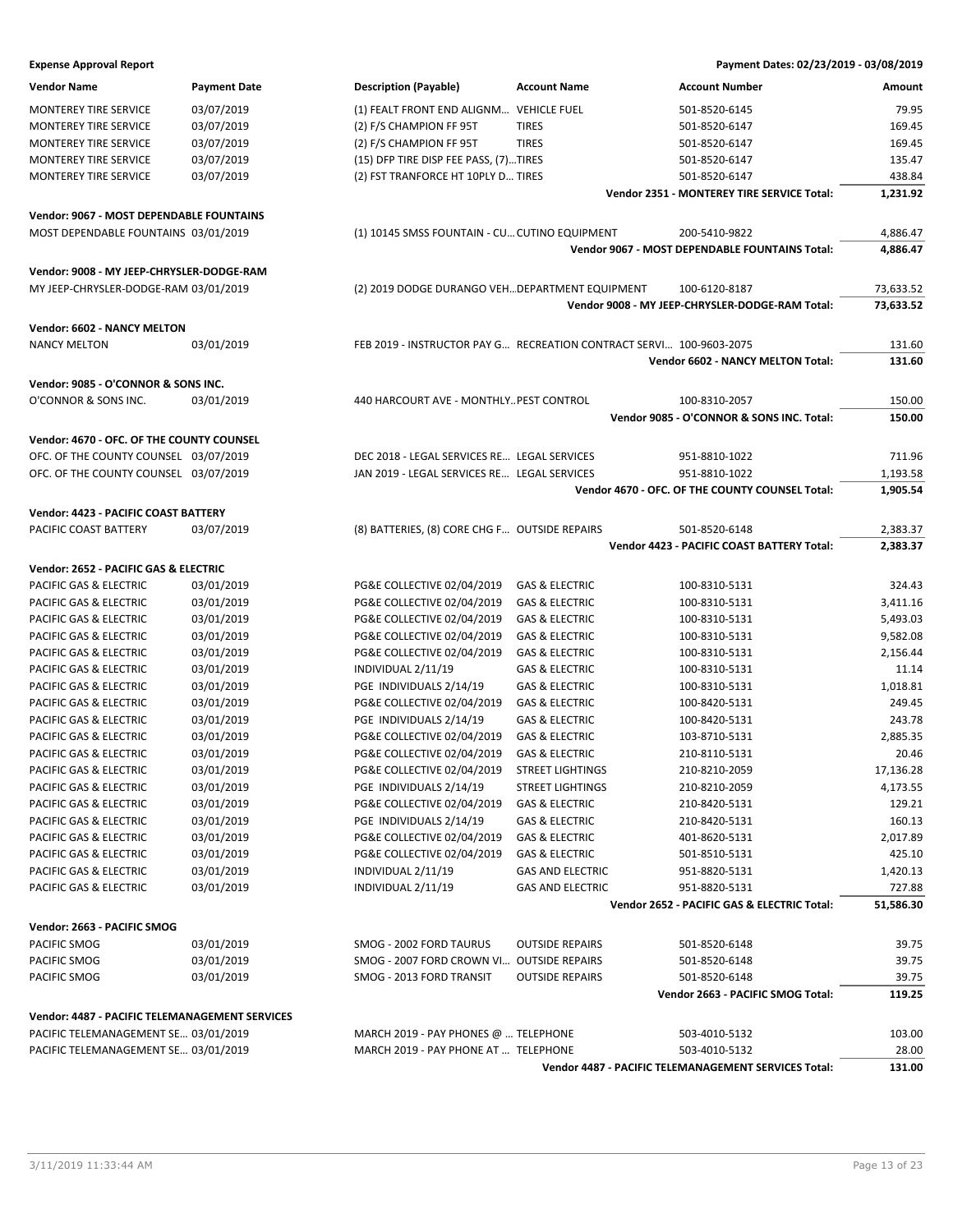| <b>Vendor Name</b>                       | <b>Payment Date</b> |
|------------------------------------------|---------------------|
| Vendor: 2666 - PACIFIC TRUCK PARTS, INC. |                     |
| <b>PACIFIC TRUCK PARTS, INC.</b>         | 03/07/2019          |

#### **Vendor: 3124 - PAMELA SCHOLZ**

PAMELA SCHOLZ 03/07/2019 MUSIC AT SR. CANDLELIGHT LU… SENIOR ACTIVITIES 251-9500-7125 75.00

**Vendor: 9115 - PATRICIA CONNER**

| PATRICIA CONNER | 72013 | DEPOSIT REFUND FOR 220 COE CENTER RENTAL DEPOSITS | 255-2345 | 235.50 |
|-----------------|-------|---------------------------------------------------|----------|--------|
|                 |       |                                                   |          |        |

**Vendor: 2742 - PENINSULA MESSENGER LLC**

PENINSULA MESSENGER LLC 03/07/2019 MONTHLY COURIER SVC FOR S... OTHER EXPENSE 100-6110-2078 206.67

### **Vendor: 2746 - PENINSULA POOL SERVICE**

| PENINSULA POOL SERVICE | 03/07/2019 | (4) 4 GAL CASE SANI-CHLOR, (1) CHEMICALS |                        | 100-8310-3099 | 93.43 |
|------------------------|------------|------------------------------------------|------------------------|---------------|-------|
| PENINSULA POOL SERVICE | 03/01/2019 | (4) 4 GAL CASE SANI-CHLOR                | DEPARTMENT CONSUMABLES | 401-8620-3095 | 77.96 |

#### **Vendor: 3397 - PETER K. FICHTNER**

| PETER K. FICHTNER | 03/07/2019 | MAT/LABOR - FUEL TANKS AT P SUBCONTRACTED WORK                      | 100-8310-2073 | 303.20   |
|-------------------|------------|---------------------------------------------------------------------|---------------|----------|
| PETER K. FICHTNER | 03/07/2019 | MAT/LABOR - HOME DEPOT-ST SUBCONTRACTED WORK                        | 103-8710-2073 | 214.85   |
| PETER K. FICHTNER | 03/07/2019 | MAT/LABOR - SEASIDE AUTO C TRAFFIC SIGNAL MAINTENANCE 210-8210-2077 |               | 4.568.16 |
| PETER K. FICHTNER | 03/01/2019 | INSTALL CARD READER AT WAT CAPITAL IMPROVEMENT                      | 401-8910-9558 | 3,950.00 |

#### **Vendor: 2816 - PLUG & PAY TECHNOLOGIES,INC.**

PLUG & PAY TECHNOLOGIES,INC. 03/07/2019 FEB 2019 - INV #201903030123… DEPARTMENT CONSUMABLES 100-9100-3095 15.00 PLUG & PAY TECHNOLOGIES,INC. 03/07/2019 FEB 2019 - INV #201903030123… DEPARTMENT CONSUMABLES 100-9100-3095 15.00

### **Vendor: 7287 - PNC EQUIPMENT FINANCE**

| Vendor: /28/ - PNC EQUIPMENT FINANCE |            |                                                                        |                                            |           |
|--------------------------------------|------------|------------------------------------------------------------------------|--------------------------------------------|-----------|
| PNC EQUIPMENT FINANCE                | 03/07/2019 | CHECK #94567 PLUG N PAY - 6/ A/R MISC                                  | 100-1023                                   | $-30.00$  |
| PNC EQUIPMENT FINANCE                | 03/07/2019 | 1/26/19-2/25/19; 184782000  PRINCIPAL                                  | 100-2021-9602                              | 288.90    |
| PNC EQUIPMENT FINANCE                | 03/07/2019 | 1/26/19-2/25/19; 184782000  INTEREST                                   | 100-2021-9605                              | 7.51      |
| PNC EQUIPMENT FINANCE                | 03/07/2019 | 1/26/19-2/25/19; 184782000  PRINCIPAL-LEASE                            | 100-6110-9602                              | 1,709.30  |
| PNC EQUIPMENT FINANCE                | 03/07/2019 | 1/26/19-2/25/19; 184782000  INTEREST-COPIER LEASE                      | 100-6110-9605                              | 44.45     |
| PNC EQUIPMENT FINANCE                | 03/07/2019 | 1/26/19-2/25/19; 184782000  PAYMENT ON PRINCIPAL                       | 100-6130-9602                              | 1,709.30  |
| PNC EQUIPMENT FINANCE                | 03/07/2019 | 1/26/19-2/25/19; 184782000  INTEREST                                   | 100-6130-9605                              | 44.45     |
| PNC EQUIPMENT FINANCE                | 03/01/2019 | 2/14/19-3/13/19 - CONTRCT #2 PAYMENT ON PRINCIPAL-COPIER 100-6610-9602 |                                            | 2,089.70  |
| PNC EQUIPMENT FINANCE                | 03/01/2019 | 2/14/19-3/13/19 - CONTRCT #2 INTEREST EXPENSE-COPIER                   | 100-6610-9605                              | 1,085.07  |
| PNC EQUIPMENT FINANCE                | 03/07/2019 | 1/26/19-2/25/19; 184782000  PRINCIPAL ON LEASE                         | 100-6640-9602                              | 14,768.16 |
| PNC EQUIPMENT FINANCE                | 03/07/2019 | 1/26/19-2/25/19; 184782000  INTEREST ON LEASE                          | 100-6640-9605                              | 384.04    |
| PNC EQUIPMENT FINANCE                | 03/01/2019 | 2/14/19-3/13/19 - CONTRCT #2 PAYMENT ON PRINCIPAL                      | 100-8310-9602                              | 12,836.76 |
| PNC EQUIPMENT FINANCE                | 03/01/2019 | 2/14/19-3/13/19 - CONTRCT #2 INTEREST EXPENSE                          | 100-8310-9605                              | 6,665.42  |
| PNC EQUIPMENT FINANCE                | 03/01/2019 | 2/7/19-3/6/19 CONT #2073780 LEASE PRINCIPAL                            | 100-8420-9602                              | 1,618.70  |
| PNC EQUIPMENT FINANCE                | 03/01/2019 | 2/7/19-3/6/19 CONT #2073780 LEASE INTEREST                             | 100-8420-9605                              | 152.11    |
| PNC EQUIPMENT FINANCE                | 03/01/2019 | 2/7/19-3/6/19 CONT #2073780 PRINCIPAL-COPIER LEASE                     | 210-8110-9602                              | 1,618.70  |
| PNC EQUIPMENT FINANCE                | 03/01/2019 | 2/7/19-3/6/19 - CONTRCT #207 PRINCIPAL-COPIER LEASE                    | 210-8110-9602                              | 4,993.93  |
| PNC EQUIPMENT FINANCE                | 03/01/2019 | 2/7/19-3/6/19 CONT #2073780 INTEREST EXPENSE                           | 210-8110-9605                              | 152.10    |
| PNC EQUIPMENT FINANCE                | 03/01/2019 | 2/7/19-3/6/19 - CONTRCT #207 INTEREST EXPENSE                          | 210-8110-9605                              | 791.57    |
| PNC EQUIPMENT FINANCE                | 03/01/2019 | 2/7/19-3/6/19 CONT #2073780 PAYMENT ON PRINCIPAL                       | 271-8110-9602                              | 269.49    |
| PNC EQUIPMENT FINANCE                | 03/01/2019 | 2/7/19-3/6/19 - CONTRCT #207 PAYMENT ON PRINCIPAL                      | 271-8110-9602                              | 13,837.67 |
| PNC EQUIPMENT FINANCE                | 03/01/2019 | 2/7/19-3/6/19 CONT #2073780 INTEREST EXPENSE                           | 271-8110-9605                              | 25.32     |
| PNC EQUIPMENT FINANCE                | 03/01/2019 | 2/7/19-3/6/19 - CONTRCT #207 INTEREST EXPENSE                          | 271-8110-9605                              | 2,193.34  |
| PNC EQUIPMENT FINANCE                | 03/01/2019 | 2/7/19-3/6/19 CONT #2073780 PAYMENT ON PRINCIPAL                       | 401-8620-9602                              | 1,239.67  |
| PNC EQUIPMENT FINANCE                | 03/01/2019 | 2/7/19-3/6/19 CONT #2073780 INTEREST EXPENSE                           | 401-8620-9605                              | 116.48    |
| PNC EQUIPMENT FINANCE                | 03/07/2019 | 2/19/19-3/18/19 / CONTRCT #1 LEASE PAYABLE                             | 503-2330                                   | 14,404.70 |
| PNC EQUIPMENT FINANCE                | 03/07/2019 | 2/19/19-3/18/19 / CONTRCT #1 INTEREST EXPENSE                          | 503-4010-9605                              | 323.92    |
| PNC EQUIPMENT FINANCE                | 03/01/2019 | 2/7/19-3/6/19 CONT #2073780 PRINCIPAL                                  | 951-8820-9602                              | 287.46    |
| PNC EQUIPMENT FINANCE                | 03/01/2019 | 2/7/19-3/6/19 CONT #2073780 INTEREST EXPENSE                           | 951-8820-9605                              | 27.01     |
|                                      |            |                                                                        | Vendor 7287 - PNC EQUIPMENT FINANCE Total: | 83,655.23 |

#### **Expense Approval Report Payment Dates: 02/23/2019 - 03/08/2019**

**Vendor 2666 - PACIFIC TRUCK PARTS, INC. Total: 178.79**

**Vendor 2742 - PENINSULA MESSENGER LLC Total: 206.67**

**Vendor 2746 - PENINSULA POOL SERVICE Total: 171.39**

**Vendor 3397 - PETER K. FICHTNER Total: 9,036.21**

**Vendor 2816 - PLUG & PAY TECHNOLOGIES,INC. Total: 30.00**

**Vendor 3124 - PAMELA SCHOLZ Total: 75.00**

**Vendor 9115 - PATRICIA CONNER Total: 235.50**

**Vendor Name Payment Date Description (Payable) Account Name Account Number Amount**

PACIFIC TRUCK PARTS, INC. 03/07/2019 (2) U JOINT KIT, (1) WELD YOKE, …VEHICLE PARTS 501-8520-6144 178.79

PENINSULA POOL SERVICE 03/07/2019 (4) 4 GAL CASE SANI-CHLOR, (1)…CHEMICALS 100-8310-3099 93.43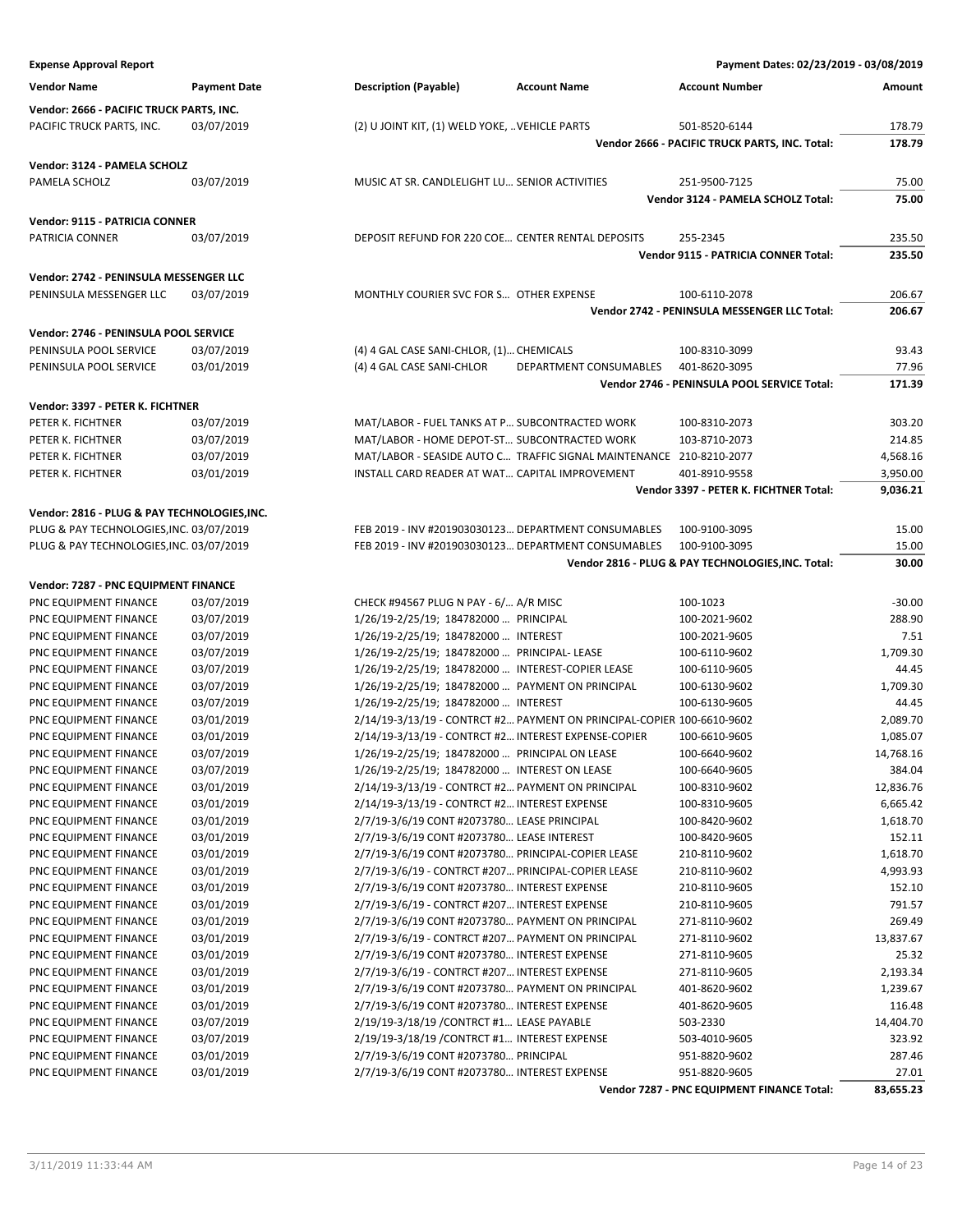| <b>Expense Approval Report</b>                                    |                     |                                                         |                                                                     | Payment Dates: 02/23/2019 - 03/08/2019                                  |           |
|-------------------------------------------------------------------|---------------------|---------------------------------------------------------|---------------------------------------------------------------------|-------------------------------------------------------------------------|-----------|
| <b>Vendor Name</b>                                                | <b>Payment Date</b> | <b>Description (Payable)</b>                            | <b>Account Name</b>                                                 | <b>Account Number</b>                                                   | Amount    |
| <b>Vendor: 2888 - PURE H20 INC.</b><br>PURE H20 INC.              | 03/07/2019          | POU COOLER:WS-11000 MONT DEPARTMENT CONSUMABLES         |                                                                     | 100-6110-3095                                                           | 65.54     |
|                                                                   |                     |                                                         |                                                                     | Vendor 2888 - PURE H20 INC. Total:                                      | 65.54     |
| Vendor: 2910 - R & S ERECTION OF MONTEREY BAY, INC.               |                     |                                                         |                                                                     |                                                                         |           |
| R & S ERECTION OF MONTEREY 03/07/2019                             |                     | PATTULLO SWIM CTR - AUTO F SUBCONTRACTED WORK           |                                                                     | 100-8310-2073                                                           | 360.00    |
|                                                                   |                     |                                                         |                                                                     | Vendor 2910 - R & S ERECTION OF MONTEREY BAY, INC. Total:               | 360.00    |
| Vendor: 5264 - RABOBANK, N.A.                                     |                     |                                                         |                                                                     |                                                                         |           |
| RABOBANK, N.A.                                                    | 03/01/2019          | FIT PAYABLE                                             | FEDERAL TAX PAYABLE                                                 | 100-2052                                                                | 61,305.82 |
| RABOBANK, N.A.                                                    | 03/01/2019          | <b>MEDICARE PAYABLE</b>                                 | EE HEALTHCARE PAYABLE                                               | 100-2057                                                                | 16,375.10 |
| RABOBANK, N.A.                                                    | 03/01/2019          | FIT PAYABLE                                             | FEDERAL TAX PAYABLE                                                 | 103-2052                                                                | 53.18     |
| RABOBANK, N.A.                                                    | 03/01/2019          | <b>MEDICARE PAYABLE</b>                                 | EE HEALTHCARE PAYABLE                                               | 103-2057                                                                | 16.12     |
| RABOBANK, N.A.                                                    | 03/01/2019          | FIT PAYABLE                                             | FEDERAL TAX PAYABLE                                                 | 113-2052                                                                | 782.79    |
| RABOBANK, N.A.                                                    | 03/01/2019          | MEDICARE PAYABLE                                        | EE HEALTHCARE PAYABLE                                               | 113-2057                                                                | 317.86    |
| RABOBANK, N.A.                                                    | 03/01/2019          | FIT PAYABLE                                             | FEDERAL TAX PAYABLE                                                 | 200-2052                                                                | 145.81    |
| RABOBANK, N.A.                                                    | 03/01/2019          | <b>MEDICARE PAYABLE</b>                                 | EE HEALTHCARE PAYABLE                                               | 200-2057                                                                | 51.64     |
| RABOBANK, N.A.                                                    | 03/01/2019          | FIT PAYABLE                                             | FEDERAL TAX PAYABLE                                                 | 210-2052                                                                | 559.26    |
| RABOBANK, N.A.                                                    | 03/01/2019          | MEDICARE PAYABLE                                        | EE HEALTHCARE PAYABLE                                               | 210-2057                                                                | 199.14    |
| RABOBANK, N.A.                                                    | 03/01/2019          | FIT PAYABLE                                             | FEDERAL TAX PAYABLE                                                 | 271-2052                                                                | 392.72    |
| RABOBANK, N.A.                                                    | 03/01/2019          | <b>MEDICARE PAYABLE</b>                                 | EE HEALTHCARE PAYABLE                                               | 271-2057                                                                | 169.56    |
| RABOBANK, N.A.                                                    | 03/01/2019          | FIT PAYABLE                                             | FEDERAL TAX PAYABLE                                                 | 401-2052                                                                | 500.63    |
| RABOBANK, N.A.                                                    | 03/01/2019          | <b>MEDICARE PAYABLE</b>                                 | EE HEALTHCARE PAYABLE                                               | 401-2057                                                                | 214.24    |
| RABOBANK, N.A.                                                    | 03/01/2019          | FIT PAYABLE                                             | FEDERAL TAX PAYABLE                                                 | 501-2052                                                                | 432.63    |
| RABOBANK, N.A.                                                    | 03/01/2019          | <b>MEDICARE PAYABLE</b>                                 | EE HEALTHCARE PAYABLE                                               | 501-2057                                                                | 168.54    |
| RABOBANK, N.A.                                                    | 03/01/2019          | FIT PAYABLE                                             | FEDERAL TAX PAYABLE                                                 | 503-2052                                                                | 1,257.31  |
| RABOBANK, N.A.                                                    | 03/01/2019          | MEDICARE PAYABLE                                        | EE HEALTHCARE PAYABLE                                               | 503-2057                                                                | 207.28    |
| RABOBANK, N.A.                                                    | 03/01/2019          | FIT PAYABLE                                             | FEDERAL TAX PAYABLE                                                 | 951-2052                                                                | 626.39    |
| RABOBANK, N.A.                                                    | 03/01/2019          | MEDICARE PAYABLE                                        | EE HEALTHCARE PAYABLE                                               | 951-2057                                                                | 209.48    |
| RABOBANK, N.A.                                                    | 03/01/2019          | FIT PAYABLE                                             | FEDERAL TAX PAYABLE                                                 | 953-2052                                                                | 26.36     |
| RABOBANK, N.A.                                                    | 03/01/2019          | <b>MEDICARE PAYABLE</b>                                 | EE HEALTHCARE PAYABLE                                               | 953-2057                                                                | 9.80      |
|                                                                   |                     |                                                         |                                                                     | Vendor 5264 - RABOBANK, N.A. Total:                                     | 84,021.66 |
| Vendor: 5417 - RENTAL DEPOT                                       |                     |                                                         |                                                                     |                                                                         |           |
| <b>RENTAL DEPOT</b>                                               | 03/01/2019          | (1) TRAILER 6'x12' SGL AXLE, (1) DEPARTMENT CONSUMABLES |                                                                     | 113-8730-3095                                                           | 220.01    |
|                                                                   |                     |                                                         |                                                                     | <b>Vendor 5417 - RENTAL DEPOT Total:</b>                                | 220.01    |
|                                                                   |                     |                                                         |                                                                     |                                                                         |           |
| Vendor: 7924 - ROSA JONG                                          |                     |                                                         |                                                                     |                                                                         |           |
| <b>ROSA JONG</b>                                                  | 03/01/2019          |                                                         | FEB 2019 - INSTRUCTOR PAY Z RECREATION CONTRACT SERVI 100-9603-2075 |                                                                         | 50.40     |
|                                                                   |                     |                                                         |                                                                     | Vendor 7924 - ROSA JONG Total:                                          | 50.40     |
| Vendor: 8886 - SAGE RENEWABLES ENERGY CONSULTING, INC.            |                     |                                                         |                                                                     |                                                                         |           |
| SAGE RENEWABLES ENERGY C 03/01/2019                               |                     | CITY HALL SOLAR CONSULTING SOLAR PANELS                 |                                                                     | 347-8910-9539                                                           | 34,433.95 |
|                                                                   |                     |                                                         |                                                                     | Vendor 8886 - SAGE RENEWABLES ENERGY CONSULTING, INC. Total:            | 34,433.95 |
| Vendor: 9104 - SCHAAF & WHEELER, CONSULTING CIVIL ENGINEERS, INC. |                     |                                                         |                                                                     |                                                                         |           |
| SCHAAF & WHEELER, CONSULT 03/01/2019                              |                     | JAN 2019 - WATER TANK IMPR CAPITAL IMPROVEMENT          |                                                                     | 401-8910-9558                                                           | 7,300.00  |
|                                                                   |                     |                                                         |                                                                     | Vendor 9104 - SCHAAF & WHEELER, CONSULTING CIVIL ENGINEERS, INC. Total: | 7,300.00  |
| Vendor: 9108 - SDA CHURCH SEASIDE HISPANIC                        |                     |                                                         |                                                                     |                                                                         |           |
| SDA CHURCH SEASIDE HISPANIC 03/01/2019                            |                     | DEPOSIT REFUND - LAGUNA GR RENTAL DEPOSITS              |                                                                     | 257-2345                                                                | 126.18    |
|                                                                   |                     |                                                         |                                                                     | Vendor 9108 - SDA CHURCH SEASIDE HISPANIC Total:                        | 126.18    |
|                                                                   |                     |                                                         |                                                                     |                                                                         |           |
| Vendor: 3154 - SEASIDE GARDEN CENTER                              |                     |                                                         |                                                                     |                                                                         |           |
| SEASIDE GARDEN CENTER                                             | 03/07/2019          | (0.75 TOP) TOPSOIL, PER YARD                            | DEPARTMENT CONSUMABLES                                              | 100-8420-3095                                                           | 42.61     |
|                                                                   |                     |                                                         |                                                                     | <b>Vendor 3154 - SEASIDE GARDEN CENTER Total:</b>                       | 42.61     |
| Vendor: 3144 - SEASIDE HIGH SCHOOL                                |                     |                                                         |                                                                     |                                                                         |           |
| SEASIDE HIGH SCHOOL                                               | 03/01/2019          | MAYOR'S YOUTH FUND - UNIF MAYOR'S YOUTH PROGRAM         |                                                                     | 601-2106                                                                | 3,000.00  |
|                                                                   |                     |                                                         |                                                                     | Vendor 3144 - SEASIDE HIGH SCHOOL Total:                                | 3,000.00  |
| Vendor: 3211 - SHERWIN-WILLIAMS CO.                               |                     |                                                         |                                                                     |                                                                         |           |
| SHERWIN-WILLIAMS CO.                                              | 03/07/2019          | (2) GALLONS CASHMERE                                    | DEPARTMENT CONSUMABLES                                              | 113-8730-3095                                                           | 69.11     |
|                                                                   |                     |                                                         |                                                                     | Vendor 3211 - SHERWIN-WILLIAMS CO. Total:                               | 69.11     |
|                                                                   |                     |                                                         |                                                                     |                                                                         |           |
| Vendor: 3249 - SMART & FINAL                                      |                     |                                                         |                                                                     |                                                                         |           |
| <b>SMART &amp; FINAL</b>                                          | 03/07/2019          | STORE #455; PURCHASE ON 2/2 DEPARTMENT CONSUMABLES      |                                                                     | 100-9100-3095                                                           | 34.88     |
| <b>SMART &amp; FINAL</b>                                          | 03/07/2019          | INV #33532/ PURCH ON 2/21/19 DEPARTMENT CONSUMABLES     |                                                                     | 100-9200-3095                                                           | 128.92    |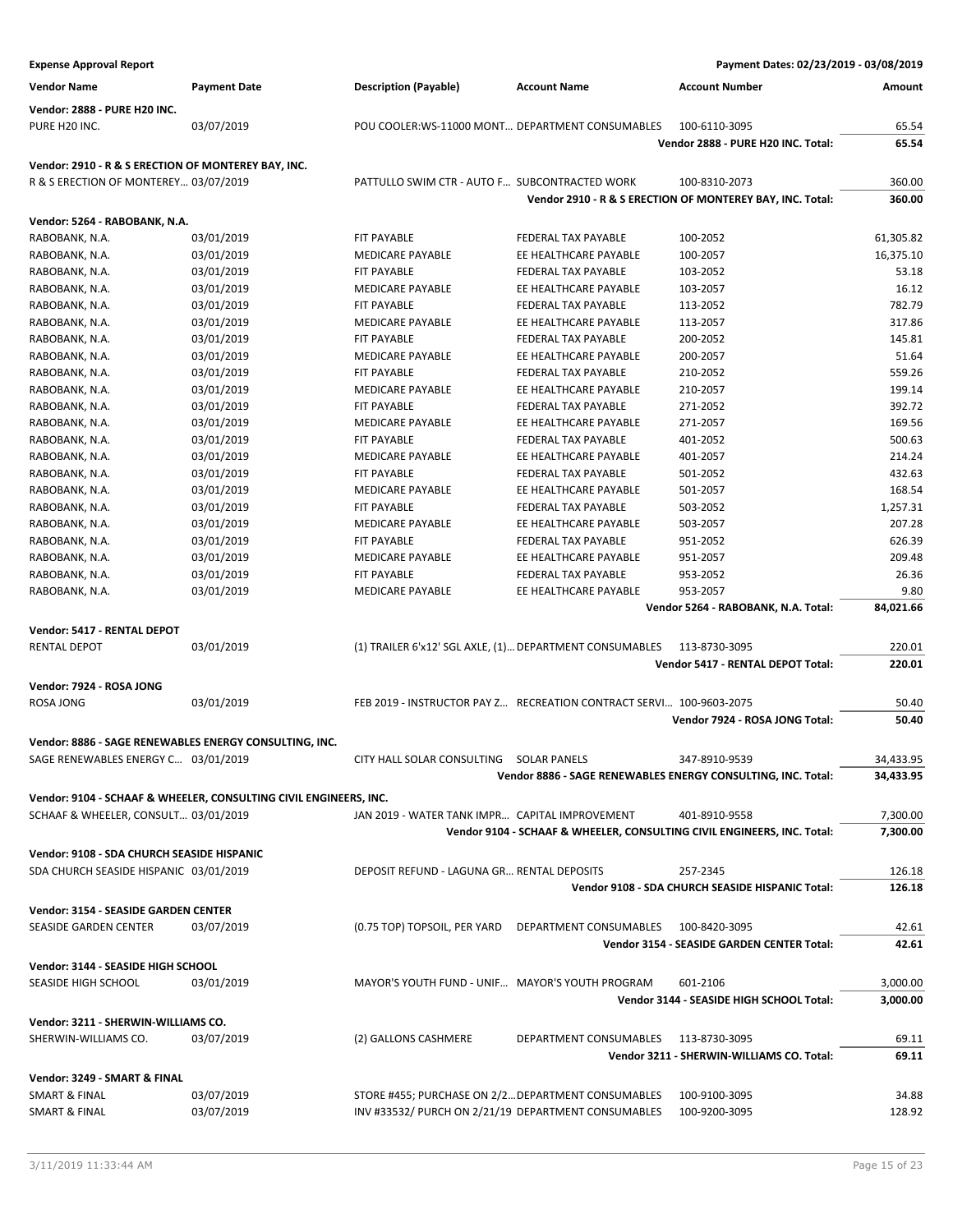| <b>Vendor Name</b>                           | <b>Payment Date</b> | <b>Description (Payable)</b>                                       | <b>Account Name</b>                     | <b>Account Number</b>                              | Amount    |
|----------------------------------------------|---------------------|--------------------------------------------------------------------|-----------------------------------------|----------------------------------------------------|-----------|
| <b>SMART &amp; FINAL</b>                     | 03/07/2019          | STORE #455/REF #041562                                             | SENIOR ACTIVITIES                       | 251-9500-7125                                      | 64.82     |
|                                              |                     |                                                                    |                                         | Vendor 3249 - SMART & FINAL Total:                 | 228.62    |
| Vendor: 8273 - SMILE BUSINESS PRODUCTS, INC. |                     |                                                                    |                                         |                                                    |           |
| SMILE BUSINESS PRODUCTS, IN 03/01/2019       |                     | SHARP/MX-M904                                                      | <b>COPIER SERVICES</b>                  | 100-5110-2044                                      | 130.87    |
| SMILE BUSINESS PRODUCTS, IN 03/07/2019       |                     | ENGR COPIER - SHARP/MX-307 COPIER SERVICES                         |                                         | 100-8910-2044                                      | 111.39    |
|                                              |                     |                                                                    |                                         | Vendor 8273 - SMILE BUSINESS PRODUCTS, INC. Total: | 242.26    |
| Vendor: 3319 - STAPLES ADVANTAGE             |                     |                                                                    |                                         |                                                    |           |
| STAPLES ADVANTAGE                            | 03/01/2019          | RECREATION - (1) FD300 DESKT COMMISSION ACTIVITIES                 |                                         | 100-1320-7171                                      | 731.96    |
| STAPLES ADVANTAGE                            | 03/07/2019          | H.R. - (3) BINDERS, (1) MESH W STATIONARY SUPPLIES                 |                                         | 100-2031-3092                                      | 31.86     |
| <b>STAPLES ADVANTAGE</b>                     | 03/01/2019          | FINANCE - (2) 4-IN-1 DATE STA STATIONARY SUPPLIES                  |                                         | 100-5110-3092                                      | 40.62     |
| STAPLES ADVANTAGE                            | 03/07/2019          | FINANCE - (2) 13" WALL CLOCKS DEPARTMENT CONSUMABLES               |                                         | 100-5110-3095                                      | 50.01     |
| STAPLES ADVANTAGE                            | 03/07/2019          | FINANCE - (3) CLOROX WIPES, ( DEPARTMENT CONSUMABLES               |                                         | 100-5110-3095                                      | 127.31    |
| STAPLES ADVANTAGE                            | 03/01/2019          | POLICE - (2) READY INDEX DBL  STATIONARY SUPPLIES                  |                                         | 100-6110-3092                                      | 19.64     |
| STAPLES ADVANTAGE                            | 03/01/2019          | FINANCE - BANK DEPOSIT BAGS DEPARTMENT CONSUMABLES                 |                                         | 100-6110-3095                                      | 37.13     |
| STAPLES ADVANTAGE                            | 03/01/2019          | POLICE - TISSUES, WITE-OUT, H DEPARTMENT CONSUMABLES               |                                         | 100-6110-3095                                      | 96.03     |
| STAPLES ADVANTAGE                            | 03/01/2019          | POLICE - (2) CANON 137 BLACK  DEPARTMENT CONSUMABLES               |                                         | 100-6110-3095                                      | 187.23    |
| STAPLES ADVANTAGE                            | 03/01/2019          | POLICE - 2016 MACBOOK PRO 1 COMPUTER SUPPLIES/SOFTWA 100-6110-3102 |                                         |                                                    | 38.88     |
| STAPLES ADVANTAGE                            | 03/01/2019          | POLICE - (8) DISINFT WIPES                                         | CSA74 APPROVED MEDICAL SU 100-6120-3096 |                                                    | 40.99     |
| STAPLES ADVANTAGE                            | 03/07/2019          | ENGR - WRLSSDSKTOP3050 WI DEPARTMENT CONSUMABLES                   |                                         | 100-8910-3095                                      | 49.15     |
| <b>STAPLES ADVANTAGE</b>                     | 03/07/2019          | <b>RECREATION - MISC SUPPLIES</b>                                  | <b>STATIONARY SUPPLIES</b>              | 100-9100-3092                                      | 27.86     |
| <b>STAPLES ADVANTAGE</b>                     | 03/07/2019          | <b>RECREATION - MISC SUPPLIES</b>                                  | <b>STATIONARY SUPPLIES</b>              | 100-9100-3092                                      | 170.50    |
| STAPLES ADVANTAGE                            | 03/07/2019          | RECREATION - CARD STOCK, PE DEPARTMENT CONSUMABLES                 |                                         | 100-9100-3095                                      | 57.64     |
| STAPLES ADVANTAGE                            | 03/01/2019          | <b>RECREATION - MISC SUPPLIES</b>                                  | DEPARTMENT CONSUMABLES                  | 100-9400-3095                                      | 307.69    |
| STAPLES ADVANTAGE                            | 03/01/2019          | RECREATION - (1) RUBBER ROLL SENIOR ACTIVITIES                     |                                         | 251-9500-7125                                      | 19.76     |
| STAPLES ADVANTAGE                            | 03/07/2019          | RECREATION - MICRO MESSAGE SENIOR ACTIVITIES                       |                                         | 251-9500-7125                                      | 22.82     |
|                                              |                     |                                                                    |                                         | Vendor 3319 - STAPLES ADVANTAGE Total:             | 2,057.08  |
|                                              |                     |                                                                    |                                         |                                                    |           |
| Vendor: 5144 - STATE OF CALIFORNIA           |                     |                                                                    |                                         |                                                    |           |
| <b>STATE OF CALIFORNIA</b>                   | 03/01/2019          | <b>SIT PAYABLE</b>                                                 | <b>STATE TAX PAYABLE</b>                | 100-2053                                           | 23,918.56 |
| <b>STATE OF CALIFORNIA</b>                   | 03/01/2019          | <b>SIT PAYABLE</b>                                                 | <b>STATE TAX PAYABLE</b>                | 103-2053                                           | 18.91     |
| STATE OF CALIFORNIA                          | 03/01/2019          | SIT PAYABLE                                                        | STATE TAX PAYABLE                       | 113-2053                                           | 252.45    |
| STATE OF CALIFORNIA                          | 03/01/2019          | SIT PAYABLE                                                        | STATE TAX PAYABLE                       | 200-2053                                           | 44.00     |
| STATE OF CALIFORNIA                          | 03/01/2019          | <b>SIT PAYABLE</b>                                                 | STATE TAX PAYABLE                       | 210-2053                                           | 202.33    |
| <b>STATE OF CALIFORNIA</b>                   | 03/01/2019          | <b>SIT PAYABLE</b>                                                 | STATE TAX PAYABLE                       | 271-2053                                           | 122.31    |
| <b>STATE OF CALIFORNIA</b>                   | 03/01/2019          | <b>SIT PAYABLE</b>                                                 | <b>STATE TAX PAYABLE</b>                | 401-2053                                           | 222.38    |
| STATE OF CALIFORNIA                          | 03/01/2019          | <b>SIT PAYABLE</b>                                                 | <b>STATE TAX PAYABLE</b>                | 501-2053                                           | 119.82    |
| STATE OF CALIFORNIA                          | 03/01/2019          | <b>SIT PAYABLE</b>                                                 | STATE TAX PAYABLE                       | 503-2053                                           | 291.01    |
| STATE OF CALIFORNIA                          | 03/01/2019          | <b>SIT PAYABLE</b>                                                 | STATE TAX PAYABLE                       | 951-2053                                           | 214.80    |
| <b>STATE OF CALIFORNIA</b>                   | 03/01/2019          | <b>SIT PAYABLE</b>                                                 | <b>STATE TAX PAYABLE</b>                | 953-2053                                           | 19.10     |
|                                              |                     |                                                                    |                                         | Vendor 5144 - STATE OF CALIFORNIA Total:           | 25,425.67 |
| Vendor: 9116 - SUE ANN HILLYER               |                     |                                                                    |                                         |                                                    |           |
| <b>SUE ANN HILLYER</b>                       | 03/07/2019          | JUDGE - 2D ART AT AVERY GALL ART PROGRAM                           |                                         | 100-9200-7190                                      | 100.00    |
|                                              |                     |                                                                    |                                         | Vendor 9116 - SUE ANN HILLYER Total:               | 100.00    |
| Vendor: 1734 - SUNEE JINES                   |                     |                                                                    |                                         |                                                    |           |
| <b>SUNEE JINES</b>                           | 03/07/2019          | JUDGE - PAINTING (2D) AT AVE ART PROGRAM                           |                                         | 100-9200-7190                                      | 100.00    |
|                                              |                     |                                                                    |                                         | Vendor 1734 - SUNEE JINES Total:                   | 100.00    |
| Vendor: 6324 - SUPPLYWORKS                   |                     |                                                                    |                                         |                                                    |           |
| <b>SUPPLYWORKS</b>                           | 03/01/2019          | (3) COMFORT FLOW MAT BLK                                           | <b>JANITORIAL SUPPLIES</b>              | 100-9200-3093                                      | 296.07    |
| <b>SUPPLYWORKS</b>                           | 03/01/2019          | (1) SPIC N' SPAN DISINFEC SPRA JANITORIAL SUPPLIES                 |                                         | 100-9200-3093                                      | 72.04     |
| <b>SUPPLYWORKS</b>                           | 03/07/2019          | (1) PUMICE SCOURING STICK                                          | JANITORIAL SUPPLIES                     | 100-9200-3093                                      | 31.45     |
| <b>SUPPLYWORKS</b>                           | 03/07/2019          | 986 HILBY AVE - BATHROOM CL JANITORIAL SUPPLIES                    |                                         | 100-9200-3093                                      | 1,615.47  |
| <b>SUPPLYWORKS</b>                           | 03/07/2019          | (6) RENOWN MCRFBR DAMP  JANITORIAL SUPPLIES                        |                                         | 100-9200-3093                                      | 35.79     |
| <b>SUPPLYWORKS</b>                           | 03/07/2019          | (36) GLOVE, S,M,LRG, (2) FLOORJANITORIAL SUPPLIES                  |                                         | 100-9200-3093                                      | 289.80    |
| <b>SUPPLYWORKS</b>                           | 03/07/2019          | (1) CS SPIN RITE CRPT BONNET  JANITORIAL SUPPLIES                  |                                         | 100-9200-3093                                      | 33.59     |
|                                              |                     |                                                                    |                                         | Vendor 6324 - SUPPLYWORKS Total:                   | 2,374.21  |
|                                              |                     |                                                                    |                                         |                                                    |           |
| Vendor: 9109 - TERRY L. EDWARDS              |                     |                                                                    |                                         |                                                    |           |
| TERRY L. EDWARDS                             | 03/01/2019          | REFUND FOR 220 COE AVENUE, CENTER RENTAL DEPOSITS                  |                                         | 255-2345                                           | 893.00    |
|                                              |                     |                                                                    |                                         | Vendor 9109 - TERRY L. EDWARDS Total:              | 893.00    |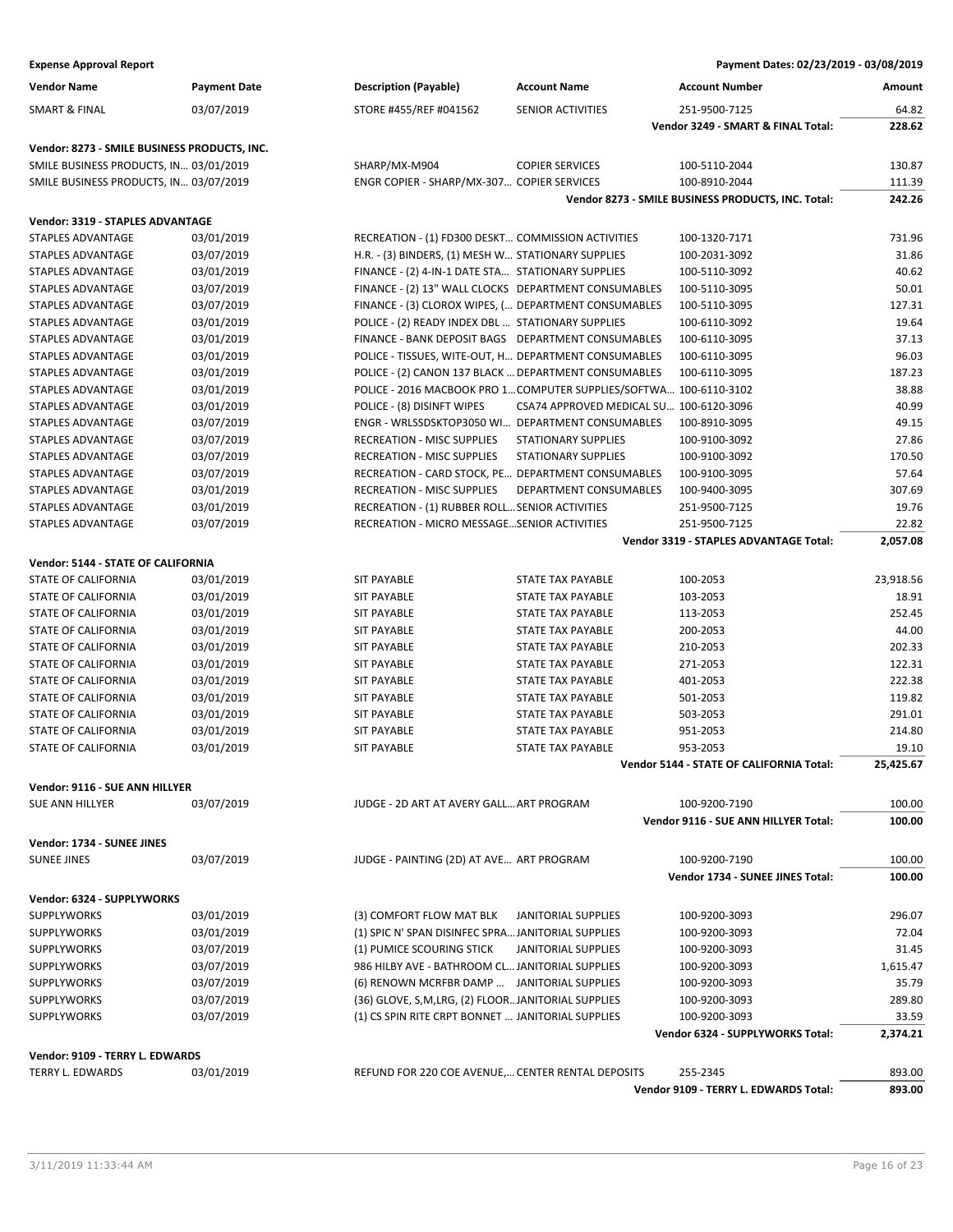| <b>Vendor Name</b>                              | <b>Payment Date</b> | <b>Description (Payable)</b>                                         | <b>Account Name</b>          | <b>Account Number</b>                                 | Amount           |
|-------------------------------------------------|---------------------|----------------------------------------------------------------------|------------------------------|-------------------------------------------------------|------------------|
| Vendor: 5475 - TERRYBERRY                       |                     |                                                                      |                              |                                                       |                  |
| <b>TERRYBERRY</b>                               | 03/07/2019          | JEFF HIGGINS - HOME THEATER EMPLOYEE RECOGNITION                     |                              | 100-2031-1037                                         | 453.06           |
| <b>TERRYBERRY</b>                               | 03/07/2019          | CINDA GARRETT - BT WIRELESS EMPLOYEE RECOGNITION                     |                              | 100-2031-1037                                         | 101.50           |
|                                                 |                     |                                                                      |                              | Vendor 5475 - TERRYBERRY Total:                       | 554.56           |
| Vendor: 9106 - THE SOHAGI LAW GROUP             |                     |                                                                      |                              |                                                       |                  |
| THE SOHAGI LAW GROUP                            | 03/07/2019          | SEPT 2018 - GENERAL PLAN                                             | <b>LEGAL SERVICES</b>        | 100-7310-1022                                         | 1,734.75         |
| THE SOHAGI LAW GROUP                            | 03/07/2019          | DEC 2018 - CAMPUS TOWN CE LEGAL SERVICES                             |                              | 100-7310-1022                                         | 3,835.00         |
| THE SOHAGI LAW GROUP                            | 03/07/2019          | SEPT 2018 - CAMPUS TOWN CE BAKEWELL - CAMPUS TOWN                    |                              | 601-2214                                              | 1,380.43         |
| THE SOHAGI LAW GROUP                            | 03/07/2019          | OCT 2018 - CAMPUS TOWN CE BAKEWELL - CAMPUS TOWN                     |                              | 601-2214                                              | 412.50           |
| THE SOHAGI LAW GROUP                            | 03/07/2019          | NOV 2018 - CAMPUS TOWN C BAKEWELL - CAMPUS TOWN                      |                              | 601-2214                                              | 11,458.75        |
| THE SOHAGI LAW GROUP                            | 03/07/2019          | JAN 2019 - CAMPUS TOWN CENBAKEWELL - CAMPUS TOWN                     |                              | 601-2214                                              | 56,691.30        |
| THE SOHAGI LAW GROUP                            | 03/07/2019          | SEPT 2018 - MAIN GATE                                                | MAIN GATE - PETROVICH        | 601-2224                                              | 2,854.00         |
|                                                 |                     |                                                                      |                              | Vendor 9106 - THE SOHAGI LAW GROUP Total:             | 78,366.73        |
| Vendor: 5038 - THE VILLAGE PROJECT, INC.        |                     |                                                                      |                              |                                                       |                  |
| THE VILLAGE PROJECT, INC.                       | 03/07/2019          | JAN 2019 - CAL VIP GRANT REI VILLAGE PROJECT                         |                              | 100-2042-2092                                         | 783.70           |
|                                                 |                     |                                                                      |                              | Vendor 5038 - THE VILLAGE PROJECT, INC. Total:        | 783.70           |
| Vendor: 9105 - THOMAS WORTH                     |                     |                                                                      |                              |                                                       |                  |
| <b>THOMAS WORTH</b>                             | 03/01/2019          | TRAVEL REIMBURSEMENT 2/25 MEETINGS & TRAVEL                          |                              | 401-8610-4121                                         | 353.48           |
|                                                 |                     |                                                                      |                              | Vendor 9105 - THOMAS WORTH Total:                     | 353.48           |
| Vendor: 8628 - TORTI GALLAS AND PARTNERS, INC.  |                     |                                                                      |                              |                                                       |                  |
| TORTI GALLAS AND PARTNERS,  03/07/2019          |                     | DEC 2018 - CAMPUS TOWN SPE BAKEWELL - CAMPUS TOWN                    |                              | 601-2214                                              | 42,320.00        |
|                                                 |                     |                                                                      |                              | Vendor 8628 - TORTI GALLAS AND PARTNERS, INC. Total:  | 42,320.00        |
| Vendor: 3694 - TURF STAR INCORPORATED           |                     |                                                                      |                              |                                                       |                  |
| TURF STAR INCORPORATED                          | 03/07/2019          | (1) SCREEN-HOOD, REAR - 650  VEHICLE PARTS                           |                              | 501-8520-6144                                         | 66.05            |
|                                                 |                     |                                                                      |                              | Vendor 3694 - TURF STAR INCORPORATED Total:           | 66.05            |
| Vendor: 6197 - U.S. BANK EQUIPMENT FINANCE      |                     |                                                                      |                              |                                                       |                  |
| U.S. BANK EQUIPMENT FINANCE 03/01/2019          |                     | P.D. COPIERS - MARCH 2019                                            | PRINCIPAL-LEASE              | 100-6110-9602                                         | 480.26           |
| U.S. BANK EQUIPMENT FINANCE 03/01/2019          |                     | P.D. COPIERS - MARCH 2019                                            | <b>INTEREST-COPIER LEASE</b> | 100-6110-9605                                         | 37.74            |
| U.S. BANK EQUIPMENT FINANCE 03/01/2019          |                     | ENGINEERING COPIER - MAR 20 PRINCIPAL-COPIER LEASE                   |                              | 100-8910-9602                                         | 136.97           |
| U.S. BANK EQUIPMENT FINANCE 03/01/2019          |                     | ENGINEERING COPIER - MAR 20 INTEREST-COPIER LEASE                    |                              | 100-8910-9605                                         | 14.86            |
| U.S. BANK EQUIPMENT FINANCE 03/01/2019          |                     | 986 HILBY - KONICA COPIER                                            | <b>COPIER SERVICES</b>       | 100-9200-2044                                         | 311.75           |
|                                                 |                     |                                                                      |                              | Vendor 6197 - U.S. BANK EQUIPMENT FINANCE Total:      | 981.58           |
| Vendor: 8526 - U.S. BANK ST. PAUL               |                     |                                                                      |                              |                                                       |                  |
| U.S. BANK ST. PAUL                              | 03/01/2019          | SEASIDE LEASE TAX REV 06 -1/1 OTHER EXPENSES                         |                              | 405-5110-9606                                         | 2,100.00         |
|                                                 |                     |                                                                      |                              | Vendor 8526 - U.S. BANK ST. PAUL Total:               | 2,100.00         |
| Vendor: 0016 - UNITED RENTALS (NORTH AMERICA)   |                     |                                                                      |                              |                                                       |                  |
| UNITED RENTALS (NORTH AMER03/07/2019            |                     | (1) SCISSOR LIFT 24-26' 1/18 -  DEPARTMENT CONSUMABLES 113-8730-3095 |                              |                                                       | 513.87           |
|                                                 |                     |                                                                      |                              | Vendor 0016 - UNITED RENTALS (NORTH AMERICA) Total:   | 513.87           |
| Vendor: 5873 - UNITED SITE SERVICES, INC.       |                     |                                                                      |                              |                                                       |                  |
| UNITED SITE SERVICES, INC.                      | 03/07/2019          | 12/28/18 - 1/24/19 TRAILER KIT EQUIPMENT RENTAL                      |                              | 100-8420-2087                                         | 223.40           |
|                                                 |                     |                                                                      |                              | Vendor 5873 - UNITED SITE SERVICES, INC. Total:       | 223.40           |
| Vendor: 3560 - UNITED WAY OF MONTEREY PENINSULA |                     |                                                                      |                              |                                                       |                  |
| UNITED WAY OF MONTEREY PE 02/28/2019            |                     | <b>EMPLOYEE CONTRIBUTIONS</b>                                        | MISC PAYROLL PAYABLES        | 100-2062                                              | 30.00            |
| UNITED WAY OF MONTEREY PE 02/28/2019            |                     | <b>EMPLOYEE CONTRIBUTIONS</b>                                        | MISC PAYROLL PAYABLES        | 100-2062                                              | 30.00            |
| UNITED WAY OF MONTEREY PE 02/28/2019            |                     | <b>EMPLOYEE CONTRIBUTIONS</b>                                        | MISC PAYROLL PAYABLES        | 113-2062                                              | 0.25             |
| UNITED WAY OF MONTEREY PE 02/28/2019            |                     | <b>EMPLOYEE CONTRIBUTIONS</b>                                        | MISC PAYROLL PAYABLES        | 113-2062                                              | 0.23             |
| UNITED WAY OF MONTEREY PE 02/28/2019            |                     | <b>EMPLOYEE CONTRIBUTIONS</b>                                        | MISC PAYROLL PAYABLES        | 271-2062                                              | 2.75             |
| UNITED WAY OF MONTEREY PE 02/28/2019            |                     | <b>EMPLOYEE CONTRIBUTIONS</b>                                        | MISC PAYROLL PAYABLES        | 271-2062                                              | 2.55             |
| UNITED WAY OF MONTEREY PE 02/28/2019            |                     | <b>EMPLOYEE CONTRIBUTIONS</b>                                        | MISC PAYROLL PAYABLES        | 951-2062                                              | 0.22             |
|                                                 |                     |                                                                      |                              | Vendor 3560 - UNITED WAY OF MONTEREY PENINSULA Total: | 66.00            |
| Vendor: 7370 - UPEC, LOCAL 792                  |                     |                                                                      |                              |                                                       |                  |
| UPEC, LOCAL 792                                 |                     | LIUNA/UNION DUES                                                     |                              |                                                       |                  |
|                                                 | 02/28/2019          |                                                                      | MISC PAYROLL PAYABLES        | 100-2062                                              | 503.46<br>498.42 |
| UPEC, LOCAL 792                                 | 02/28/2019          | LIUNA/UNION DUES                                                     | MISC PAYROLL PAYABLES        | 100-2062                                              |                  |
| UPEC, LOCAL 792                                 | 02/28/2019          | LIUNA/UNION DUES                                                     | MISC PAYROLL PAYABLES        | 103-2062                                              | 5.71             |
| UPEC, LOCAL 792                                 | 02/28/2019          | LIUNA/UNION DUES                                                     | MISC PAYROLL PAYABLES        | 103-2062                                              | 5.89             |
| UPEC, LOCAL 792                                 | 02/28/2019          | LIUNA/UNION DUES                                                     | MISC PAYROLL PAYABLES        | 113-2062                                              | 74.58            |
| UPEC, LOCAL 792                                 | 02/28/2019          | LIUNA/UNION DUES                                                     | MISC PAYROLL PAYABLES        | 113-2062                                              | 74.42            |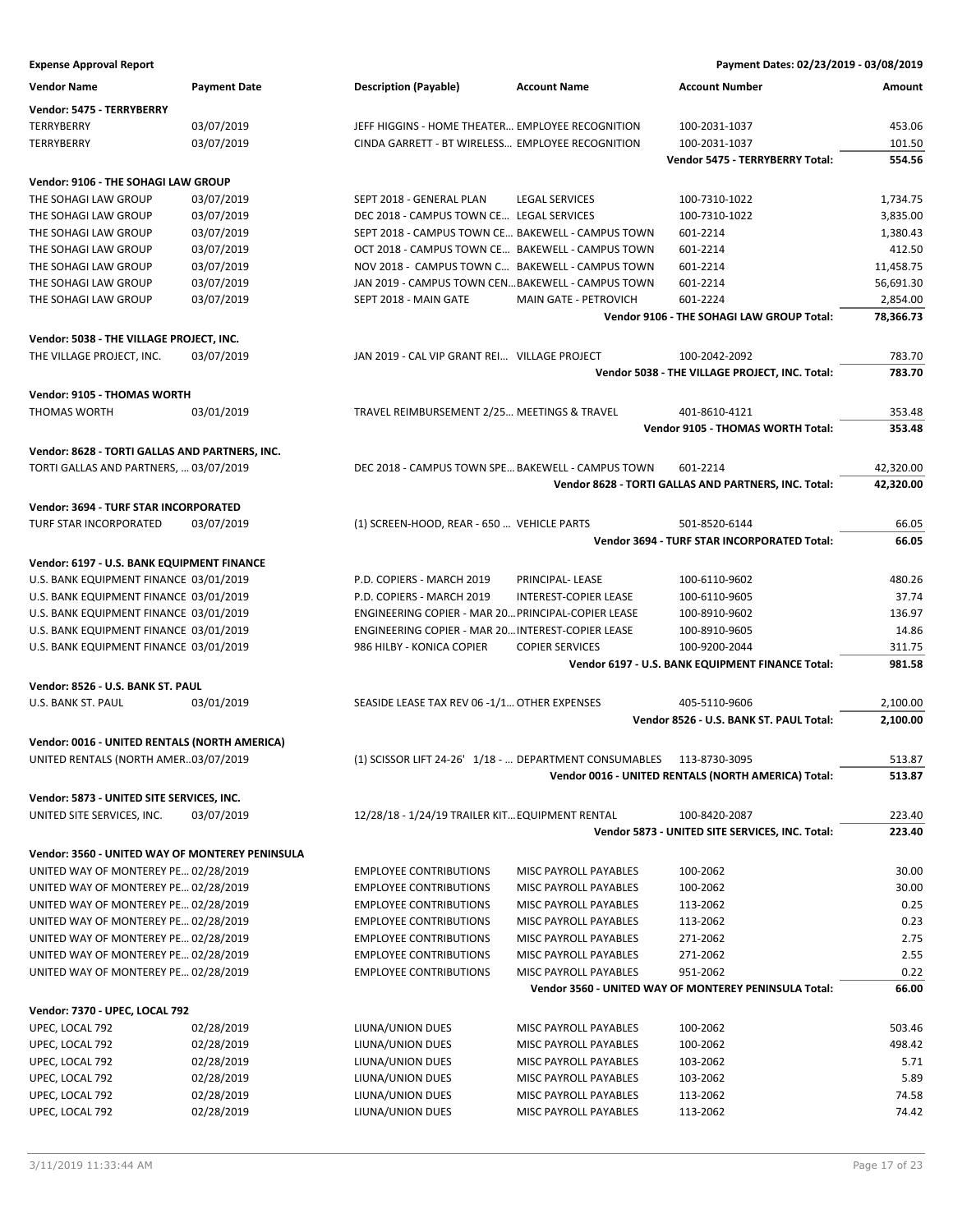| <b>Vendor Name</b>                       | <b>Payment Date</b> | <b>Description (Payable)</b>                       | <b>Account Name</b>                                                 | <b>Account Number</b>                          | Amount     |
|------------------------------------------|---------------------|----------------------------------------------------|---------------------------------------------------------------------|------------------------------------------------|------------|
| UPEC, LOCAL 792                          | 02/28/2019          | LIUNA/UNION DUES                                   | MISC PAYROLL PAYABLES                                               | 210-2062                                       | 52.36      |
| UPEC, LOCAL 792                          | 02/28/2019          | LIUNA/UNION DUES                                   | MISC PAYROLL PAYABLES                                               | 210-2062                                       | 58.67      |
| UPEC, LOCAL 792                          | 02/28/2019          | LIUNA/UNION DUES                                   | MISC PAYROLL PAYABLES                                               | 271-2062                                       | 61.77      |
| UPEC, LOCAL 792                          | 02/28/2019          | LIUNA/UNION DUES                                   | MISC PAYROLL PAYABLES                                               | 271-2062                                       | 54.65      |
| UPEC, LOCAL 792                          | 02/28/2019          | LIUNA/UNION DUES                                   | MISC PAYROLL PAYABLES                                               | 345-2062                                       | 0.60       |
| UPEC, LOCAL 792                          | 02/28/2019          | LIUNA/UNION DUES                                   | MISC PAYROLL PAYABLES                                               | 401-2062                                       | 51.79      |
| UPEC, LOCAL 792                          | 02/28/2019          | LIUNA/UNION DUES                                   | MISC PAYROLL PAYABLES                                               | 401-2062                                       | 37.75      |
| UPEC, LOCAL 792                          | 02/28/2019          | LIUNA/UNION DUES                                   | MISC PAYROLL PAYABLES                                               | 501-2062                                       | 49.50      |
| UPEC, LOCAL 792                          | 02/28/2019          | LIUNA/UNION DUES                                   | MISC PAYROLL PAYABLES                                               | 501-2062                                       | 47.50      |
| UPEC, LOCAL 792                          | 02/28/2019          | LIUNA/UNION DUES                                   | MISC PAYROLL PAYABLES                                               | 951-2062                                       | 41.73      |
| UPEC, LOCAL 792                          | 02/28/2019          | LIUNA/UNION DUES                                   | MISC PAYROLL PAYABLES                                               | 951-2062                                       | 53.95      |
|                                          |                     |                                                    |                                                                     | Vendor 7370 - UPEC, LOCAL 792 Total:           | 1,672.75   |
| Vendor: 4271 - URETSKY SECURITY          |                     |                                                    |                                                                     |                                                |            |
| <b>URETSKY SECURITY</b>                  | 03/07/2019          | FEB 2019 - FINGERPRINTING (8)                      | BACKGROUND INVESTIGATION 100-9310-1027                              |                                                | 160.00     |
|                                          |                     |                                                    |                                                                     | Vendor 4271 - URETSKY SECURITY Total:          | 160.00     |
|                                          |                     |                                                    |                                                                     |                                                |            |
| Vendor: 4417 - VALLEY SAW & GARDEN EQUIP |                     |                                                    |                                                                     |                                                |            |
| VALLEY SAW & GARDEN EQUIP 03/07/2019     |                     | (2) CURVED EDGER, (3) STIHL B DEPARTMENT EQUIPMENT |                                                                     | 100-8420-8187                                  | 1,453.66   |
|                                          |                     |                                                    |                                                                     | Vendor 4417 - VALLEY SAW & GARDEN EQUIP Total: | 1,453.66   |
| Vendor: 3595 - VAPOR CLEANERS, INC.      |                     |                                                    |                                                                     |                                                |            |
| VAPOR CLEANERS, INC.                     | 03/07/2019          | (1) UNIFORM JACKET - BLACK                         | UNIFORM SERVICE/LAUNDRY                                             | 100-6110-2049                                  | 25.00      |
|                                          |                     |                                                    |                                                                     | Vendor 3595 - VAPOR CLEANERS, INC. Total:      | 25.00      |
| Vendor: 6671 - VERIZON WIRELESS          |                     |                                                    |                                                                     |                                                |            |
| <b>VERIZON WIRELESS</b>                  | 03/07/2019          | ACCT #772515511-00003; 2/23 MOBILE COMMUNICATION   |                                                                     | 100-6120-5135                                  | 778.52     |
| <b>VERIZON WIRELESS</b>                  | 03/07/2019          | ACCT #742236901-00001; 2/23 PARKS IMPROVEMENTS     |                                                                     | 348-8910-9570                                  | 38.01      |
| <b>VERIZON WIRELESS</b>                  | 03/07/2019          | ACCT #772515511-00005; 2/23 MOBILE COMMUNICATIONS  |                                                                     | 503-4010-5135                                  | 82.32      |
| <b>VERIZON WIRELESS</b>                  | 03/07/2019          | ACCT #772515511-00006; 2/23 MOBILE COMMUNICATIONS  |                                                                     | 503-4010-5135                                  | 513.27     |
|                                          |                     |                                                    |                                                                     |                                                | 56.33      |
| <b>VERIZON WIRELESS</b>                  | 03/07/2019          | ACCT #772515511-00007; 2/23 MOBILE COMMUNICATIONS  |                                                                     | 503-4010-5135                                  |            |
| <b>VERIZON WIRELESS</b>                  | 03/07/2019          | ACCT #772515511-00008; 2/23 MOBILE COMMUNICATIONS  |                                                                     | 503-4010-5135                                  | 111.43     |
|                                          |                     |                                                    |                                                                     | Vendor 6671 - VERIZON WIRELESS Total:          | 1,579.88   |
| Vendor: 8129 - VORTEX INDUSTRIES, INC.   |                     |                                                    |                                                                     |                                                |            |
| VORTEX INDUSTRIES, INC.                  | 03/07/2019          | 440 HARCOURT AVE - REPAIRS  SUBCONTRACTED WORK     |                                                                     | 100-8310-2073                                  | 2,549.13   |
| VORTEX INDUSTRIES, INC.                  | 03/07/2019          | 1635 BROADWAY AVE - REPAIRSSUBCONTRACTED WORK      |                                                                     | 100-8310-2073                                  | 992.12     |
|                                          |                     |                                                    |                                                                     | Vendor 8129 - VORTEX INDUSTRIES, INC. Total:   | 3,541.25   |
| Vendor: 2328 - WALLACE GROUP             |                     |                                                    |                                                                     |                                                |            |
| <b>WALLACE GROUP</b>                     | 03/01/2019          | 11/5/18 - 1/30/19 - STORM GR SUBCONTRACTED WORK    |                                                                     | 210-8110-2073                                  | 757.50     |
| <b>WALLACE GROUP</b>                     | 03/01/2019          |                                                    | JAN 2019 - DEL MONTE BLVD S 90-INCH STORM DRAIN IMPRO 271-8910-9963 |                                                | 170.00     |
| <b>WALLACE GROUP</b>                     | 03/01/2019          | JAN 2019 - MAIN GATE PLAN C MAIN GATE - PETROVICH  |                                                                     | 601-2224                                       | 2,413.36   |
| <b>WALLACE GROUP</b>                     | 03/01/2019          |                                                    | JAN 2019 - DEL MONTE SEWER  DEL MONTE SWR MAIN REPLAC 953-8820-9214 |                                                | 6,766.25   |
|                                          |                     |                                                    |                                                                     | Vendor 2328 - WALLACE GROUP Total:             | 10,107.11  |
|                                          |                     |                                                    |                                                                     |                                                |            |
| <b>Vendor: 6949 - WATCHGUARD VIDEO</b>   |                     |                                                    |                                                                     |                                                |            |
| WATCHGUARD VIDEO                         | 03/01/2019          | REPAIR OF UNIT DV10-150565  EQUIPMENT REPAIR       |                                                                     | 100-6110-2054                                  | 475.78     |
|                                          |                     |                                                    |                                                                     | Vendor 6949 - WATCHGUARD VIDEO Total:          | 475.78     |
| <b>Vendor: 4970 - WHITSON ENGINEERS</b>  |                     |                                                    |                                                                     |                                                |            |
| <b>WHITSON ENGINEERS</b>                 | 03/07/2019          | 11/1/18-1/31/19 - BRWY/FRM CONSULTANT              |                                                                     | 210-8110-1030                                  | 2,824.00   |
|                                          |                     |                                                    |                                                                     | Vendor 4970 - WHITSON ENGINEERS Total:         | 2,824.00   |
|                                          |                     |                                                    |                                                                     | <b>Grand Total:</b>                            | 896,208.47 |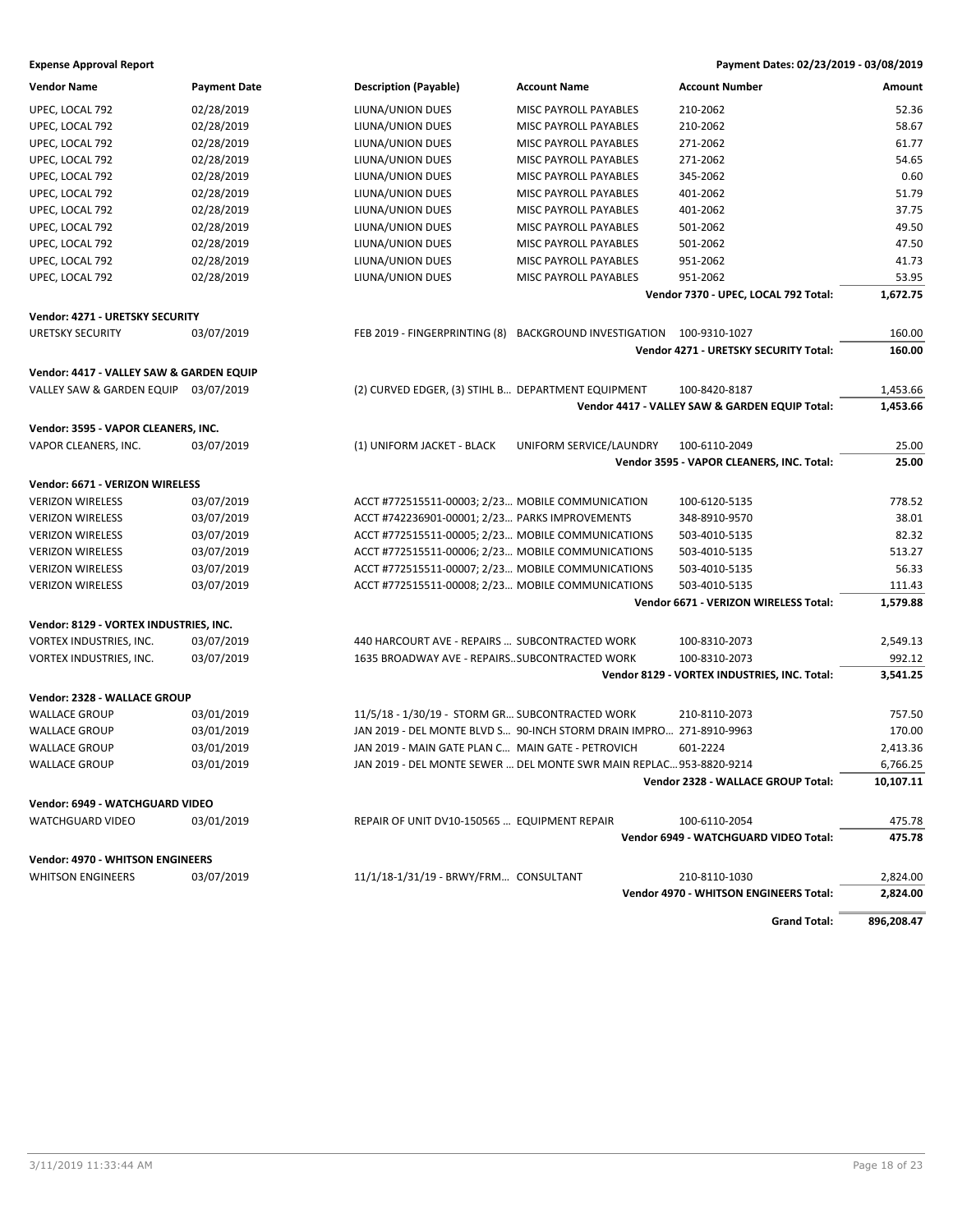**Report Summary**

# **Fund Summary**

| Fund                            |                     | <b>Payment Amount</b> |
|---------------------------------|---------------------|-----------------------|
| 100 - GENERAL FUND              |                     | 401,117.33            |
| 103 - LAGUNA GRANDE PKG FUND    |                     | 3,984.07              |
| 113 - POMA & DMDC FUND          |                     | 9,558.23              |
| 200 - CDBG FUND                 |                     | 6,682.65              |
| <b>210 - STREETS FUND</b>       |                     | 50,803.54             |
| 251 - SENIOR PROGRAMS           |                     | 351.40                |
| 255 - SOPER FIELD CMNTY CNTR    |                     | 1,128.50              |
| 257 - PARKS MAINTENANCE         |                     | 126.18                |
| 271 - STORMWATER FUND           |                     | 106,771.67            |
| 291 - PEG ACCESS FUND           |                     | 11,332.03             |
| 345 - WBUV INFRASTRUCTURE IMPRO |                     | 8,148.16              |
| 347 - SOLAR PANELS              |                     | 34,433.95             |
| 348 - CUTINO PARK IMPRVMTS      |                     | 38.01                 |
| 401 - WATER FUND                |                     | 30,008.12             |
| <b>405 - GOLF COURSES FUND</b>  |                     | 2,100.00              |
| 501 - EQUIPMT MAINT FUND        |                     | 20,432.47             |
| 503 - MIS FUND                  |                     | 24,037.72             |
| 601 - EXPEND TRUST FUND         |                     | 120,530.34            |
| 951 - SAN, DISTRICT GEN, FUND   |                     | 7,178.65              |
| 953 - SAN, DISTRICT CAP, IMPROV |                     | 57,384.20             |
| 973 - SA MERGED - LMIHF         |                     | 61.25                 |
|                                 | <b>Grand Total:</b> | 896,208.47            |

# **Account Summary**

| Account Number | <b>Account Name</b>              | <b>Payment Amount</b> |
|----------------|----------------------------------|-----------------------|
| 100-1023       | A/R MISC                         | $-30.00$              |
| 100-1320-7171  | <b>COMMISSION ACTIVITIES</b>     | 731.96                |
| 100-2010-2044  | <b>COPIER SERVICES</b>           | 1,092.25              |
| 100-2021-2063  | PUBLISHING & LEGAL AD            | 217.20                |
| 100-2021-2075  | <b>CONTRACT SERVICES</b>         | 358.62                |
| 100-2021-9602  | PRINCIPAL                        | 288.90                |
| 100-2021-9605  | <b>INTEREST</b>                  | 7.51                  |
| 100-2031-1037  | <b>EMPLOYEE RECOGNITION</b>      | 554.56                |
| 100-2031-1038  | <b>EMPLOYEE ASSISTANCE P</b>     | 654.50                |
| 100-2031-3092  | <b>STATIONARY SUPPLIES</b>       | 31.86                 |
| 100-2031-4124  | <b>MAIL SERVICES</b>             | 56.74                 |
| 100-2042-2092  | <b>VILLAGE PROJECT</b>           | 783.70                |
| 100-2042-7201  | <b>COMM PARTNERSHIP FOR</b>      | 1,873.77              |
| 100-2042-7204  | <b>LADIES FIRST</b>              | 1,605.21              |
| 100-2052       | <b>FEDERAL TAX PAYABLE</b>       | 61,305.82             |
| 100-2053       | STATE TAX PAYABLE                | 23,918.56             |
| 100-2057       | EE HEALTHCARE PAYABLE            | 21,984.33             |
| 100-2059       | <b>GARNISHMENT PAYABLE</b>       | 2,595.55              |
| 100-2060       | DEFERRED COMP PAYABLE            | 28,949.22             |
| 100-2062       | MISC PAYROLL PAYABLES            | 5,108.87              |
| 100-2064       | LIUNA PENSION PAYABLE            | 3,929.53              |
| 100-3211       | <b>BUILDING PERMIT</b>           | 198.40                |
| 100-5110-2044  | <b>COPIER SERVICES</b>           | 130.87                |
| 100-5110-2074  | <b>BANK FEES &amp; MISC CHAR</b> | 27,232.73             |
| 100-5110-3092  | <b>STATIONARY SUPPLIES</b>       | 40.62                 |
| 100-5110-3095  | DEPARTMENT CONSUMA               | 177.32                |
| 100-5110-3102  | COMPUTER SUPPLIES/SO             | 917.70                |
| 100-6110-1029  | <b>TRAINING &amp; EDUCATION</b>  | 724.00                |
| 100-6110-1030  | CONSULTANT                       | 4,500.00              |
| 100-6110-2049  | UNIFORM SERVICE/LAUN             | 25.00                 |
| 100-6110-2054  | <b>EQUIPMENT REPAIR</b>          | 475.78                |
| 100-6110-2057  | PEST CONTROL                     | 140.00                |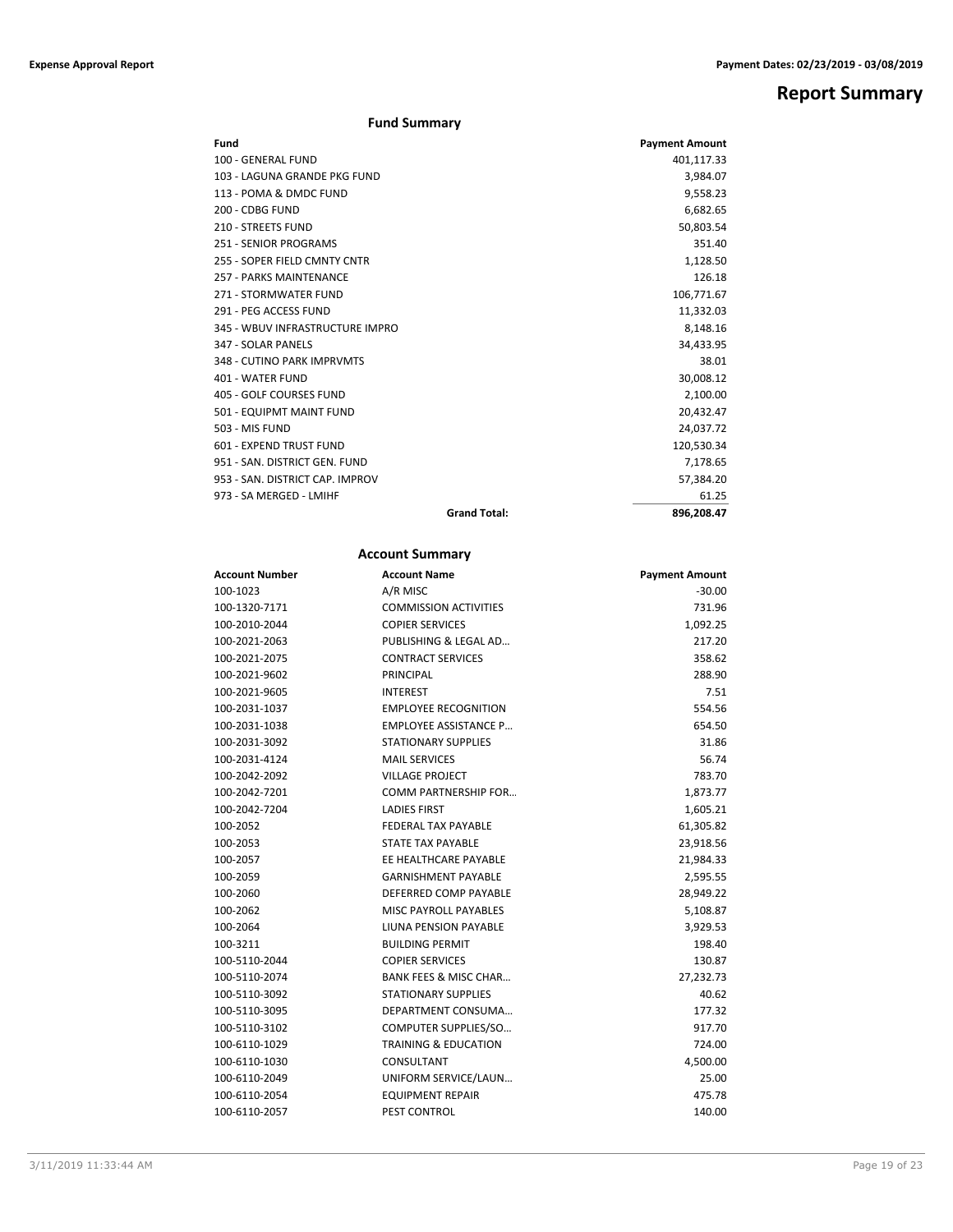### **Account Summary Account Number Account Name Payment Amount** 100-6110-2078 OTHER EXPENSE 206.67 100-6110-3092 STATIONARY SUPPLIES 19.64 100-6110-3095 DEPARTMENT CONSUMA… 385.93 100-6110-3102 COMPUTER SUPPLIES/SO… 38.88 100-6110-4124 MAIL SERVICES 39.29 100-6110-5132 TELEPHONE 559.30 100-6110-9602 PRINCIPAL- LEASE 2,189.56 100-6110-9605 INTEREST-COPIER LEASE 82.19 100-6120-3096 CSA74 APPROVED MEDIC… 40.99 100-6120-5135 MOBILE COMMUNICATION 778.52 100-6120-8187 DEPARTMENT EQUIPMENT 73,633.52 100-6130-4125 INVESTIGATION EXPENSE 1,700.00 100-6130-9602 PAYMENT ON PRINCIPAL 1,709.30 100-6130-9605 INTEREST 44.45 100-6610-9602 PAYMENT ON PRINCIPAL-… 2,089.70 100-6610-9605 INTEREST EXPENSE-COPIER 1,085.07 100-6640-2043 TEMPORARY CONTRACT S… 196.00 100-6640-2049 UNIFORM SERVICE/LAUN… 230.78 100-6640-3095 DEPARTMENT CONSUMA… 10.93 100-6640-3097 SAFETY EQUIPMENT 394.28 100-6640-9395 VEHICLE MAINTENANCE 35.56 100-6640-9602 PRINCIPAL ON LEASE 14,768.16 100-6640-9605 INTEREST ON LEASE 384.04 100-6670-3095 DEPARTMENT CONSUMA… 73.14 100-7310-1022 LEGAL SERVICES 5,569.75 100-7410-1030 CONSULTANT 8,333.35 100-7410-4122 DUES & MEMBERSHIPS 5,000.00 100-7410-4206 FARMERS' MARKET 2,909.00 100-8310-2044 COPIER SERVICES 107.36 100-8310-2049 UNIFORM SERVICE / LAU… 177.06 100-8310-2057 PEST CONTROL 208.00 100-8310-2073 SUBCONTRACTED WORK 11,655.11 100-8310-3095 DEPARTMENT CONSUMA… 1,919.27 100-8310-3099 CHEMICALS 1,085.35 100-8310-5131 GAS & ELECTRIC 21,997.09 100-8310-5133 WATER 3,065.96 100-8310-9602 PAYMENT ON PRINCIPAL 12,836.76 100-8310-9605 INTEREST EXPENSE 6,665.42 100-8410-2049 UNIFORM SERVICE/LAUN… 56.66 100-8420-2049 UNIFORM SERVICE/LAUN… 177.06 100-8420-2068 REFUSE DISPOSAL 1,636.66 100-8420-2073 SUBCONTRACTED WORK 6,340.97 100-8420-2087 EQUIPMENT RENTAL 223.40 100-8420-3095 DEPARTMENT CONSUMA… 2,442.91

100-8420-5131 GAS & ELECTRIC 493.23 100-8420-8187 DEPARTMENT EQUIPMENT 1,510.54 100-8420-9602 LEASE PRINCIPAL 1,618.70 100-8420-9605 LEASE INTEREST 152.11 100-8440-2049 UNIFORM SERVICE / LAU… 106.18 100-8440-3095 DEPARTMENT CONSUMA… 743.51 100-8440-5133 WATER 2,746.38 100-8450-2049 UNIFORM SERVICE / LAU… 56.66 100-8910-2044 COPIER SERVICES 498.70 100-8910-3095 DEPARTMENT CONSUMA… 917.51 100-8910-3097 SAFETY EQUIPMENT 134.03 100-8910-9602 PRINCIPAL-COPIER LEASE 136.97 100-8910-9605 INTEREST-COPIER LEASE 14.86 100-9100-2043 TEMPORARY CONTRACT S… 166.00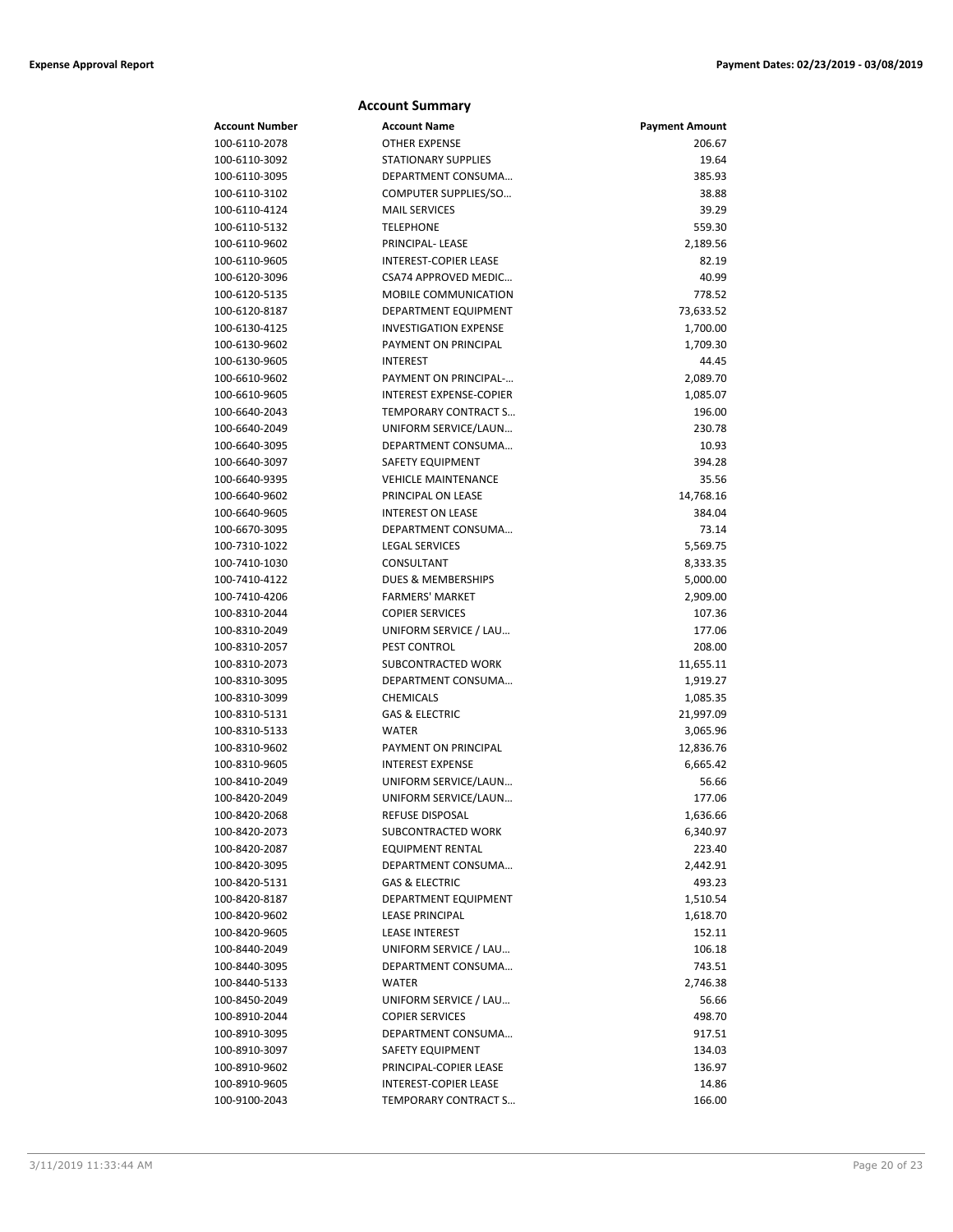|                                | <b>Account Summary</b>                          |                       |
|--------------------------------|-------------------------------------------------|-----------------------|
| <b>Account Number</b>          | <b>Account Name</b>                             | <b>Payment Amount</b> |
| 100-9100-2073                  | <b>SUBCONTRACTED WORK</b>                       | 75.00                 |
| 100-9100-3092                  | <b>STATIONARY SUPPLIES</b>                      | 198.36                |
| 100-9100-3095                  | DEPARTMENT CONSUMA                              | 122.52                |
| 100-9105-2049                  | UNIFORM SERVICE/LAUN                            | 227.20                |
| 100-9200-2044                  | <b>COPIER SERVICES</b>                          | 1,271.37              |
| 100-9200-2070                  | <b>ALARM SERVICE</b>                            | 6.18                  |
| 100-9200-3093                  | <b>JANITORIAL SUPPLIES</b>                      | 2,035.76              |
| 100-9200-3095                  | DEPARTMENT CONSUMA                              | 468.31                |
| 100-9200-7131                  | <b>FATHER DAUGHTER DAN</b>                      | 574.00                |
| 100-9200-7186                  | <b>EASTER EGG HUNT</b>                          | 1,100.00              |
| 100-9200-7190                  | <b>ART PROGRAM</b>                              | 500.00                |
| 100-9310-1027                  | <b>BACKGROUND INVESTIGA</b>                     | 160.00                |
| 100-9400-3095                  | DEPARTMENT CONSUMA                              | 307.69                |
| 100-9603-2075                  | <b>RECREATION CONTRACT S</b>                    | 1,091.44              |
| 103-2052                       | FEDERAL TAX PAYABLE                             | 53.18                 |
| 103-2053                       | STATE TAX PAYABLE                               | 18.91                 |
| 103-2057                       | EE HEALTHCARE PAYABLE                           | 24.66                 |
| 103-2059                       | <b>GARNISHMENT PAYABLE</b>                      | 2.04                  |
| 103-2060                       | DEFERRED COMP PAYABLE                           | 22.57                 |
| 103-2062                       | <b>MISC PAYROLL PAYABLES</b>                    | 11.60                 |
| 103-2064                       | LIUNA PENSION PAYABLE                           | 109.95                |
| 103-8710-2049                  | UNIFORM SERVICE/LAUN                            | 35.43                 |
| 103-8710-2073<br>103-8710-5131 | SUBCONTRACTED WORK                              | 214.85                |
| 103-8710-5133                  | <b>GAS &amp; ELECTRIC</b><br><b>WATER</b>       | 2,885.35              |
| 113-2052                       | <b>FEDERAL TAX PAYABLE</b>                      | 605.53<br>782.79      |
| 113-2053                       | STATE TAX PAYABLE                               | 252.45                |
| 113-2057                       | EE HEALTHCARE PAYABLE                           | 361.09                |
| 113-2059                       | <b>GARNISHMENT PAYABLE</b>                      | 394.59                |
| 113-2060                       | DEFERRED COMP PAYABLE                           | 215.81                |
| 113-2062                       | <b>MISC PAYROLL PAYABLES</b>                    | 155.40                |
| 113-2064                       | LIUNA PENSION PAYABLE                           | 61.04                 |
| 113-8730-2049                  | UNIFORM SERVICE / LAU                           | 297.19                |
| 113-8730-2073                  | SUBCONTRACTED WORK                              | 1,347.40              |
| 113-8730-3095                  | DEPARTMENT CONSUMA                              | 5,440.47              |
| 113-8730-3097                  | <b>SAFETY EQUIPMENT</b>                         | 250.00                |
| 200-2052                       | <b>FEDERAL TAX PAYABLE</b>                      | 145.81                |
| 200-2053                       | STATE TAX PAYABLE                               | 44.00                 |
| 200-2057                       | EE HEALTHCARE PAYABLE                           | 158.47                |
| 200-2060                       | DEFERRED COMP PAYABLE                           | 127.82                |
| 200-2062                       | MISC PAYROLL PAYABLES                           | 45.08                 |
| 200-5410-1030                  | CONSULTANT                                      | 1,275.00              |
| 200-5410-9822                  | <b>CUTINO EQUIPMENT</b>                         | 4,886.47              |
| 210-2052                       | FEDERAL TAX PAYABLE                             | 559.26                |
| 210-2053                       | STATE TAX PAYABLE                               | 202.33                |
| 210-2057                       | EE HEALTHCARE PAYABLE                           | 227.45                |
| 210-2059                       | <b>GARNISHMENT PAYABLE</b>                      | 46.94                 |
| 210-2060                       | DEFERRED COMP PAYABLE                           | 492.06                |
| 210-2062                       | MISC PAYROLL PAYABLES                           | 120.39                |
| 210-2064                       | LIUNA PENSION PAYABLE                           | 333.42                |
| 210-8110-1030                  | CONSULTANT                                      | 2,824.00              |
| 210-8110-2049                  | UNIFORM SERVICE/LAUN                            | 141.60                |
| 210-8110-2068                  | REFUSE DISPOSAL                                 | 258.54                |
| 210-8110-2073                  | SUBCONTRACTED WORK                              | 757.50                |
| 210-8110-3095                  | DEPARTMENT CONSUMA<br><b>GAS &amp; ELECTRIC</b> | 1,592.12              |
| 210-8110-5131<br>210-8110-9602 | PRINCIPAL-COPIER LEASE                          | 20.46                 |
| 210-8110-9605                  | <b>INTEREST EXPENSE</b>                         | 6,612.63<br>943.67    |
|                                |                                                 |                       |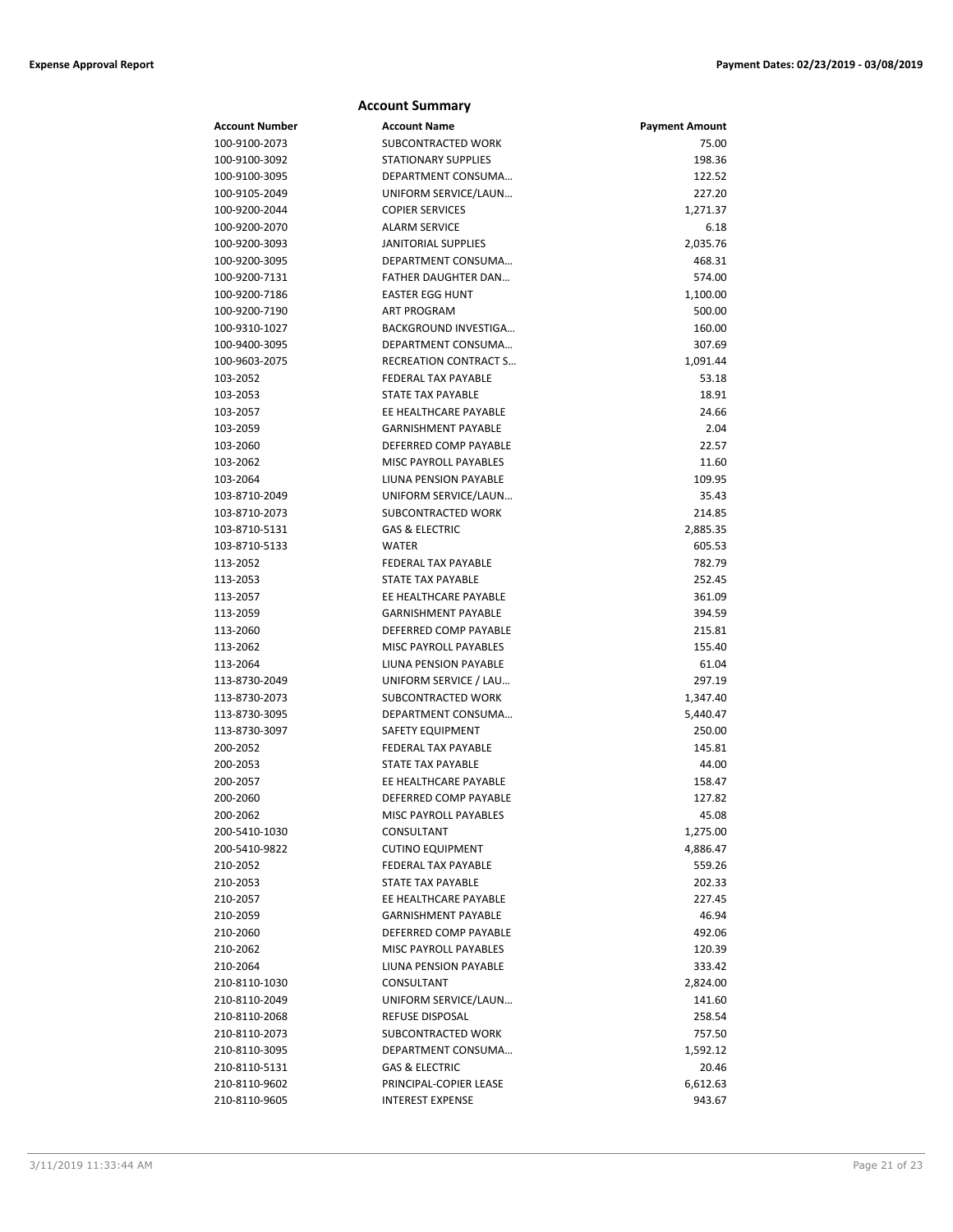|                | <b>Account Summary</b>        |                       |
|----------------|-------------------------------|-----------------------|
| Account Number | <b>Account Name</b>           | <b>Payment Amount</b> |
| 210-8210-2059  | STREET LIGHTINGS              | 21,321.81             |
| 210-8210-2077  | TRAFFIC SIGNAL MAINTE         | 11,899.16             |
| 210-8420-2049  | UNIFORM SERVICE/LAUN          | 35.53                 |
| 210-8420-5131  | <b>GAS &amp; ELECTRIC</b>     | 289.34                |
| 210-8420-5133  | WATER                         | 2,125.33              |
| 251-9500-7125  | <b>SENIOR ACTIVITIES</b>      | 351.40                |
| 255-2345       | <b>CENTER RENTAL DEPOSITS</b> | 1,128.50              |
| 257-2345       | <b>RENTAL DEPOSITS</b>        | 126.18                |
| 271-2052       | FEDERAL TAX PAYABLE           | 392.72                |
| 271-2053       | STATE TAX PAYABLE             | 122.31                |
| 271-2057       | EE HEALTHCARE PAYABLE         | 293.12                |
| 271-2059       | <b>GARNISHMENT PAYABLE</b>    | 3.06                  |
| 271-2060       | DEFERRED COMP PAYABLE         | 515.98                |
| 271-2062       | MISC PAYROLL PAYABLES         | 151.03                |
| 271-2064       | LIUNA PENSION PAYABLE         | 969.73                |
| 271-8110-1044  | <b>MRWPCA NPDES FEE</b>       | 87,686.30             |
| 271-8110-2049  | UNIFORM SERVICE/LAUN          | 141.60                |
| 271-8110-9602  | PAYMENT ON PRINCIPAL          | 14,107.16             |
| 271-8110-9605  | <b>INTEREST EXPENSE</b>       | 2,218.66              |
| 271-8910-9963  | 90-INCH STORM DRAIN I         | 170.00                |
| 291-2010-1047  | AMP - PRODUCTION & B          | 11,332.03             |
| 345-2057       | EE HEALTHCARE PAYABLE         | 2.66                  |
| 345-2062       | MISC PAYROLL PAYABLES         | 13.59                 |
| 345-2064       | <b>LIUNA PENSION PAYABLE</b>  | 6.31                  |
| 345-8910-9513  | <b>WBUV-RSTP GRANT</b>        | 8,125.60              |
| 347-8910-9539  | <b>SOLAR PANELS</b>           | 34,433.95             |
| 348-8910-9570  | <b>PARKS IMPROVEMENTS</b>     | 38.01                 |
| 401-2052       | FEDERAL TAX PAYABLE           | 500.63                |
| 401-2053       | STATE TAX PAYABLE             | 222.38                |
| 401-2057       | EE HEALTHCARE PAYABLE         | 389.84                |
| 401-2060       | DEFERRED COMP PAYABLE         | 402.95                |
| 401-2062       | <b>MISC PAYROLL PAYABLES</b>  | 246.16                |
| 401-2064       | LIUNA PENSION PAYABLE         | 927.91                |
| 401-2102       | <b>CURRENT REFUNDS PAYA</b>   | 55.62                 |
| 401-8610-1022  | <b>LEGAL COSTS</b>            | 10,669.74             |
| 401-8610-4121  | <b>MEETINGS &amp; TRAVEL</b>  | 353.48                |
| 401-8610-4122  | <b>DUES &amp; MEMBERSHIP</b>  | 105.00                |
| 401-8620-2049  | UNIFORM SERVICE/LAUN          | 141.60                |
| 401-8620-2073  | SUBCONTRACTED WORK            | 850.00                |
| 401-8620-3095  | DEPARTMENT CONSUMA            | 518.77                |
| 401-8620-5131  | <b>GAS &amp; ELECTRIC</b>     | 2,017.89              |
| 401-8620-9602  | PAYMENT ON PRINCIPAL          | 1,239.67              |
| 401-8620-9605  | <b>INTEREST EXPENSE</b>       | 116.48                |
| 401-8910-9558  | CAPITAL IMPROVEMENT           | 11,250.00             |
| 405-5110-9606  | <b>OTHER EXPENSES</b>         | 2,100.00              |
| 501-2052       | FEDERAL TAX PAYABLE           | 432.63                |
| 501-2053       | <b>STATE TAX PAYABLE</b>      | 119.82                |
| 501-2057       | EE HEALTHCARE PAYABLE         | 268.54                |
| 501-2060       | DEFERRED COMP PAYABLE         | 291.20                |
| 501-2062       | MISC PAYROLL PAYABLES         | 97.00                 |
| 501-2064       | LIUNA PENSION PAYABLE         | 523.20                |
| 501-8510-2078  | OTHER EXPENSE                 | 18.00                 |
| 501-8510-5131  | <b>GAS &amp; ELECTRIC</b>     | 425.10                |
| 501-8520-2049  | UNIFORM SERVICE/LAUN          | 141.60                |
| 501-8520-3095  | DEPARTMENT CONSUMA            | 52.90                 |
| 501-8520-6144  | <b>VEHICLE PARTS</b>          | 1,857.54              |
| 501-8520-6145  | <b>VEHICLE FUEL</b>           | 11,977.20             |
| 501-8520-6147  | <b>TIRES</b>                  | 913.21                |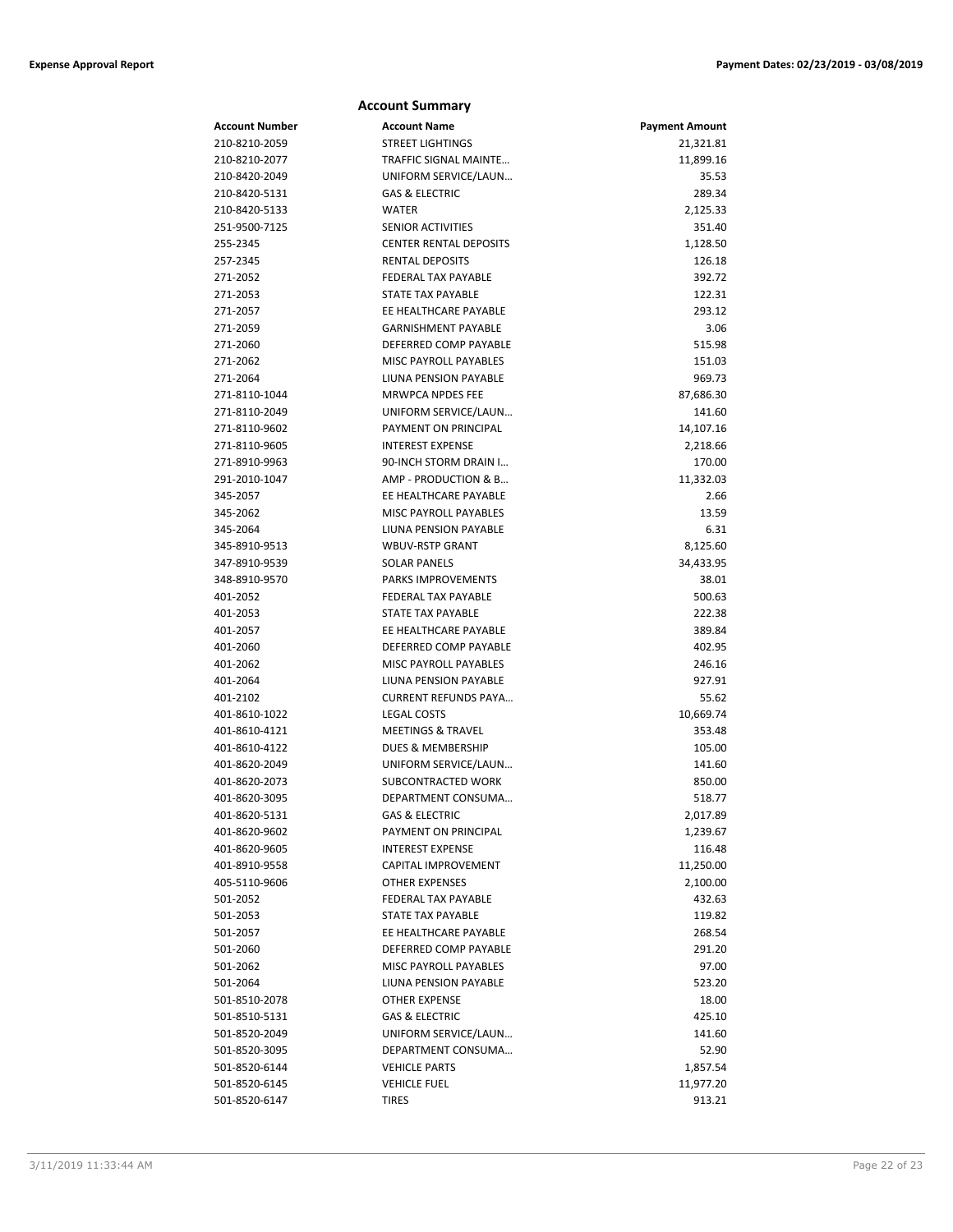|                | <b>Account Summary</b>       |                       |
|----------------|------------------------------|-----------------------|
| Account Number | <b>Account Name</b>          | <b>Payment Amount</b> |
| 501-8520-6148  | <b>OUTSIDE REPAIRS</b>       | 3,314.53              |
| 503-2052       | <b>FEDERAL TAX PAYABLE</b>   | 1,257.31              |
| 503-2053       | <b>STATE TAX PAYABLE</b>     | 291.01                |
| 503-2057       | EE HEALTHCARE PAYABLE        | 428.10                |
| 503-2060       | DEFERRED COMP PAYABLE        | 687.67                |
| 503-2062       | <b>MISC PAYROLL PAYABLES</b> | 231.00                |
| 503-2330       | <b>LEASE PAYABLE</b>         | 14,404.70             |
| 503-4010-5132  | <b>TELEPHONE</b>             | 131.00                |
| 503-4010-5135  | MOBILE COMMUNICATIO          | 1,367.90              |
| 503-4010-5138  | DATA COMMUNICATION           | 4,915.11              |
| 503-4010-9605  | <b>INTEREST EXPENSE</b>      | 323.92                |
| 601-2106       | <b>MAYOR'S YOUTH PROGR</b>   | 3,000.00              |
| 601-2214       | <b>BAKEWELL - CAMPUS TO</b>  | 112,262.98            |
| 601-2224       | <b>MAIN GATE - PETROVICH</b> | 5,267.36              |
| 951-2052       | <b>FEDERAL TAX PAYABLE</b>   | 626.39                |
| 951-2053       | <b>STATE TAX PAYABLE</b>     | 214.80                |
| 951-2057       | EE HEALTHCARE PAYABLE        | 267.77                |
| 951-2059       | <b>GARNISHMENT PAYABLE</b>   | 11.63                 |
| 951-2060       | DEFERRED COMP PAYABLE        | 428.39                |
| 951-2062       | <b>MISC PAYROLL PAYABLES</b> | 127.68                |
| 951-2064       | LIUNA PENSION PAYABLE        | 986.91                |
| 951-8810-1022  | <b>LEGAL SERVICES</b>        | 1,905.54              |
| 951-8820-2049  | UNIFORM SERVICE / LAU        | 141.60                |
| 951-8820-3095  | DEPARTMENT CONSUMA           | 5.46                  |
| 951-8820-5131  | <b>GAS AND ELECTRIC</b>      | 2,148.01              |
| 951-8820-9602  | <b>PRINCIPAL</b>             | 287.46                |
| 951-8820-9605  | <b>INTEREST EXPENSE</b>      | 27.01                 |
| 953-2052       | <b>FEDERAL TAX PAYABLE</b>   | 26.36                 |
| 953-2053       | <b>STATE TAX PAYABLE</b>     | 19.10                 |
| 953-2057       | EE HEALTHCARE PAYABLE        | 9.80                  |
| 953-2060       | DEFERRED COMP PAYABLE        | 13.94                 |
| 953-8820-9201  | DEL MONTE LIFT STATION       | 19,143.75             |
| 953-8820-9205  | CANYON DEL REY SEWER L       | 7,642.50              |
| 953-8820-9214  | DEL MONTE SWR MAIN R         | 8,933.75              |
| 953-8820-9314  | <b>HIGHWAY 1 SEWER LINE</b>  | 21,595.00             |
| 973-9710-9526  | <b>AFFORDABLE HOUSING</b>    | 61.25                 |
|                | <b>Grand Total:</b>          | 896,208.47            |

# **Project Account Summary**

| <b>Project Account Key</b> |                     | <b>Payment Amount</b> |
|----------------------------|---------------------|-----------------------|
| **None**                   |                     | 822,675.31            |
| 5005010 AA                 |                     | 431.32                |
| 5005060 AA                 |                     | 6,903.74              |
| 76CONSTRUC                 |                     | 8,125.60              |
| 950VENDORS                 |                     | 7,642.50              |
| 951VENDOR                  |                     | 8,933.75              |
| 952VENDOR                  |                     | 21,595.00             |
| 953VENDORS                 |                     | 19,143.75             |
| $SB1-2$                    |                     | 757.50                |
|                            | <b>Grand Total:</b> | 896,208.47            |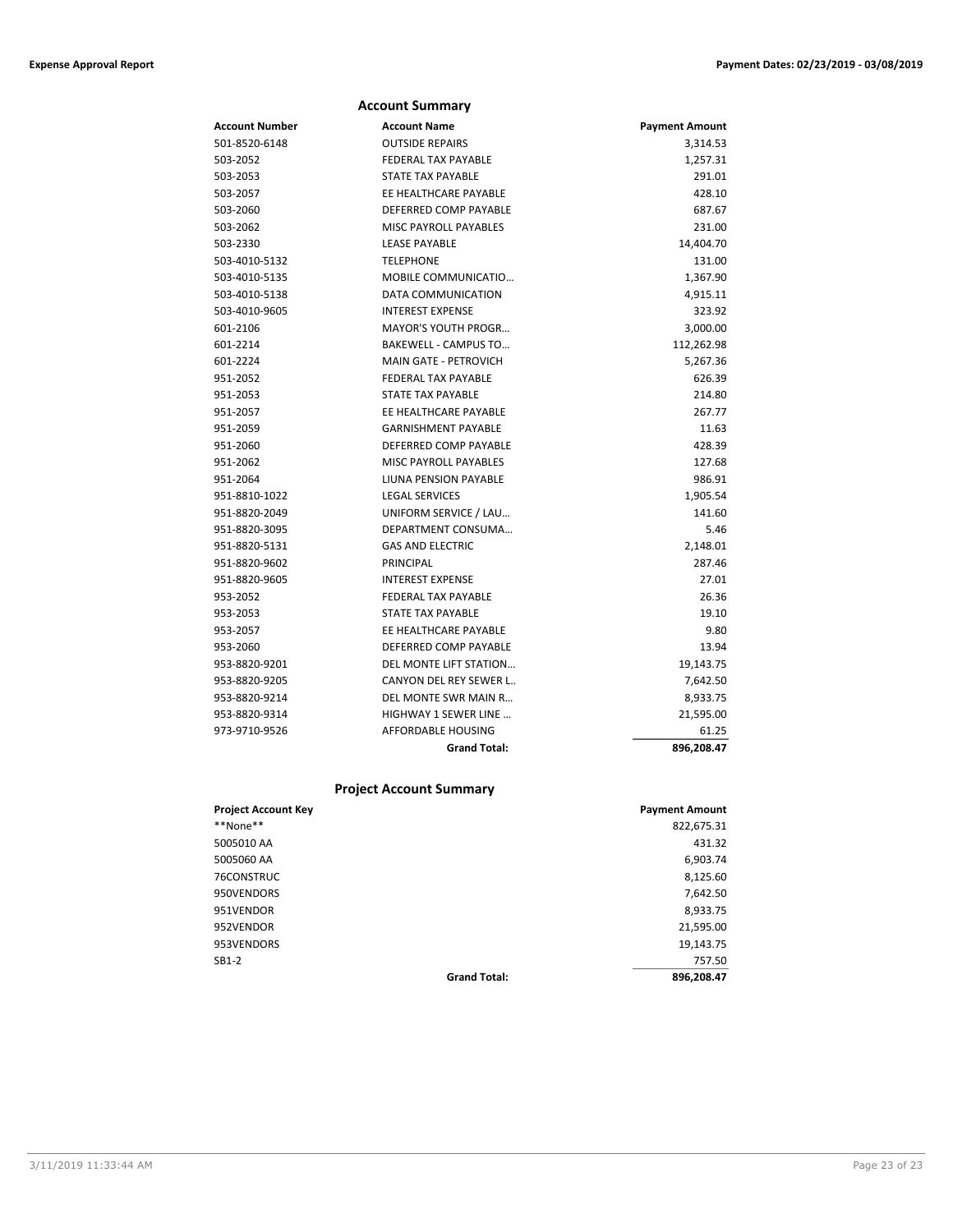# **Distribution Report**

Seaside, CA Payroll Set: 01 Expense Range - Payment Range 02/23/2019-03/08/2019

**Amount**

| <b>Fund: 100 - GENERAL FUND</b> |                                  |            |
|---------------------------------|----------------------------------|------------|
| 100-1010-0001                   | SALARIES                         | 861.63     |
| 100-1010-7177                   | CHILDCARE was TUTORING PROGRAM   | 39.62      |
| 100-2010-0001                   | SALARIES                         | 9,746.91   |
| 100-2010-0018                   | <b>AUTO ALLOWANCE</b>            | 200.00     |
| 100-2021-0001                   | SALARIES                         | 5,961.43   |
| 100-2031-0001                   | SALARIES                         | 11,928.86  |
| 100-2031-0002                   | <b>OVERTIME</b>                  | 246.13     |
| 100-2031-1033                   | <b>FITNESS PROGRAM</b>           | 90.00      |
| 100-2042-0020                   | PART-TIME HOURLY WAGES           | 1,705.08   |
| 100-3010-0001                   | SALARIES                         | 7,384.62   |
| 100-5110-0001                   | SALARIES                         | 21,768.28  |
| 100-5110-0002                   | <b>OVERTIME</b>                  | 436.03     |
| 100-5110-0041                   | MEDICAL INSURANCE                | 46.15      |
| 100-6110-0001                   | SALARIES                         | 25,803.34  |
| 100-6110-0002                   | <b>OVERTIME</b>                  | 2,698.51   |
| 100-6110-0003                   | <b>HOLIDAY OVERTIME</b>          | 992.32     |
| 100-6110-0004                   | UNIFORM ALLOWANCE                | 483.00     |
| 100-6110-0020                   | PART-TIME HOURLY WAGES           | 3,506.54   |
| 100-6120-0001                   | SALARIES                         | 120,268.41 |
| 100-6120-0002                   | <b>OVERTIME</b>                  | 19,165.83  |
| 100-6120-0003                   | <b>HOLIDAY OVERTIME</b>          | 9,487.50   |
| 100-6120-0004                   | UNIFORM ALLOWANCE                | 1,710.00   |
| 100-6120-1029                   | <b>TRAINING &amp; EDUCATIONS</b> | 198.00     |
| 100-6130-0001                   | SALARIES                         | 31,095.03  |
| 100-6130-0002                   | <b>OVERTIME</b>                  | 5,989.92   |
| 100-6130-0003                   | <b>HOLIDAY OVERTIME</b>          | 464.79     |
| 100-6130-0004                   | UNIFORM ALLOWANCE                | 486.00     |
| 100-6150-0001                   | SALARIES                         | 3,404.57   |
| 100-6150-0004                   | UNIFORM ALLOWANCE                | 78.00      |
| 100-6160-0001                   | SALARIES                         | 2,600.22   |
| 100-6160-0004                   | UNIFORM ALLOWANCE                | 78.00      |
| 100-6160-0041                   | <b>MEDICAL INSURANCE</b>         | 46.15      |
| 100-6170-0020                   | PART-TIME HOURLY WAGES           | 2,582.15   |
| 100-6610-0001                   | SALARIES                         | 8,212.70   |
| 100-6610-0004                   | UNIFORM ALLOWANCE                | 75.00      |
| 100-6610-0020                   | PART-TIME HOURLY WAGES           | 517.50     |
| 100-6640-0001                   | SALARIES                         | 114,864.40 |
| 100-6640-0002                   | <b>OVERTIME</b>                  | 16,246.67  |
| 100-6640-0003                   | <b>HOLIDAY OVERTIME</b>          | 11,419.08  |
| 100-6640-0004                   | UNIFORM ALLOWANCE                | 2,225.00   |
| 100-6640-0008                   | OPER COMP DIV CHIEFS ST TIME     | 1,328.00   |
| 100-6660-0020                   | PART-TIME HOURLY WAGES           | 590.49     |
| 100-7110-0001                   | SALARIES                         | 4,468.94   |
| 100-7110-0020                   | PART-TIME HOURLY WAGES           | 1,408.14   |
| 100-7210-0001                   | SALARIES                         | 4,903.84   |
| 100-7220-0001                   | SALARIES                         | 3,041.12   |
| 100-7220-0002                   | OVERTIME                         | 57.02      |
| 100-7310-0001                   | SALARIES                         | 11,317.96  |
| 100-7410-0001                   | SALARIES                         | 11,497.54  |
| 100-7410-0020                   | PART-TIME HOURLY                 | 726.50     |
|                                 |                                  |            |
| 100-7410-0041                   | MEDICAL INSURANCE                | 46.15      |
| 100-8310-0001                   | SALARIES                         | 2,848.27   |
| 100-8310-0002                   | <b>OVERTIME</b>                  | 536.47     |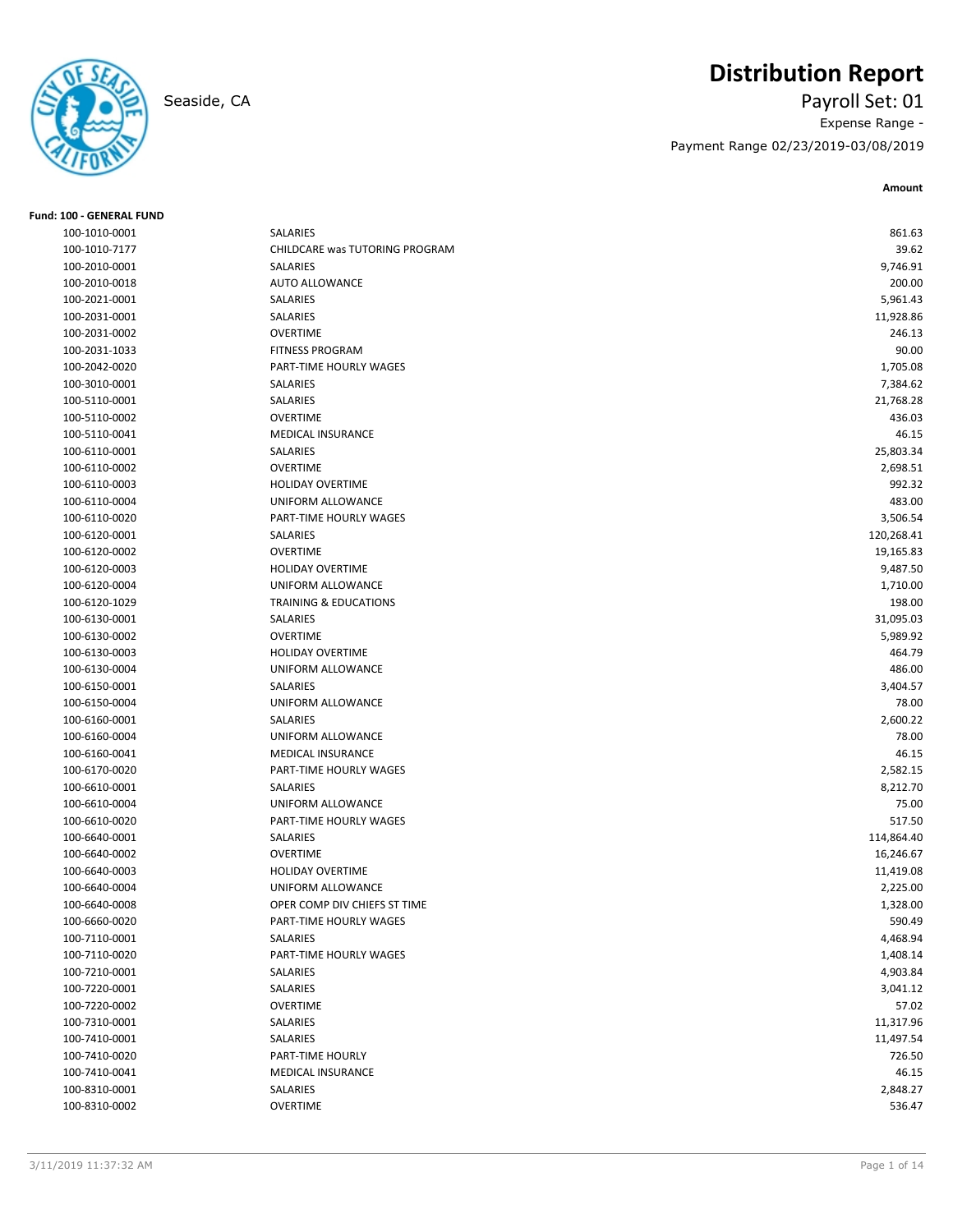|               |                          | Fund 100 - GENERAL FUND Total: 14,149.11 | 590,637.08 |
|---------------|--------------------------|------------------------------------------|------------|
| 100-9500-0020 | PART-TIME HOURLY WAGES   |                                          | 2,648.13   |
| 100-9400-0020 | PART-TIME HOURLY WAGES   |                                          | 11,182.37  |
| 100-9400-0001 | <b>SALARIES</b>          |                                          | 2,280.64   |
| 100-9350-0020 | PART-TIME HOURLY WAGES   |                                          | 3,494.67   |
| 100-9340-0020 | PART-TIME HOURLY WAGES   |                                          | 2,775.62   |
| 100-9330-0020 | PART-TIME HOURLY WAGES   |                                          | 2,722.21   |
| 100-9320-0020 | PART-TIME HOURLY WAGES   |                                          | 1,330.98   |
| 100-9310-0020 | PART-TIME HOURLY WAGES   |                                          | 5,086.12   |
| 100-9310-0001 | <b>SALARIES</b>          |                                          | 5,244.56   |
| 100-9200-0020 | PART-TIME HOURLY WAGES   |                                          | 3,588.57   |
| 100-9105-0020 | PART-TIME HOURLY WAGES   |                                          | 4,555.28   |
| 100-9105-0002 | <b>OVERTIME</b>          |                                          | 170.29     |
| 100-9105-0001 | <b>SALARIES</b>          |                                          | 2,136.88   |
| 100-9100-0020 | PART-TIME HOURLY WAGES   |                                          | 3,466.74   |
| 100-9100-0001 | <b>SALARIES</b>          |                                          | 9,385.09   |
| 100-8910-0020 | PART-TIME HOURLY WAGES   |                                          | 345.00     |
| 100-8910-0001 | <b>SALARIES</b>          |                                          | 20,912.62  |
| 100-8450-0001 | <b>SALARIES</b>          |                                          | 2,864.45   |
| 100-8440-0002 | <b>OVERTIME</b>          |                                          | 85.23      |
| 100-8440-0001 | <b>SALARIES</b>          |                                          | 979.36     |
| 100-8430-1033 | <b>FITNESS PROGRAM</b>   |                                          | 1.80       |
| 100-8430-0002 | <b>OVERTIME</b>          |                                          | 190.70     |
| 100-8430-0001 | <b>SALARIES</b>          |                                          | 925.56     |
| 100-8420-0002 | <b>OVERTIME</b>          |                                          | 323.60     |
| 100-8420-0001 | SALARIES                 |                                          | 11,714.72  |
| 100-8410-1033 | <b>FITNESS PROGRAM</b>   |                                          | 7.20       |
| 100-8410-0001 | <b>SALARIES</b>          |                                          | 2,533.78   |
| 100-8310-1033 | <b>FITNESS PROGRAM</b>   |                                          | 3.60       |
| 100-8310-0097 | <b>UNALLOCATED PAGER</b> |                                          | 1,797.50   |
|               |                          |                                          |            |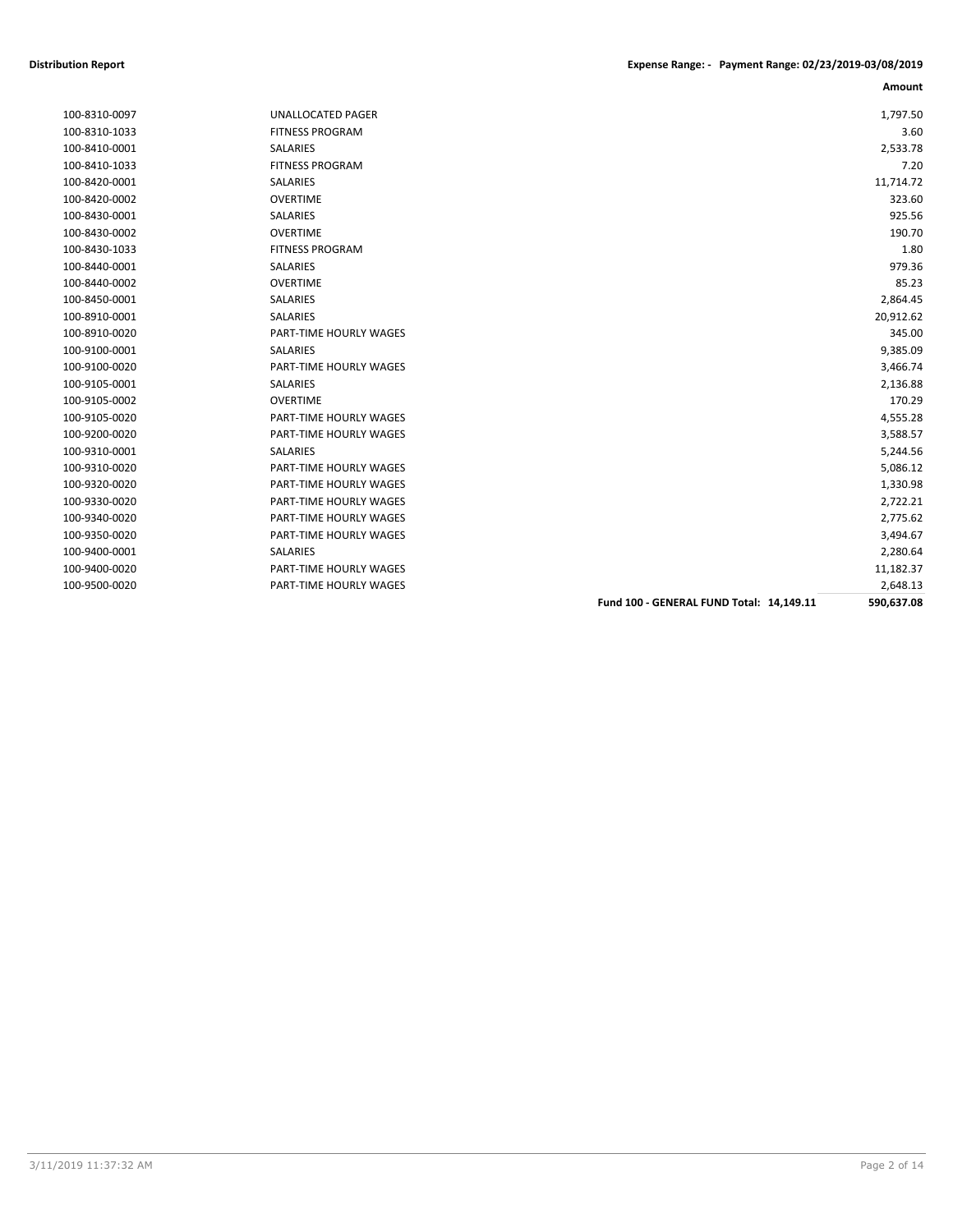**Fund: 103 - LAGUNA GRANDE PKG FUND**

103-8710-0001 SALARIES 657.77

**Fund 103 - LAGUNA GRANDE PKG FUND Total: 18.00 657.77**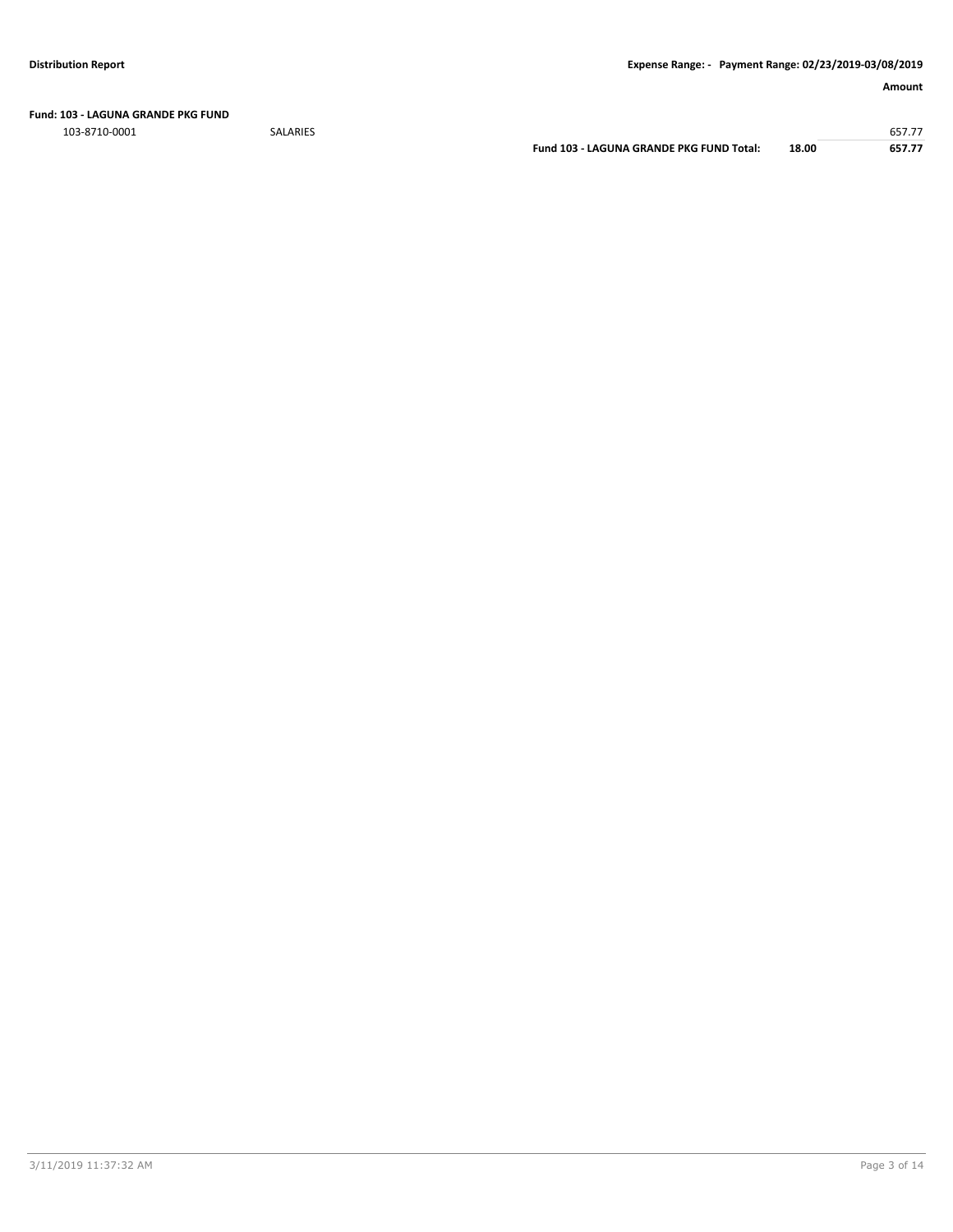| Fund: 113 - POMA & DMDC FUND |                          |                                    |        |           |
|------------------------------|--------------------------|------------------------------------|--------|-----------|
| 113-8730-0001                | <b>SALARIES</b>          |                                    |        | 10,692.95 |
| 113-8730-0002                | OVERTIME                 |                                    |        | 260.49    |
| 113-8730-0020                | PART-TIME HOURLY WAGES   |                                    |        | 174.36    |
| 113-8730-0041                | <b>MEDICAL INSURANCE</b> |                                    |        | 92.30     |
| 113-8730-1033                | <b>FITNESS PROGRAM</b>   |                                    |        | 3.60      |
|                              |                          | Fund 113 - POMA & DMDC FUND Total: | 310.50 | 11.223.70 |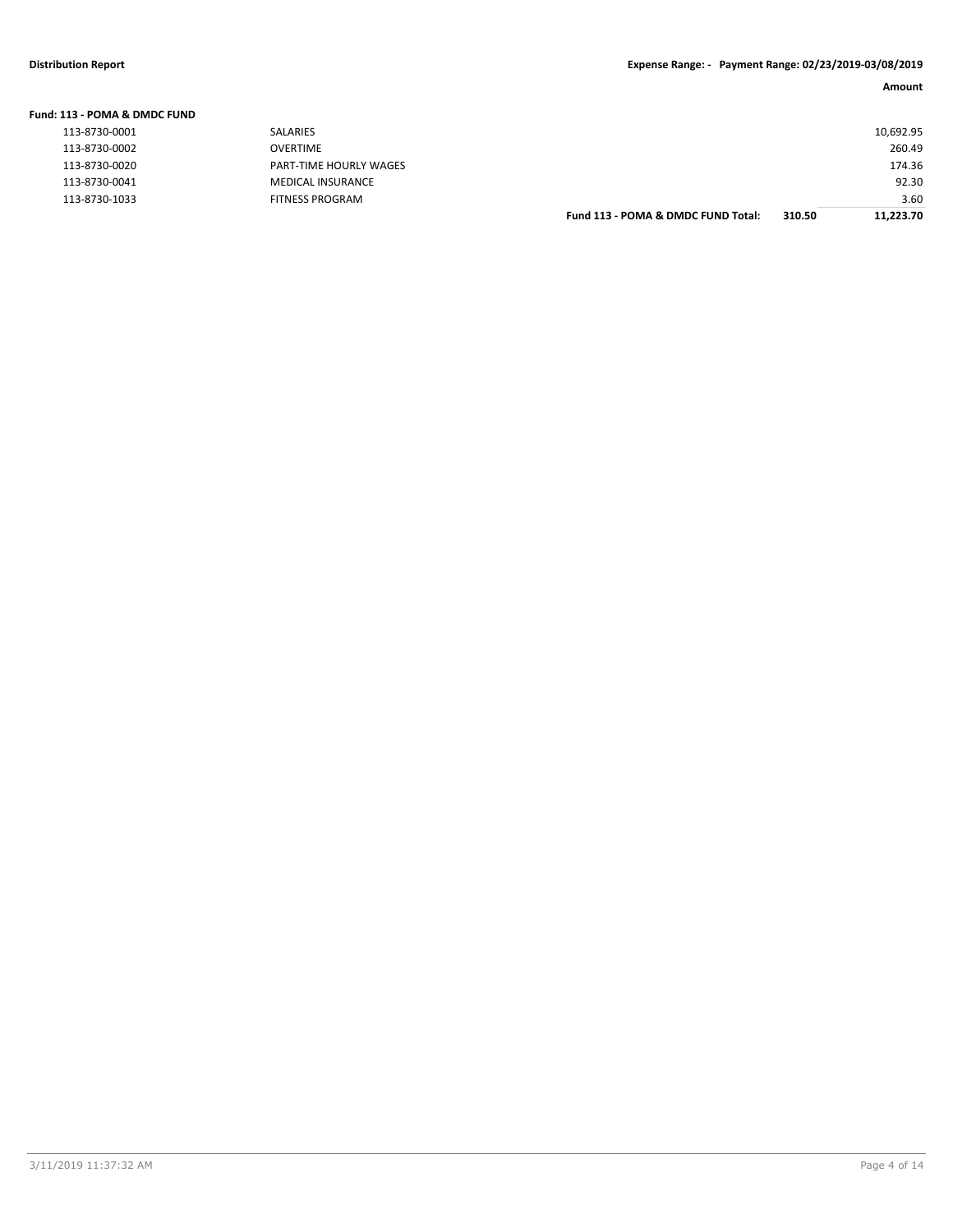**Fund: 200 - CDBG FUND** 200-5410-0001 SALARIES 1,886.56

**Fund 200 - CDBG FUND Total: 42.20 1,886.56**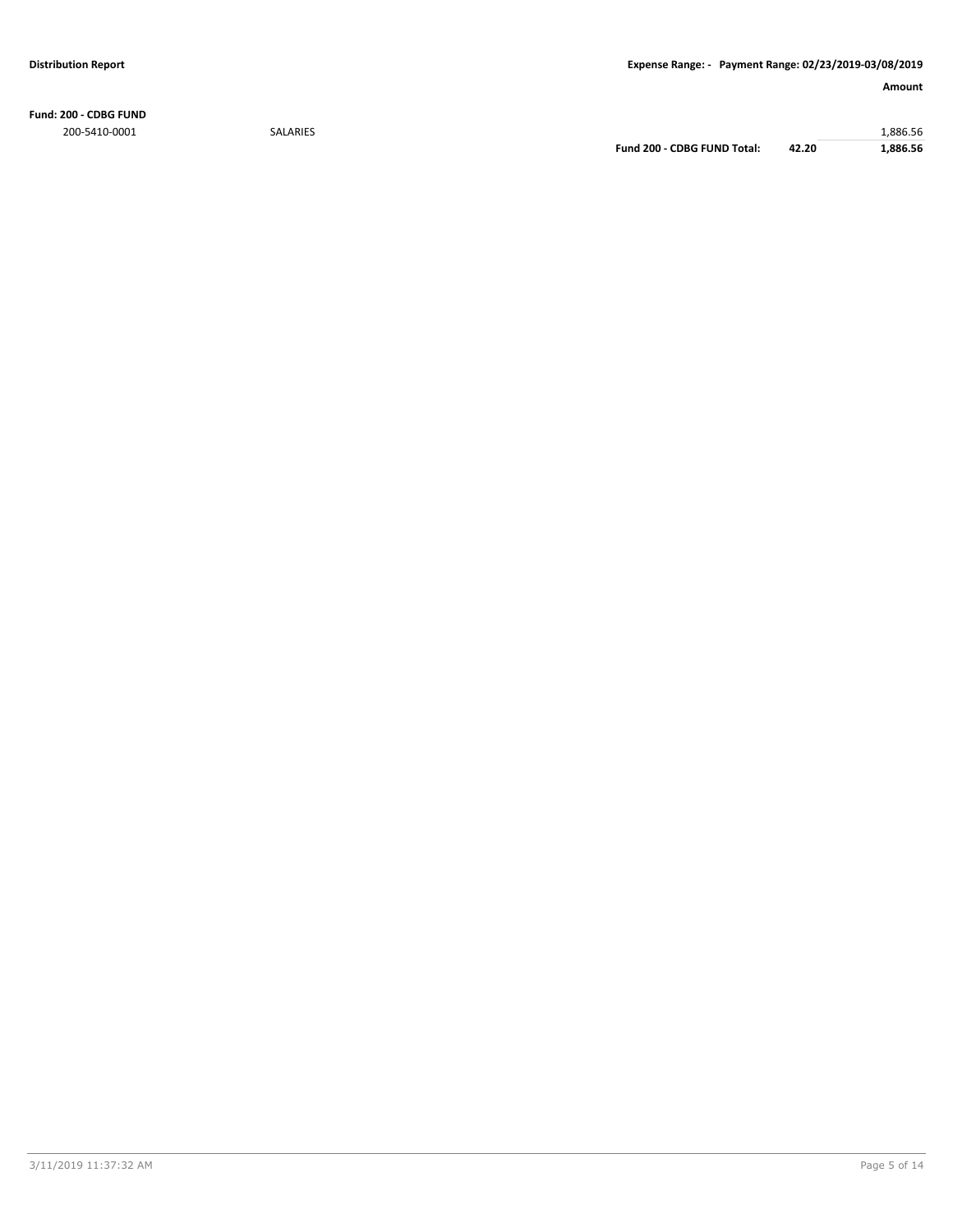| Fund: 210 - STREETS FUND |                        |                                       |        |          |
|--------------------------|------------------------|---------------------------------------|--------|----------|
| 210-8110-0001            | SALARIES               |                                       |        | 5,732.65 |
| 210-8110-0002            | OVERTIME               |                                       |        | 402.15   |
| 210-8110-1033            | <b>FITNESS PROGRAM</b> |                                       |        | 7.20     |
| 210-8420-0001            | <b>SALARIES</b>        |                                       |        | 1,041.63 |
| 210-8420-0002            | <b>OVERTIME</b>        |                                       |        | 58.38    |
|                          |                        | <b>Fund 210 - STREETS FUND Total:</b> | 228.05 | 7.242.01 |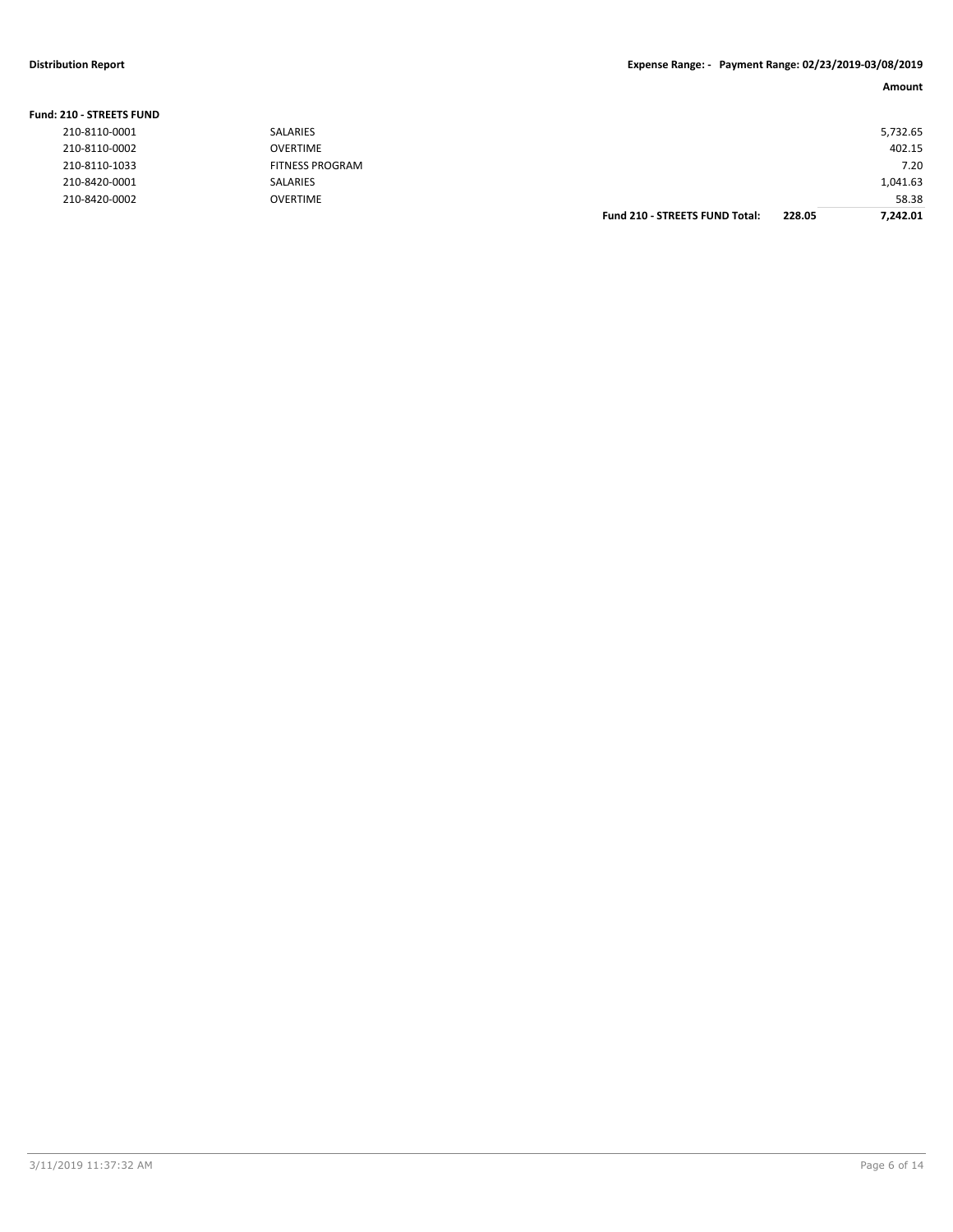| <b>271 - STORMWATER FUND</b> |                 |                                          |        |          |
|------------------------------|-----------------|------------------------------------------|--------|----------|
| 271-8110-0001                | SALARIES        |                                          |        | 6,273.18 |
| 271-8110-0002                | <b>OVERTIME</b> |                                          |        | 245.98   |
| 271-8110-1033                | FITNESS PROGRAM |                                          |        | 3.60     |
|                              |                 | <b>Fund 271 - STORMWATER FUND Total:</b> | 180.99 | 6,522.76 |

# **Fund: 271 - STORMWATER FUND**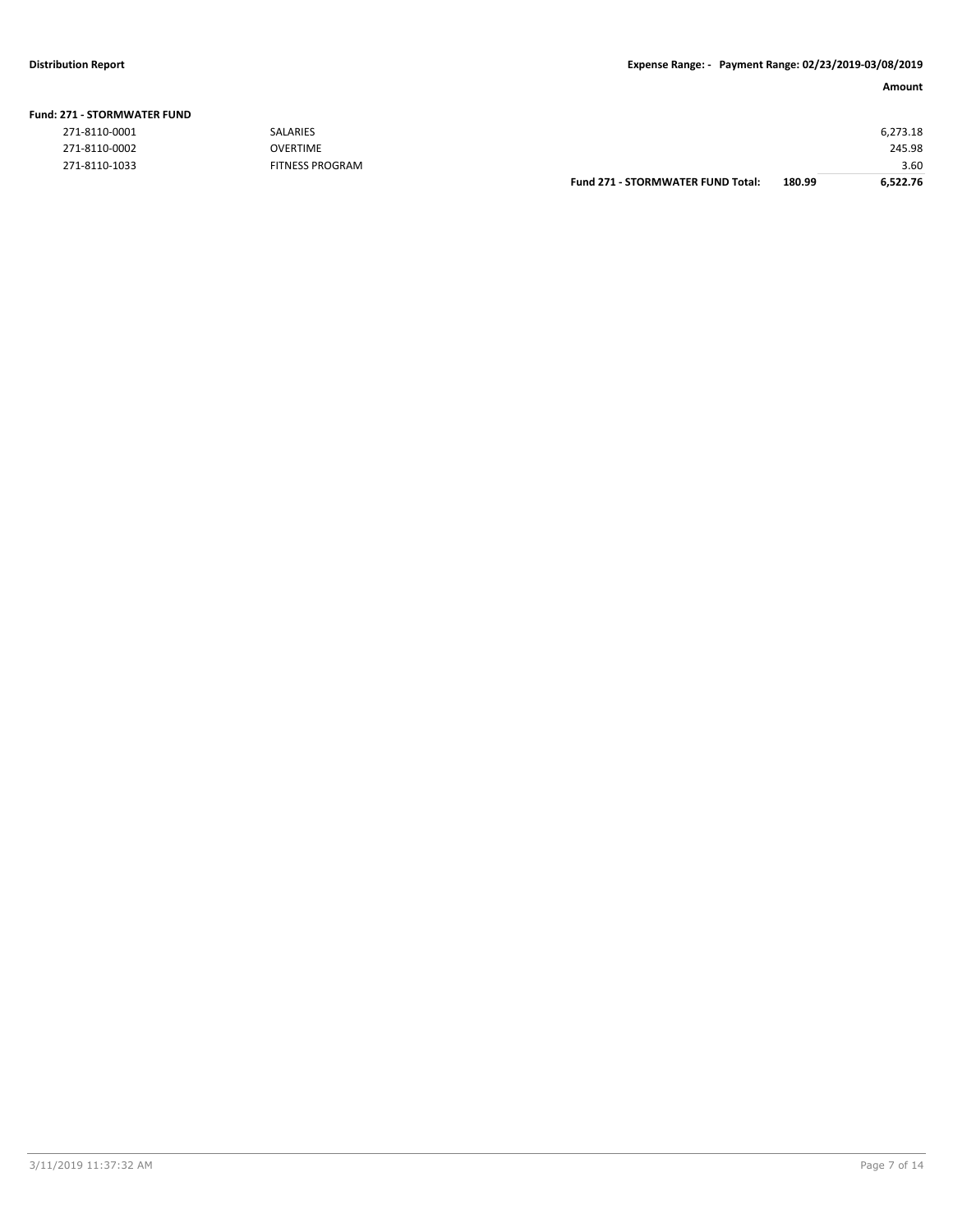# **Distribution Report Expense Range: - Payment Range: 02/23/2019-03/08/2019**

### **Amount**

|                  |                        | <b>Fund 401 - WATER FUND Total:</b> | 205.69 | 8,044.47 |
|------------------|------------------------|-------------------------------------|--------|----------|
| 401-8620-0002    | <b>OVERTIME</b>        |                                     |        | 480.14   |
| 401-8620-0001    | <b>SALARIES</b>        |                                     |        | 7,322.78 |
| 401-8610-1033    | <b>FITNESS PROGRAM</b> |                                     |        | 1.80     |
| 401-8610-0001    | SALARIES               |                                     |        | 239.75   |
| IO1 - WATER FUND |                        |                                     |        |          |

### **Fund: 401 - WATER FUND**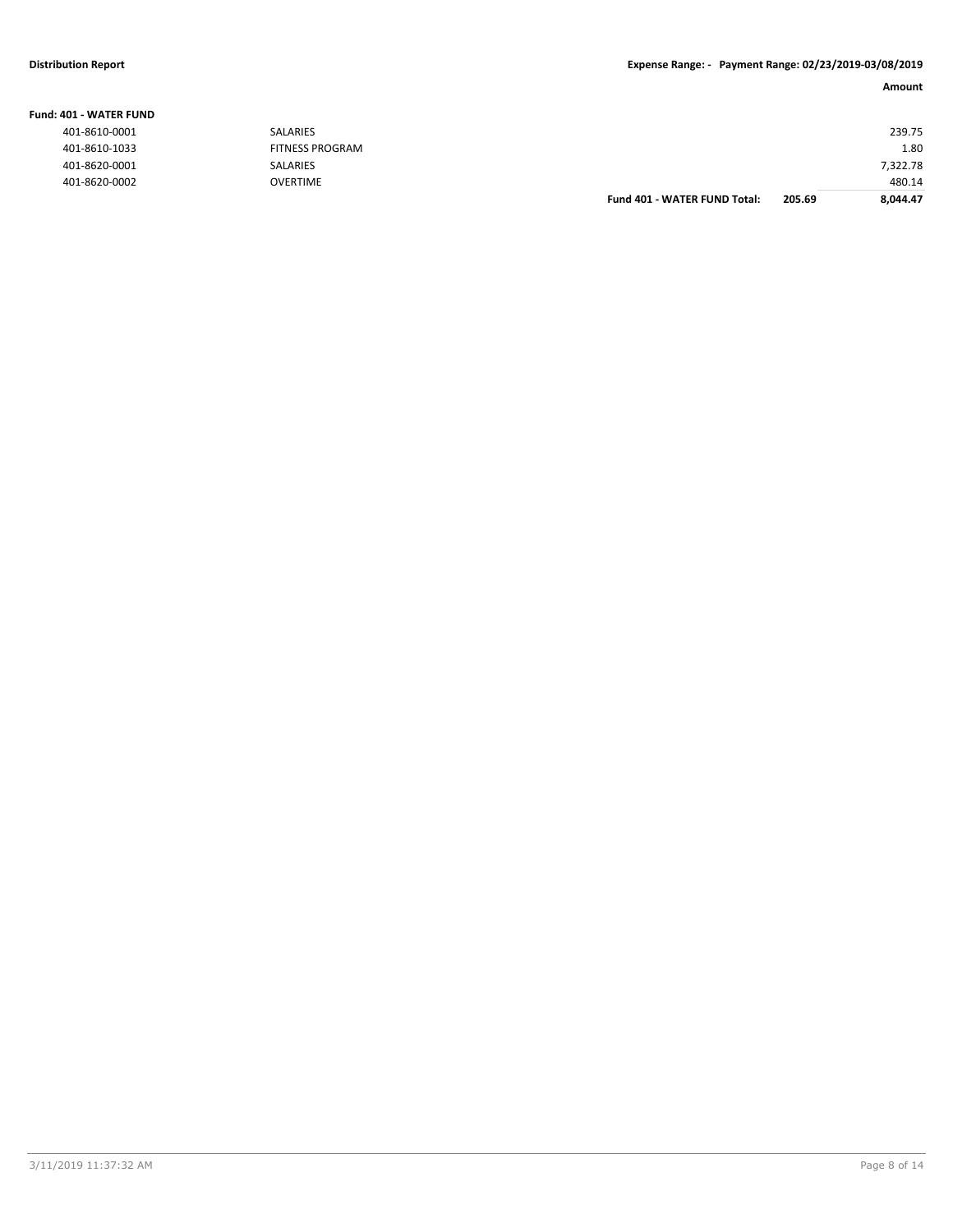| 501 - EQUIPMT MAINT FUND |                        |                                      |        |          |
|--------------------------|------------------------|--------------------------------------|--------|----------|
| 501-8510-0001            | <b>SALARIES</b>        |                                      |        | 479.49   |
| 501-8510-1033            | <b>FITNESS PROGRAM</b> |                                      |        | 3.60     |
| 501-8520-0001            | <b>SALARIES</b>        |                                      |        | 5,852.76 |
|                          |                        | Fund 501 - EQUIPMT MAINT FUND Total: | 168.00 | 6,335.85 |

### **Fund: 501 - EQUIPMT MAINT FUND**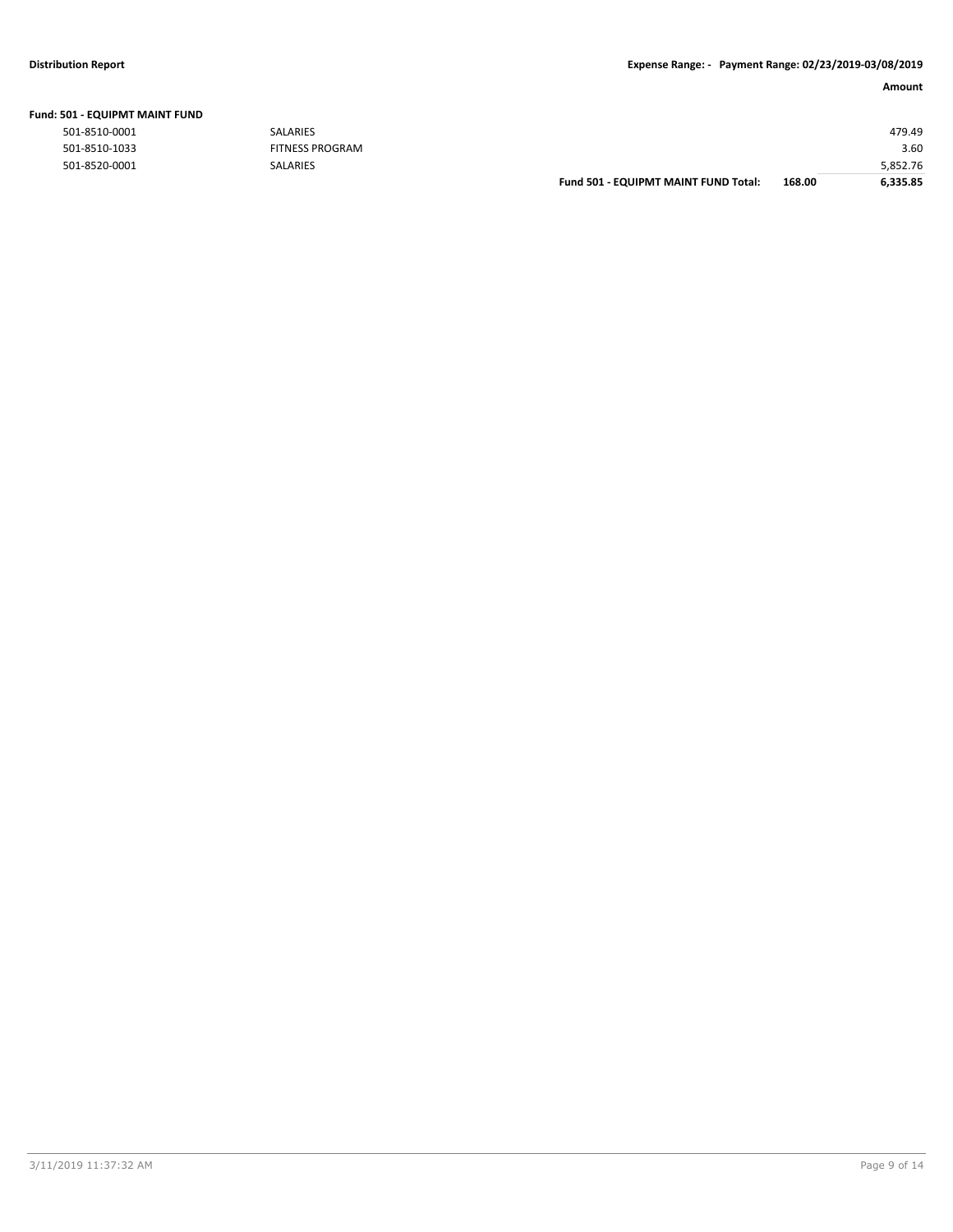# **Fund: 502 - PROP/CASUALTY INS FUND**

TRAINING AND EDUCATION 1,060.74 **Fund 502 - PROP/CASUALTY INS FUND Total: 1,060.74**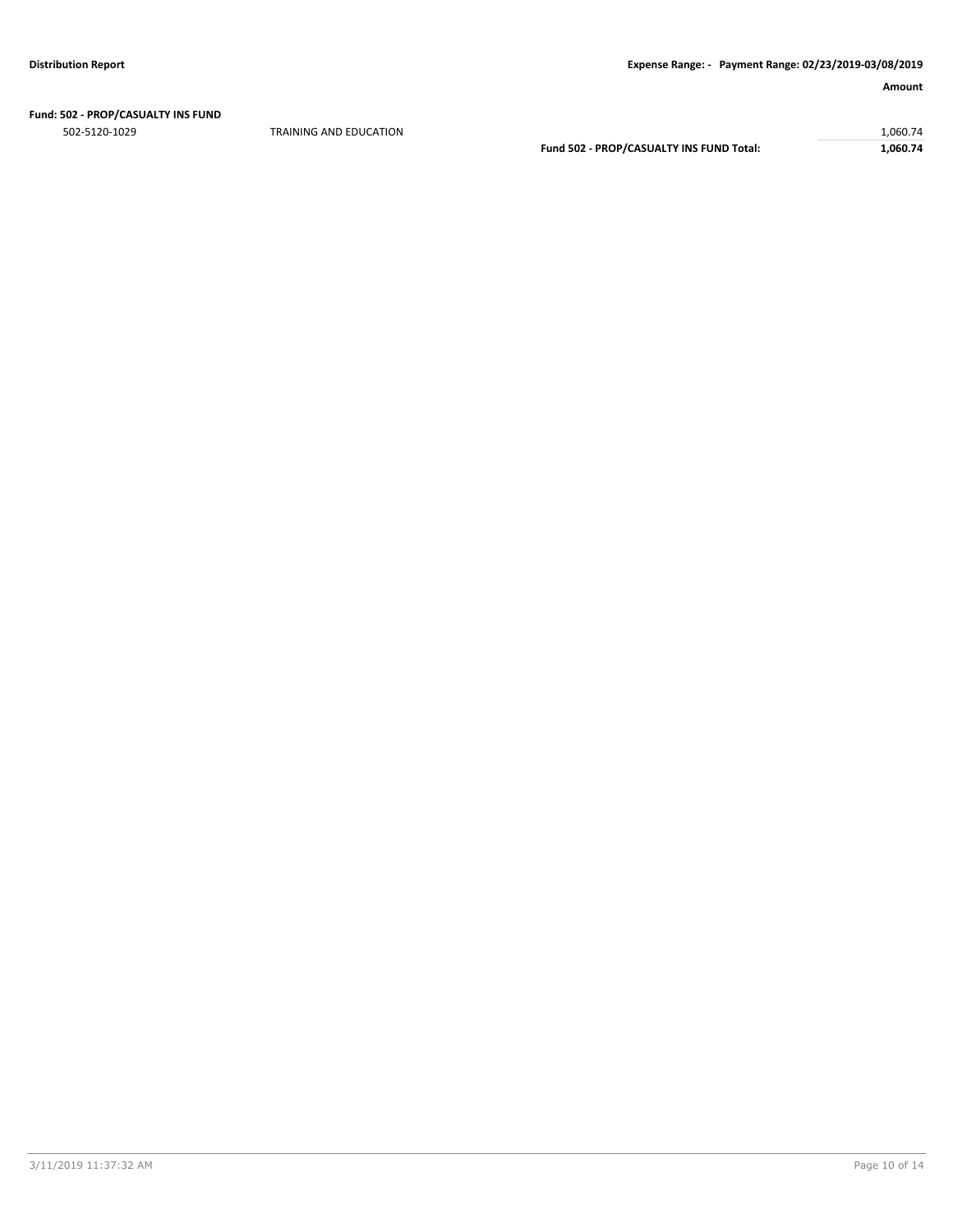**Fund: 503 - MIS FUND**

|               |                        | Fund 503 - MIS FUND Total: | 160.00 | 7,425.61 |
|---------------|------------------------|----------------------------|--------|----------|
| 503-4010-0020 | PART-TIME HOURLY WAGES |                            |        | 2.333.84 |
| 503-4010-0001 | SALARIES               |                            |        | 5,091.77 |
|               |                        |                            |        |          |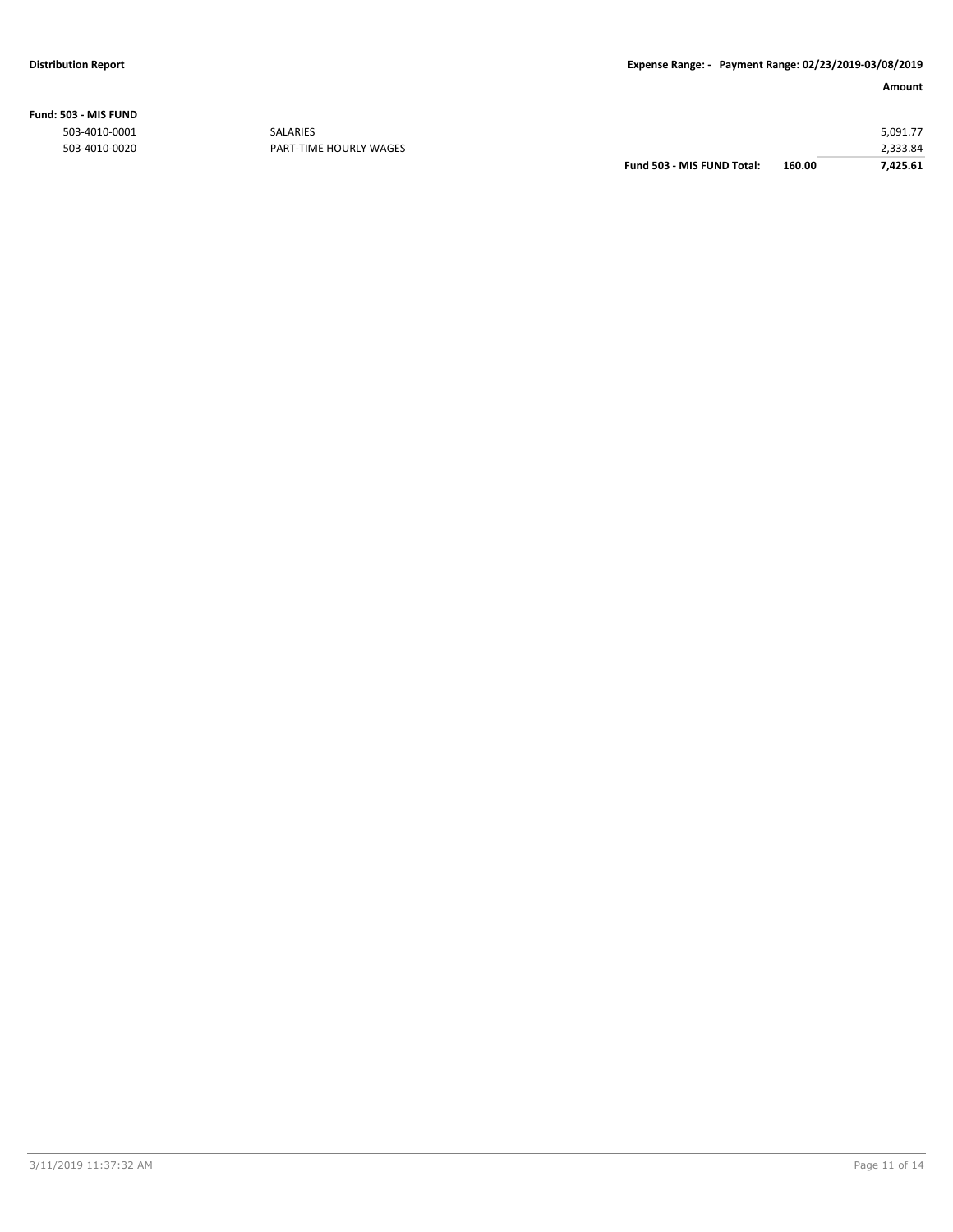# **Distribution Report Expense Range: - Payment Range: 02/23/2019-03/08/2019**

|  | Fund: 951 - SAN. DISTRICT GEN. FUND |  |
|--|-------------------------------------|--|
|--|-------------------------------------|--|

| 951-8810-0001 | SAI ARIFS              |
|---------------|------------------------|
| 951-8810-1033 | <b>FITNESS PROGRAM</b> |
| 951-8820-0001 | SAI ARIFS              |
| 951-8820-0002 | OVERTIME               |

| 731 - SAN, DISTRICT GEN, FUND |                        |                                           |        |          |
|-------------------------------|------------------------|-------------------------------------------|--------|----------|
| 951-8810-0001                 | SALARIES               |                                           |        | 792.71   |
| 951-8810-1033                 | <b>FITNESS PROGRAM</b> |                                           |        | 3.59     |
| 951-8820-0001                 | SALARIES               |                                           |        | 7,028.54 |
| 951-8820-0002                 | <b>OVERTIME</b>        |                                           |        | 274.21   |
|                               |                        | Fund 951 - SAN, DISTRICT GEN, FUND Total: | 216.46 | 8,099.05 |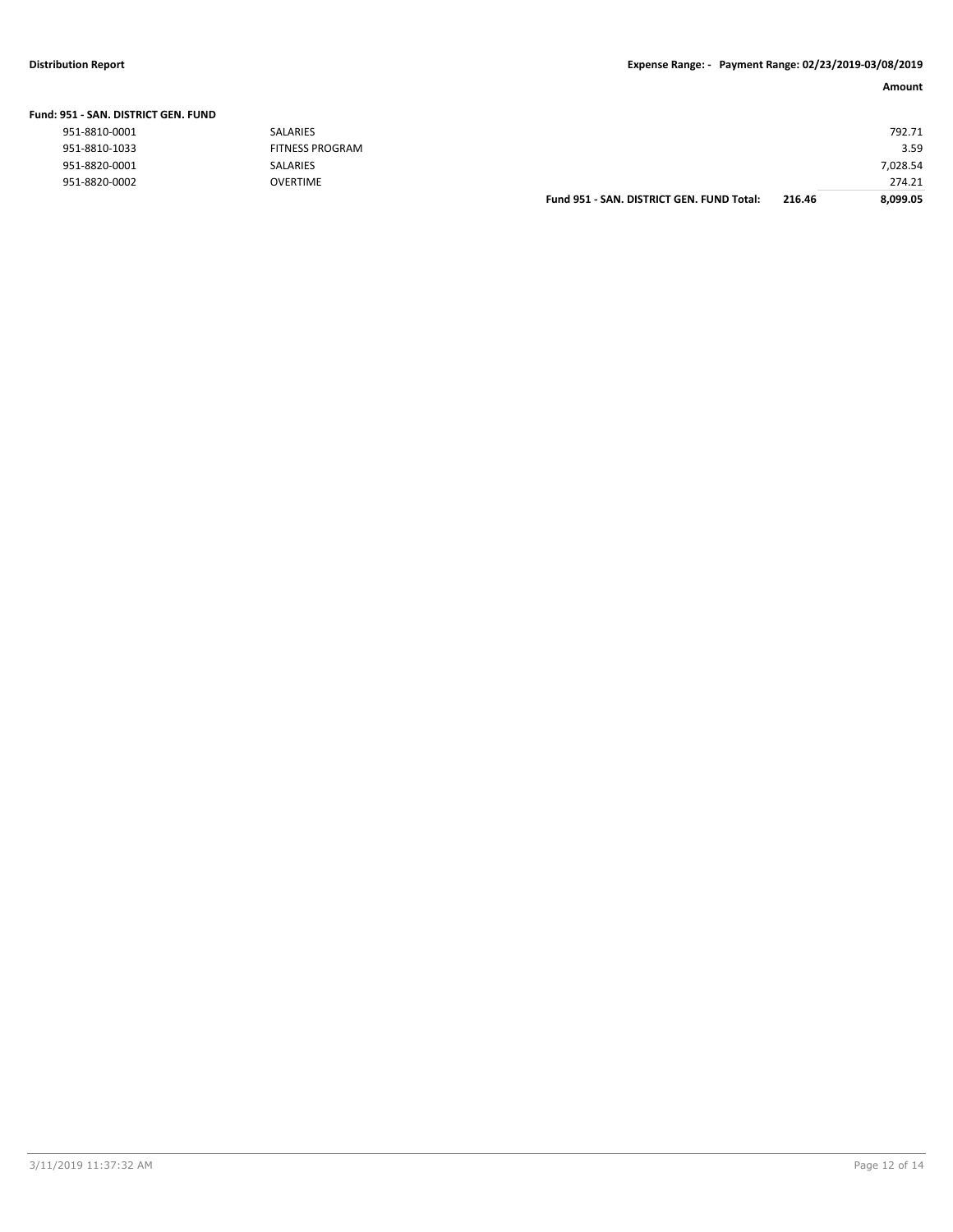| <b>Fund: 953 - SAN, DISTRICT CAP, IMPROV</b> |                                       |                                             |      |        |
|----------------------------------------------|---------------------------------------|---------------------------------------------|------|--------|
| 953-8820-9201                                | DEL MONTE LIFT STATION UPGRADE        |                                             |      | 147.02 |
| 953-8820-9202                                | ROSITA LIFT STATION UPGRADE           |                                             |      | 53.46  |
| 953-8820-9205                                | CANYON DEL REY SEWER LINE REPLACEMENT |                                             |      | 80.19  |
| 953-8820-9206                                | MILITARY LIFT STATN REPLACEMNT        |                                             |      | 53.46  |
| 953-8820-9214                                | DEL MONTE SWR MAIN REPLACEMENT        |                                             |      | 13.37  |
|                                              |                                       | Fund 953 - SAN, DISTRICT CAP, IMPROV Total: | 6.50 | 347.50 |